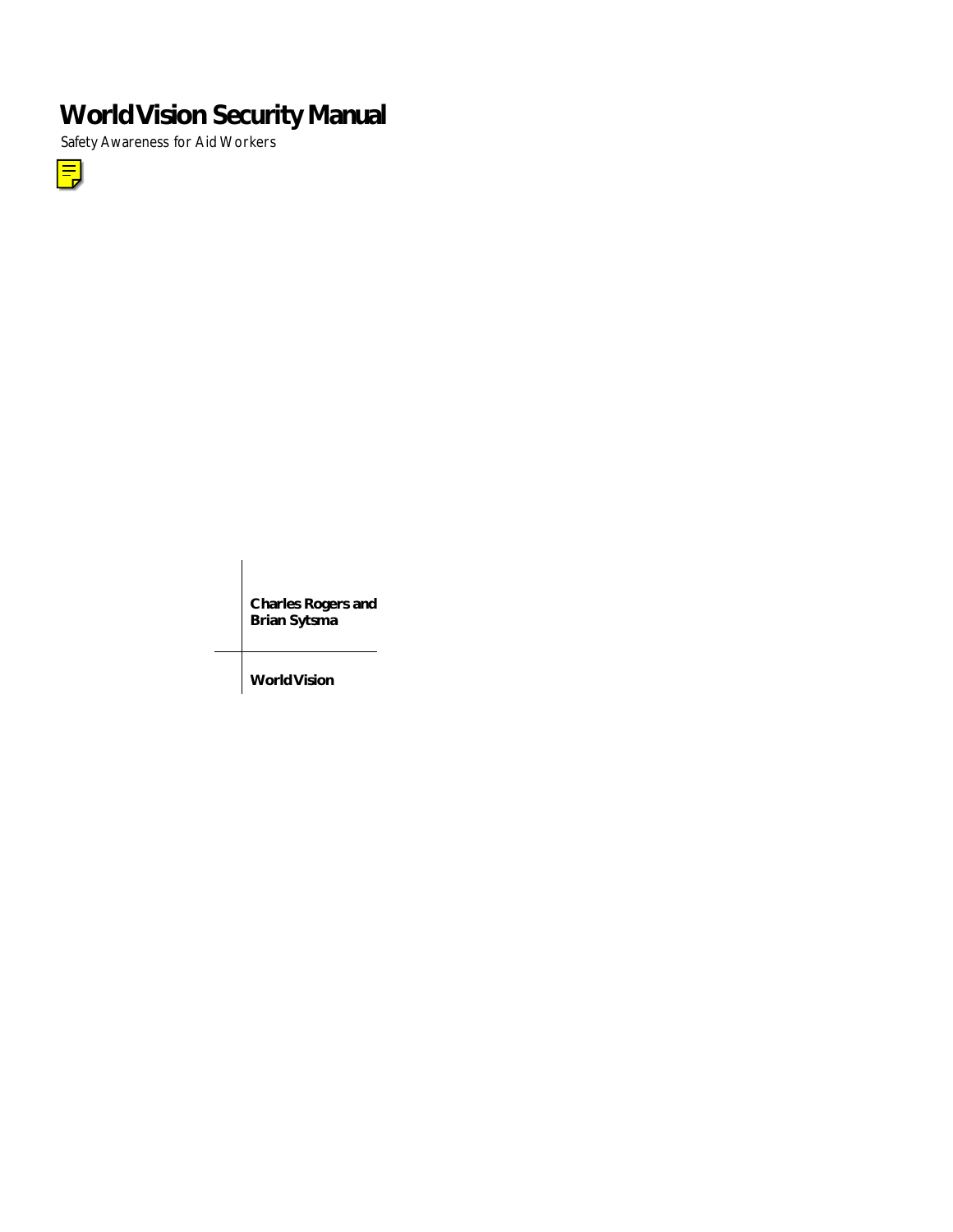**Charles Rogers** is the Director of Corporate Security for World Vision.

**Brian Sytsma** is a managing editor in the Creative Resources division of World Vision United States.

Art Direction – Robert R. Coronado Design/Production – Cam-Vien Ha

Published by World Vision 6 Chemin de la Tourelle 1209 Geneva Switzerland

Copyright World Vision 1999. All rights reserved. Previously published as *A Shield About Me*. Copyright World Vision 1998.

We acknowledge the use of material from the following organizations: InterAction, International Committee of the Red Cross, INTERTECT, United Nations, and the Overseas Security Advisory Council of the United States Department of State.

Printed copies of this publication are available for purchase through: MARC Publications (U.S.) Phone: 626-301-7720 Fax: 626-301-7786 E-mail: MARCpubs@wvi.org. www.marcpublications.com

# **contents**

| Foreword             |                                                      | ix             |
|----------------------|------------------------------------------------------|----------------|
| Preface<br>Chapter 1 | <b>World Vision's Approach to</b>                    | хi             |
|                      | <b>Security</b>                                      | 1              |
| 1.1                  | Adapting Security to Changing Times                  | $\overline{2}$ |
| 1.2                  | World Vision's Office of Corporate<br>Security       | 6              |
| 1.3                  | World Vision's Country Risk Ratings                  | 8              |
| 1.4                  | <b>World Vision's Standard Operating</b>             |                |
|                      | Security Plan                                        | 10             |
| Chapter 2            | <b>Practising Security Awareness</b>                 | 13             |
| 2.1                  | Be Conscious of Criminal Activity                    | 14             |
| 2.2                  | Safety Starts With Your Demeanour                    | 15             |
| 2.3                  | Safety When Travelling                               | 16             |
|                      | <b>General Guidelines</b>                            | 16             |
|                      | Safety in Hotels                                     | 17             |
| 2.4                  | Safety in Vehicles                                   | 18             |
|                      | <b>General Guidelines</b>                            | 18             |
|                      | Convoy Safety                                        | 20             |
|                      | Safety When Involved in a<br><b>Traffic Accident</b> | 22             |
|                      | Safety When Stopped at a                             |                |
|                      | Checkpoint                                           | 23             |
|                      | Vehicle Checklist                                    | 24             |
| 2.5                  | Safety on Foot                                       | 25             |

**iii**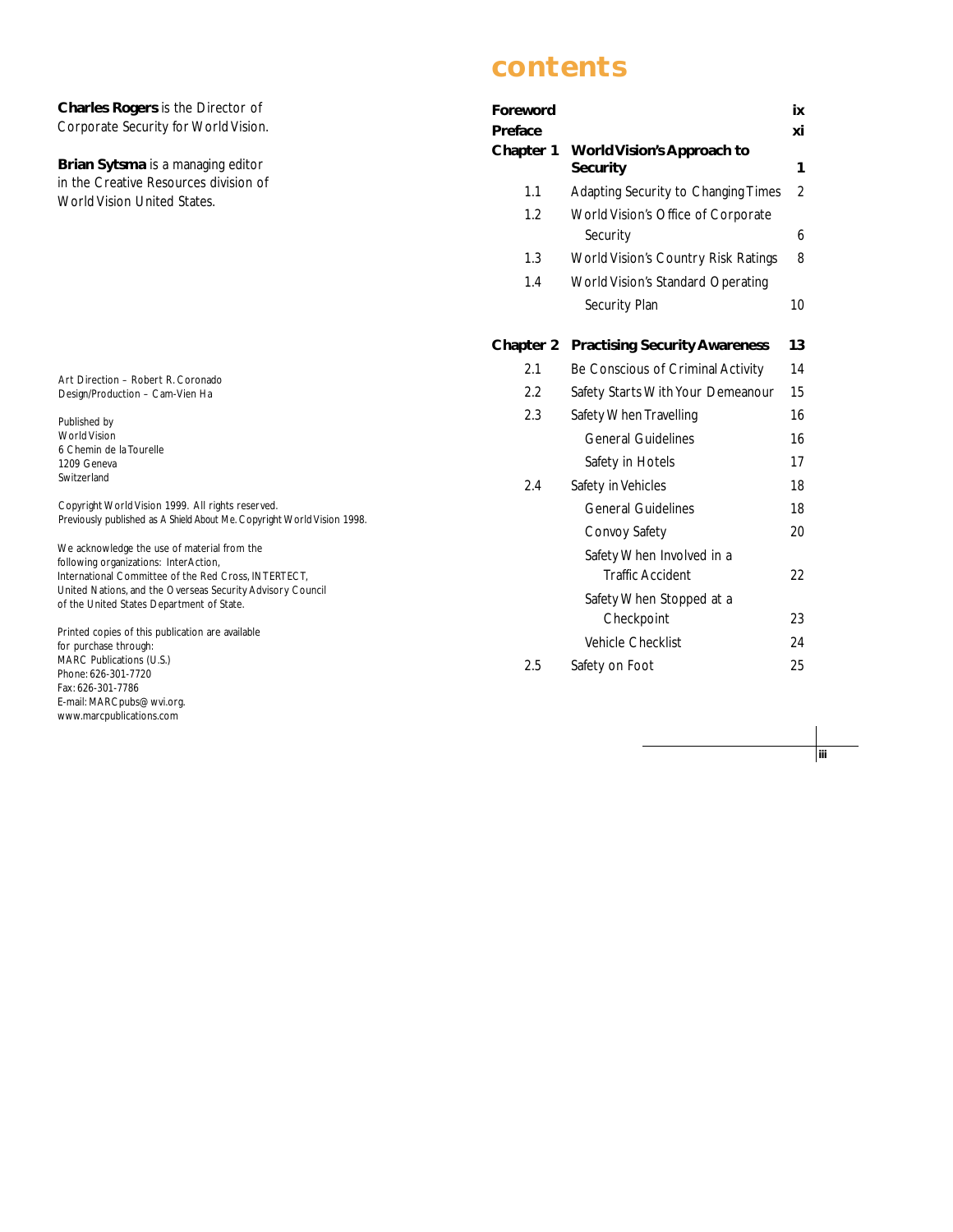| 2.6       | Safety When Using Public                             |    |
|-----------|------------------------------------------------------|----|
|           | Transportation                                       | 26 |
| 2.7       | Safety for Women                                     | 27 |
|           | <b>General Guidelines</b>                            | 27 |
|           | <b>Social Situations</b>                             | 29 |
|           | Sexual Harassment                                    | 30 |
|           | Sexual Assault                                       | 31 |
|           | After an Assault                                     | 32 |
| 2.8       | Safety in Your Home or                               |    |
|           | Temporary Residence                                  | 33 |
|           | Residence Staff                                      | 37 |
|           | Guidelines for Residences in                         |    |
|           | <b>Politically Unstable</b>                          |    |
|           | Environments                                         | 38 |
|           |                                                      |    |
|           |                                                      |    |
| Chapter 3 | <b>Developing Situational</b><br><b>Awareness</b>    | 41 |
| 3.1       | Know the Region's History                            | 42 |
| 3.2       | Know the Region's Culture                            | 43 |
| 3.3       | <b>Build Community Relations</b>                     | 47 |
|           |                                                      |    |
| Chapter 4 | Surviving Attacks, Clashes, and<br><b>Abductions</b> | 49 |
| 4.1       | Power Dynamics                                       | 50 |
| 4.2       | Robbery and Armed Assault                            | 50 |
| 4.3       | Car Hijackings                                       | 51 |
| 4.4       | Shootings and Crossfires                             | 52 |
| 4.5       | Shooting Ambush                                      | 53 |
| 4.6       | <b>Bombings</b>                                      | 54 |

**iv v**

| 4.7       | Grenades                                         | 54 |
|-----------|--------------------------------------------------|----|
| 4.8       | Civil Disturbances and Natural                   |    |
|           | <b>Disasters</b>                                 | 55 |
| 4.9       | <b>Land Mines</b>                                | 56 |
|           | <b>Classes of Land Mines</b>                     | 56 |
|           | General Land Mine Safety                         | 57 |
|           | Recognising Mined Areas                          | 58 |
| 4.10      | Kidnapping and Hostage Situations                | 60 |
|           | <b>Basic Rules for Survival</b>                  | 61 |
|           | Surviving the Four Phases of a                   |    |
|           | Hostage Situation                                | 62 |
|           |                                                  |    |
| Chapter 5 | <b>Conducting Security</b><br><b>Assessments</b> | 65 |
|           | <b>World Vision Policies for Security</b>        |    |
|           | <b>Assessments</b>                               | 66 |
| 5.1       | What is a Security Assessment?                   | 67 |
| 5.2       | The Security Assessment Process                  | 67 |
|           | Determine Threat Levels                          | 67 |
|           | Identify Your Vulnerabilities                    | 69 |
|           | <b>Continued Security Analysis</b>               | 70 |
| 5.3       | <b>Security Thresholds</b>                       | 72 |
|           | Plotting Your Security Threshold                 | 72 |
| Chapter 6 | <b>Implementing Standard</b>                     |    |
|           | <b>Security Procedures</b>                       | 73 |
| 6.1       | Incident Reporting                               | 74 |
|           | <b>World Vision Policy for Incident</b>          |    |
|           |                                                  |    |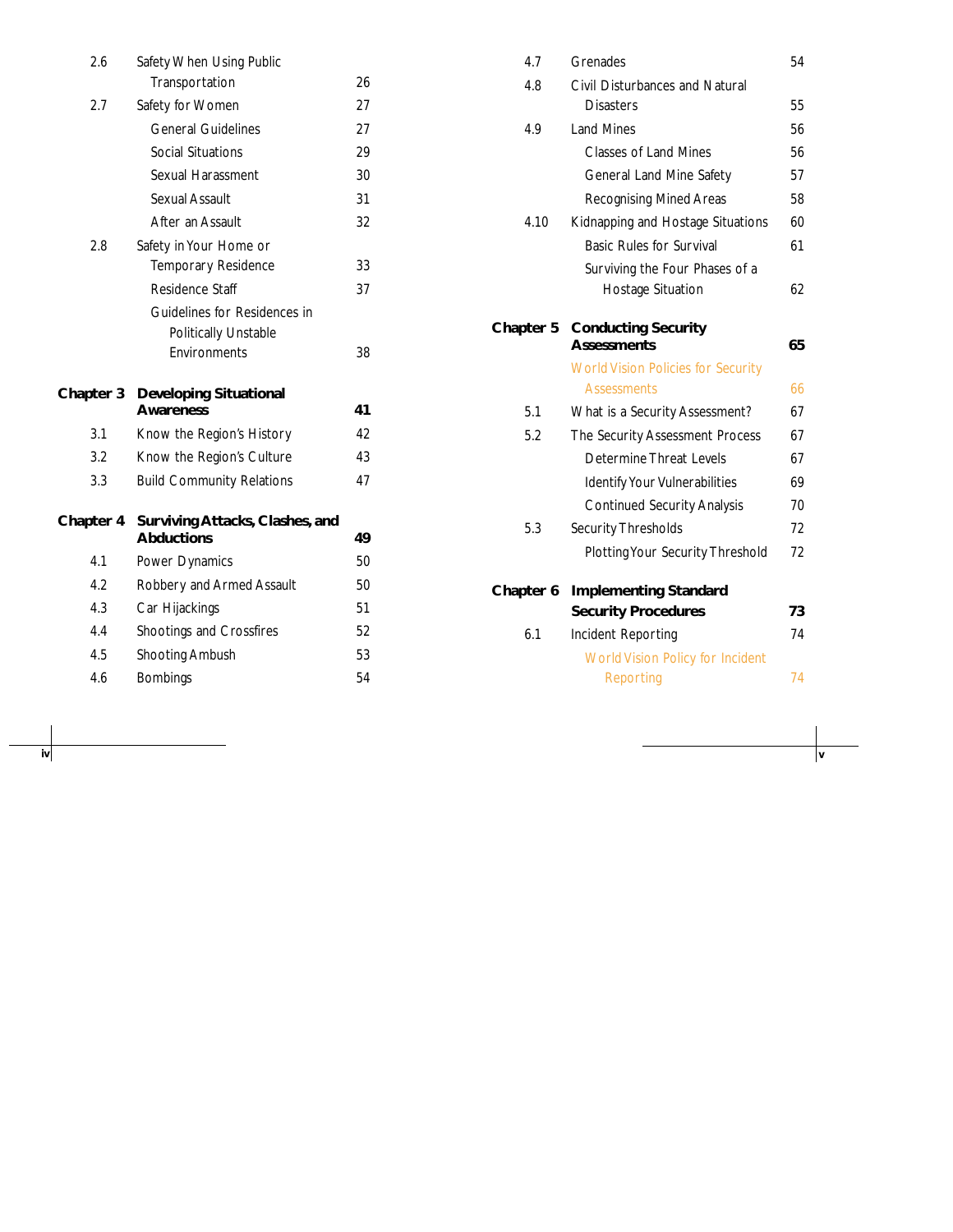|     | Security Incident Report                |     |
|-----|-----------------------------------------|-----|
|     | (Sample Form)                           | 76  |
| 6.2 | Radio and Satellite Phone               |     |
|     | Communications                          | 78  |
|     | <b>World Vision Policies for</b>        |     |
|     | Communications                          | 78  |
|     | <b>Communication Strengthens</b>        |     |
|     | Security                                | 78  |
|     | <b>Communications Equipment</b>         | 79  |
|     | <b>VHF Radios</b>                       | 79  |
|     | <b>HF Radios</b>                        | 81  |
|     | Satellite Phones                        | 86  |
|     | Radio Equipment Set-up                  | 87  |
|     | Radio Network                           | 91  |
|     | Using the Radio                         | 93  |
| 6.3 | Security Briefings                      | 97  |
|     | <b>World Vision Policy for Security</b> |     |
|     | <b>Briefings</b>                        | 97  |
|     | Field Management Responsibilities       | 97  |
| 6.4 | Safety Training                         | 98  |
|     | <b>World Vision Policy for</b>          |     |
|     | <b>Safety Training</b>                  | 98  |
| 6.5 | Site Selection and Management           | 99  |
|     | <b>World Vision Policies for Site</b>   |     |
|     | Selection and Management                | 99  |
|     | Selecting a Site                        | 100 |
|     | Managing a Site                         | 100 |
|     | Managing a Team                         | 103 |
|     |                                         |     |

**vi vii**

| 6.6       | Cash Management and Transfer             | 104 |
|-----------|------------------------------------------|-----|
|           | <b>World Vision Policy for Cash</b>      |     |
|           | <b>Management and Transfer</b>           | 104 |
|           | Cash Management                          | 104 |
|           | Cash Transfer                            | 105 |
| 6.7       | Prohibitions                             | 106 |
| 6.8       | <b>Personnel Documentation</b>           | 107 |
| 6.9       | Dependents                               | 108 |
| 6.10      | <b>Visitor Security</b>                  | 109 |
|           | <b>World Vision Policy for</b>           |     |
|           | <b>Visitor Security</b>                  | 109 |
|           | <b>General Guidelines</b>                | 109 |
|           | Visitor Travel Guidelines for            |     |
|           | Moderate-and High-Risk                   |     |
|           | Regions                                  | 110 |
| Chapter 7 | <b>Responding to Emergencies</b>         | 113 |
| 7.1       | <b>Medical Crises</b>                    | 114 |
| 7.2       | Evacuations                              | 115 |
|           | <b>World Vision Policy for</b>           |     |
|           | <b>Emergency and Evacuations</b>         | 115 |
|           | The Implications of an                   |     |
|           | Evacuation                               | 116 |
|           | Advance Planning for Evacuations         | 117 |
|           | The Evacuation Plan                      | 119 |
| 7.3       | <b>Hostage Negotiations</b>              | 126 |
|           | <b>World Vision Policies for Hostage</b> |     |
|           | <b>Negotiations</b>                      | 126 |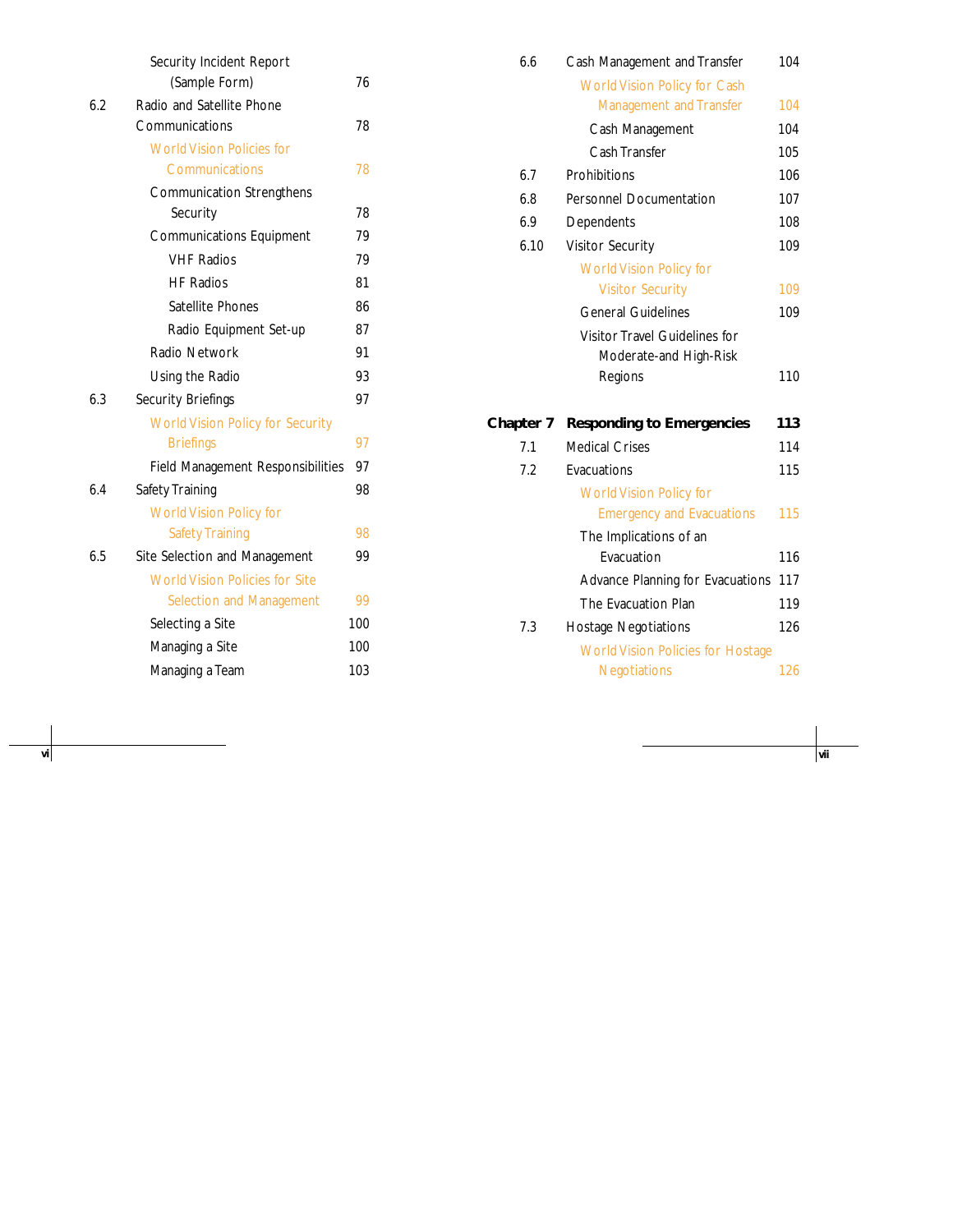# **Foreword**

| Chapter 8                 | <b>Working Effectively With</b><br>the Media                   | 129 |
|---------------------------|----------------------------------------------------------------|-----|
| 8.1                       | Preparing for a Media Interview                                | 130 |
| 8.2                       | Your Rights in a Media Interview                               |     |
| DOs and DON'Ts for<br>8.3 |                                                                |     |
|                           | Media Interviews                                               | 132 |
| 8.4                       | Be Aware of Tricks and Traps Used                              |     |
|                           | by Some Media Personnel                                        | 134 |
|                           |                                                                |     |
| Chapter 9                 | <b>Managing Stress and</b><br><b>Maintaining Mental Health</b> | 137 |
| 9.1                       | Sources of Stress                                              | 138 |
| 9.2                       | <b>Preventing Stress</b>                                       | 139 |
| 9.3                       | <b>Recognising Stress</b>                                      | 141 |
| 9.4                       | <b>Managing Stress</b>                                         | 142 |

| A.1 | <b>Standard Operating Security Plan:</b> |     |  |
|-----|------------------------------------------|-----|--|
|     | Minimum Requirements                     | 144 |  |
| A.2 | Quick Reference                          | 146 |  |
|     | Important Telephone Numbers              | 146 |  |
|     | Radio Frequencies                        | 148 |  |

We are stewards of the resources God has made available for our ministry to the poor. And the most valuable of God's resources are people—those we serve and all of our dedicated staff, both nationals and expatriates, who either support or carry out our work in difficult and sometimes dangerous situations.

Ensuring the absolute safety of all World Vision field staff is simply not possible. Ultimately, in faith, we must depend on God to sustain and protect us.

Yet as we depend on God in faith, we also act with forethought and discernment. We share Nehemiah's proactive approach to security. As Nehemiah bravely moved forward with the rebuilding of the Jerusalem wall, he ensured the protection of his workers by equipping half his men with armour (Nehemiah 4:16). World Vision's Office of Corporate Security aims to equip all field staff with the security resources and knowledge to enable them

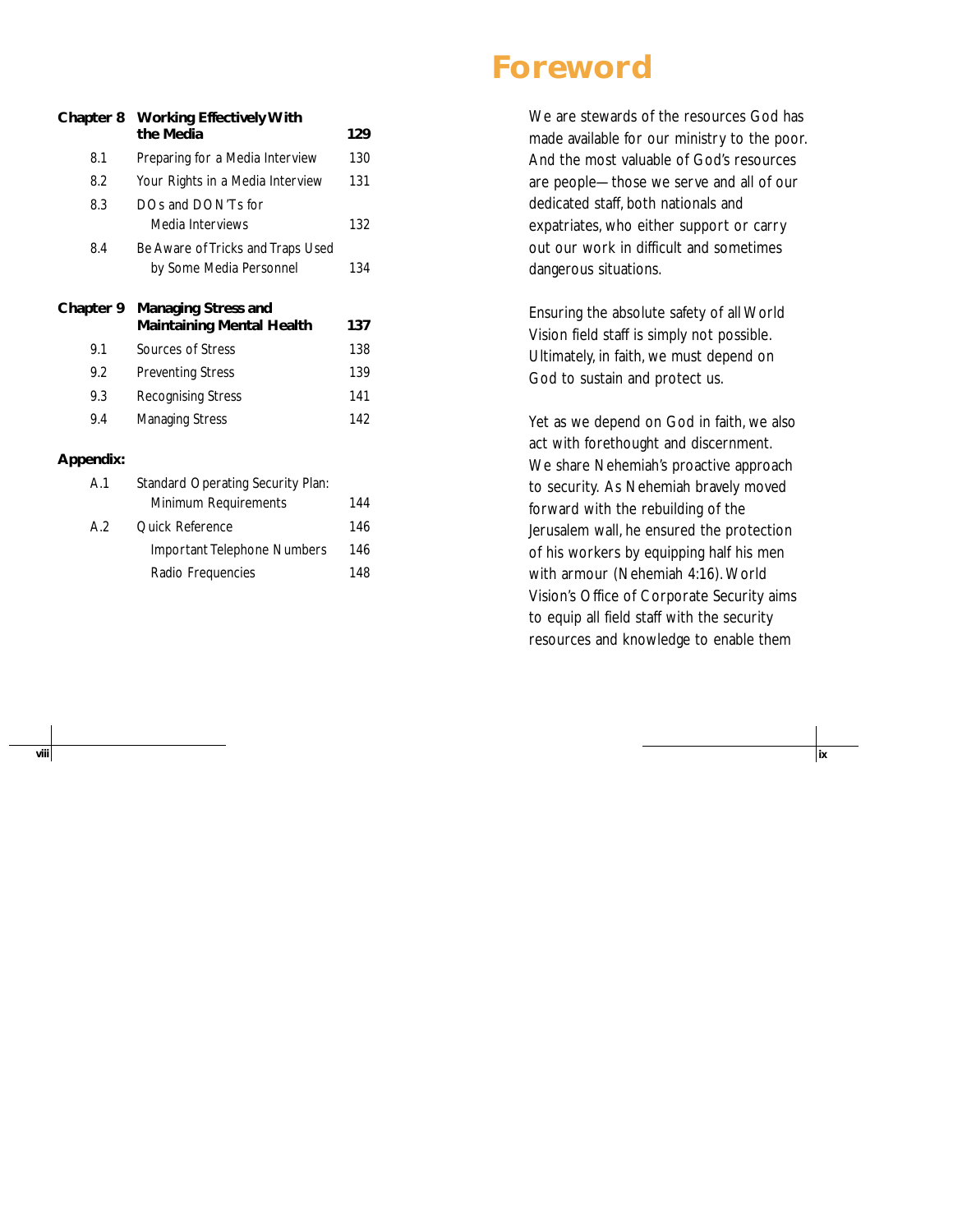to function effectively as Christ's servants in the work to which they have been called. To our field staff's safety and to those who have given their lives while serving with World Vision, we dedicate this manual.

Charles Rogers Director of Corporate Security World Vision August 1998

# **Preface**

**x xi**

As a result of growing security risks for international field staff,World Vision's Partnership Security Task Force met for three days in Monrovia, California in October 1997.This cross-section of WV field staff and security specialists formulated 15 security policies they determined are essential to promoting field staff safety.

The WV partnership formally adopted and implemented these 15 policies in January 1998.

This manual lists each policy as an introduction to sections covering material related to each policy. For easy reference, all policies appear in orange shading. World Vision's senior management and the Office of Corporate Security expect full compliance with these policies by all WV personnel.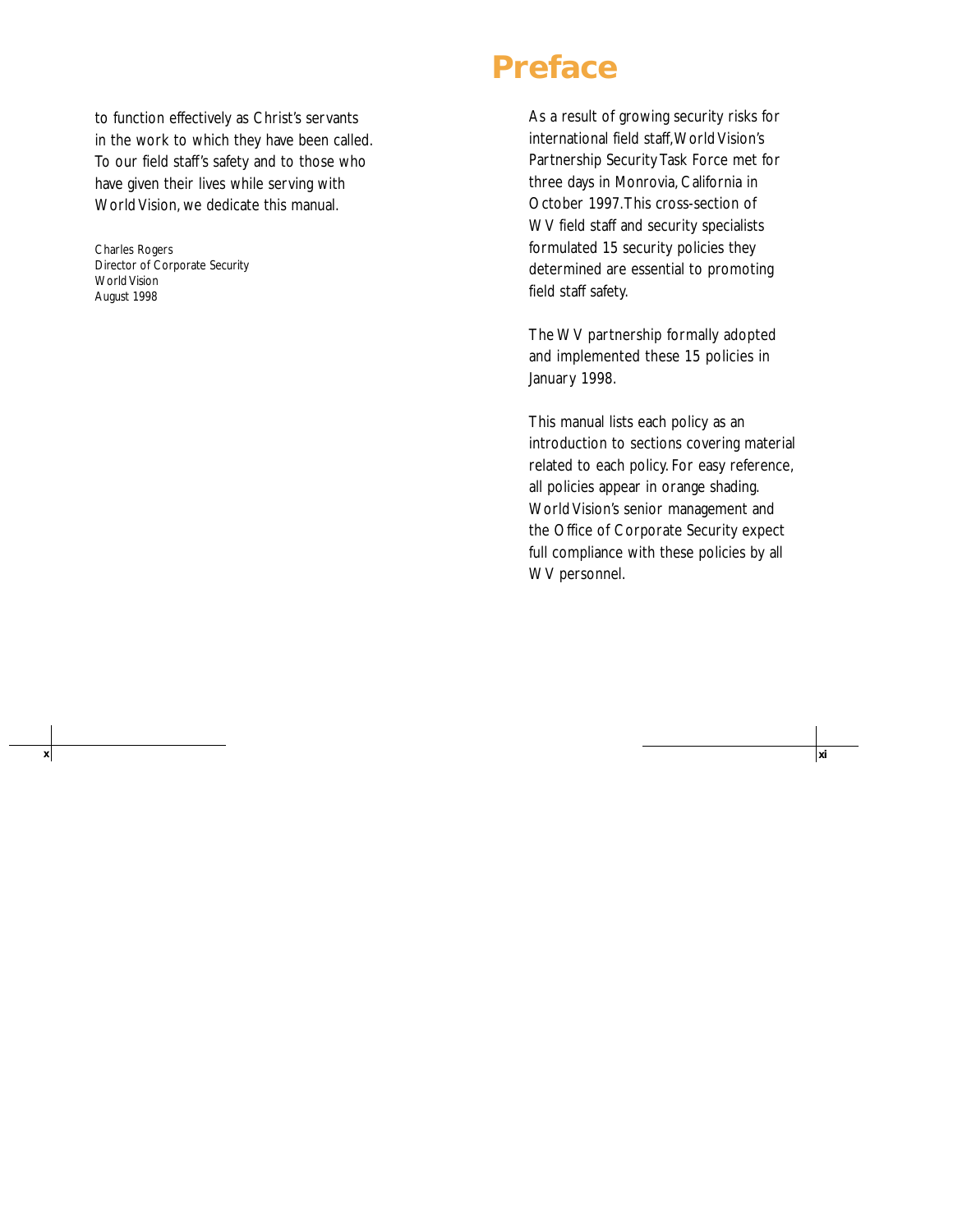# **World Vision's** approach to

World Vision and other relief and development organisations no longer enjoy the presupposed protection of the universal, apolitical, neutral delivery of humanitarian relief. Global trends and recent events signal the growing vulnerability of aid organisations.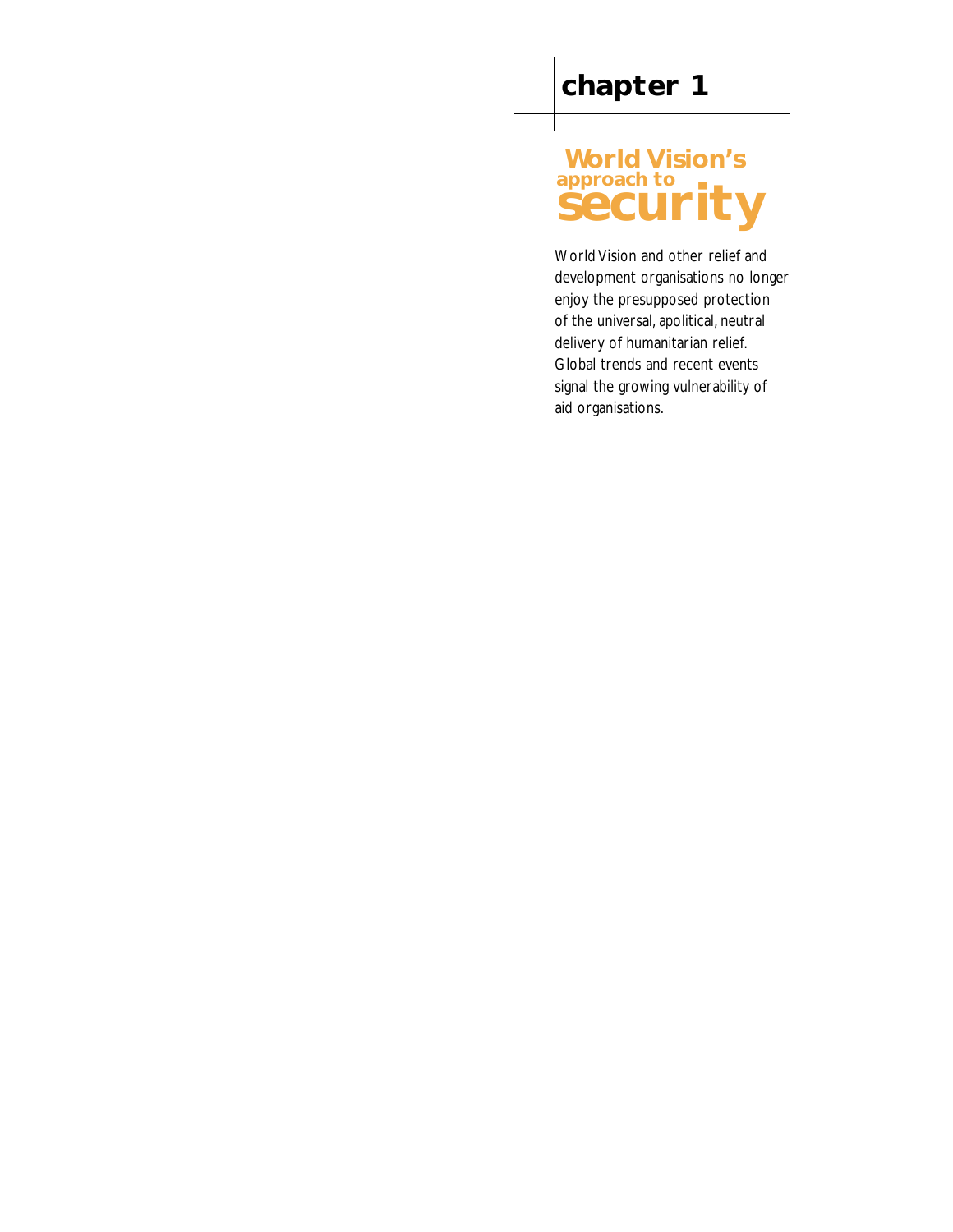### **1.1 Adapting Security to Changing Times**

The December 1996 massacre of six International Red Cross workers in Chechnya demonstrates the changing arena and the new level of security awareness needed for humanitarian organisations. In this post-Cold War era, conflicts are seldom fought between professional armies, but rather between terrorists, criminal gangs, ethnic cleansers, and guntoting drunk teenagers.As indicated by the Red Cross murders,World Vision and other humanitarian and faith-based organisations are increasingly targeted by people from within the communities they have come to serve.

The rules of security have changed.And so must our security practises.

### **Reducing the Vulnerability of World Vision Field Workers**

Despite the increase of international crime and corruption, the chances of incidents such as the Chechnyan murders can be reduced.WV field staff who apply the practical, day-to-day security steps and checklists in this manual will significantly increase their level of security.

But security requires more than locking doors, looking over one's shoulder, and developing an evacuation plan. Good security starts with proactively shaping a local community's perception of World Vision. Experts in international security refer to this as creating a **security profile.**

A WV field office can have a positive or negative security profile. A carefully shaped, positive security profile is like having an invisible fortress that wards off harm. A negative security profile can act as a magnet for hostility and violence.

### **Creating a Positive Security Profile**

World Vision field offices must be committed to creating a positive security profile.A positive profile allows little room for a local community, regime, or national government to question WV's neutrality.An organisation like WV—with its commitment to reconciliation, advocacy on behalf of the poor, and justice—can be easily misunderstood to be a special kind of party to an area's conflict. However, if a community or government clearly understands WV's purpose as portrayed through a good security profile, they can actually become part of WV's security network.

**2** World Vision Security Manual **3** Chapter 1 World Vision's Approach to Security 1 Security 2 Chapter 1 World Vision's Approach to Security 1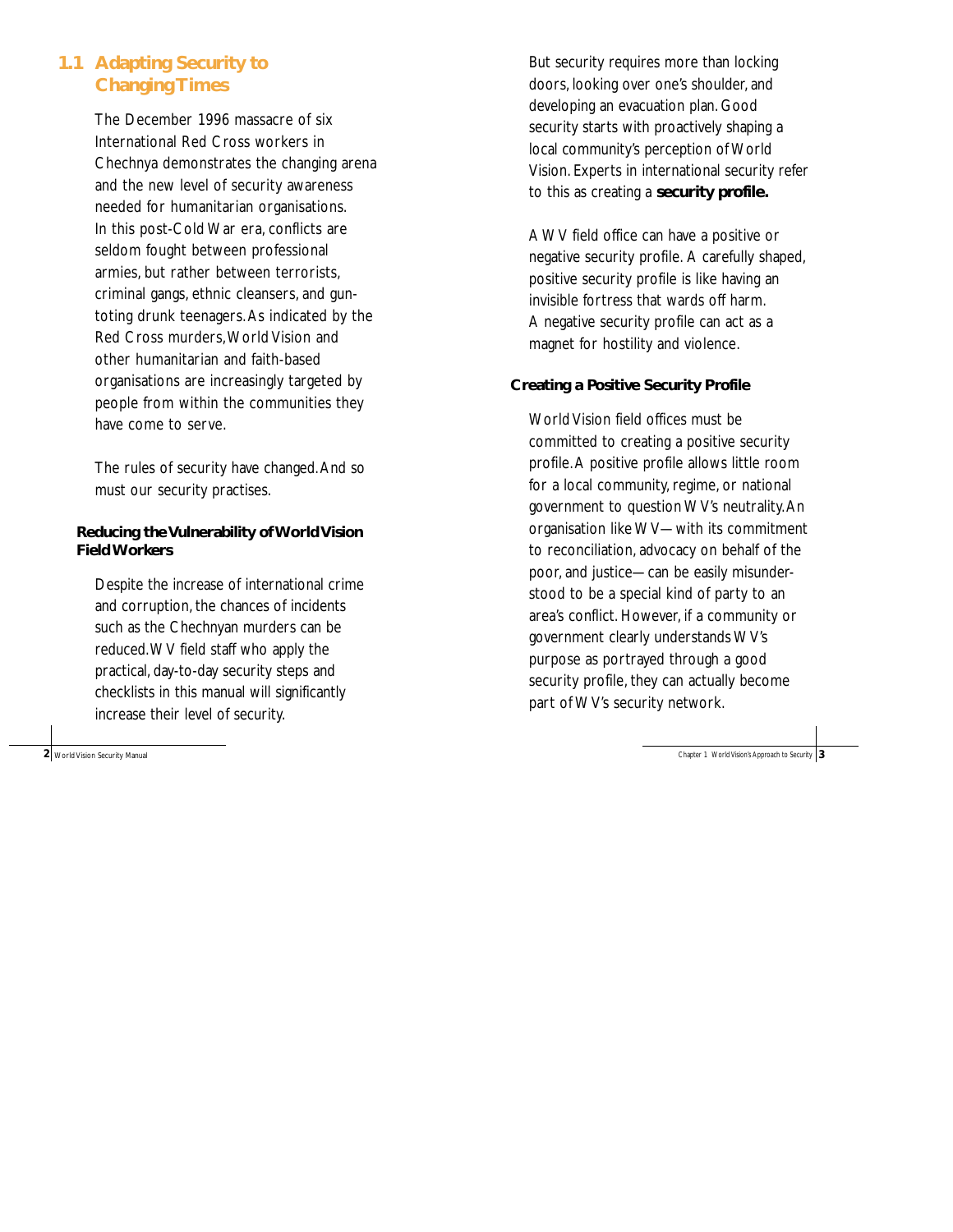How can a field office create a positive security profile?

**Step One:** Determine the most appropriate security profile for the environment.This can be determined by anticipating how the local community and government will respond to WV's mission, policies, and principles. In some cases, preserving a quiet, low-key presence is best. In others, being up-front about WV's work is safer. Posting guards may be an appropriate element of a security profile in one environment but not another.Whatever the intended profile, the approach must be well-defined and consistently applied.

**Step Two: Consistently reinforce the** chosen profile and WV's impartiality. Effectively communicating this profile to locals and the government will require strategic planning by WV field managers.

**Step Three (optional):** Consider using the media to constructively shape the WV profile. Some WV field offices routinely invite journalists to attend gifts-in-kind distribution events or other projects that clearly demonstrate WV's work. Staff must carefully explain what WV is doing, why, and how.

**4** World Vision Security Manual

#### **Security Every Day**

Security planning must become as integral to day-to-day operations as finance, human resources, and project planning.The Office of Corporate Security will gladly assist field managers in blueprinting how their security profile can be communicated clearly.

The most telling representation of a field office's security profile will come from individual staff members in their daily work. A staff member's demeanour and behaviour send a clear message about WV's purpose and impartiality.

Although the responsibility for staff safety ultimately rests with the country director with assistance from World Vision's Office of Corporate Security, the material in this manual applies to programme managers, field directors, and all other levels of field management and leadership.Throughout this manual, all staff in leadership positions on the field are referred to as "field managers."

Chapter 1 World Vision's Approach to Security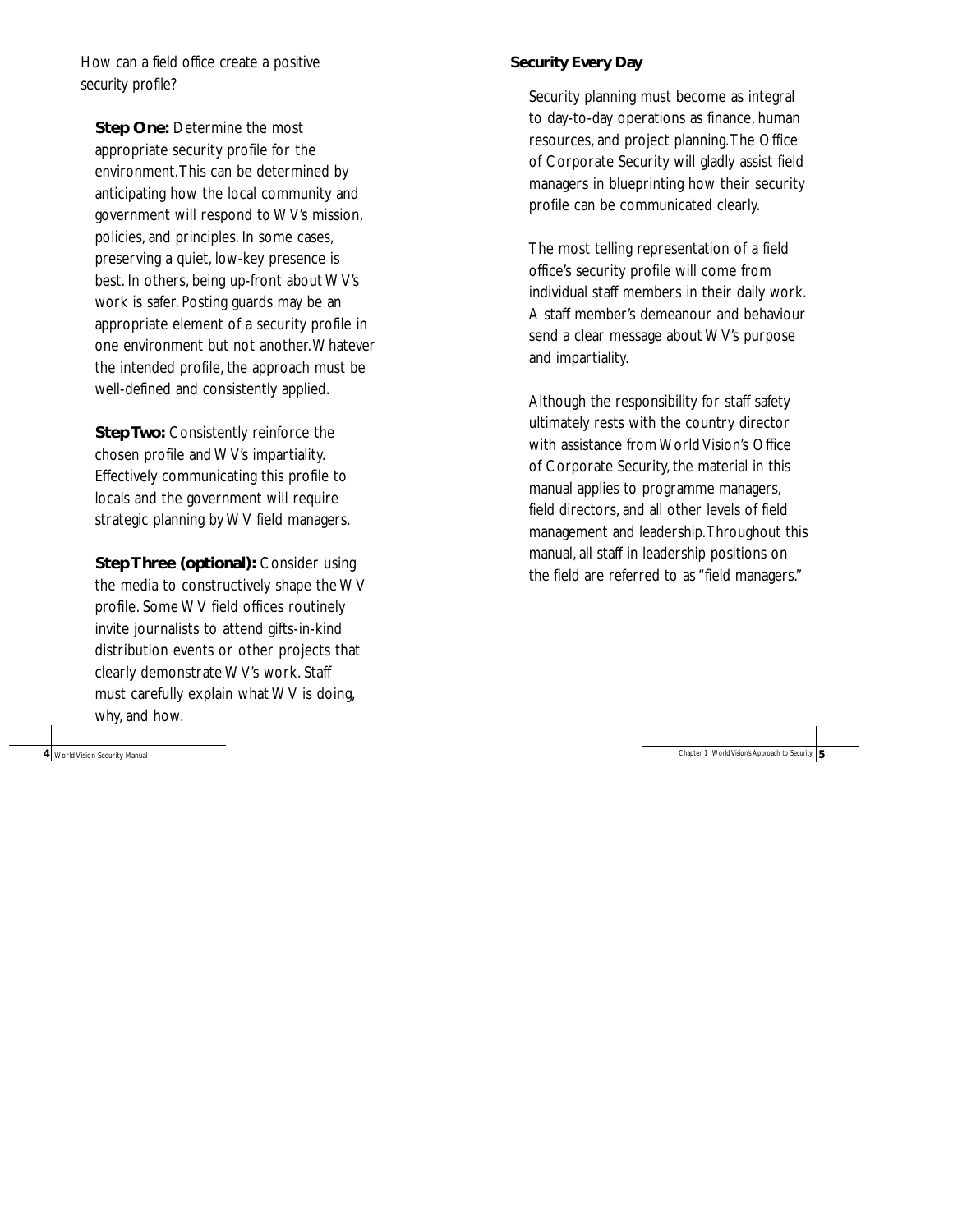### **1.2 World Vision's Office of Corporate Security**

WV established the Office of Corporate Security to help you, the WV field staff person, achieve the maximum feasible level of security.

The Office of Corporate Security (OCS) serves as a resource centre to support all staff in every WV location.As such, the OCS represents WV executive leadership and the board of directors in the event of any crisis anywhere in the world involving WV staff or corporate assets, and is responsible for all policy and procedural matters related to security.

#### **The OCS Performs its Functions by:**

- 1. Monitoring significant political, social, economic, and military events worldwide, particularly in high-risk countries that might affect WV programmes.
- 2. Coordinating the assessment and evaluation of security reports provided by field offices.
- 3. Establishing, in consultation with the Complex Emergency Working Group (CEWG) and field management, a risk level for every country in which WV works (GREEN: low risk, YELLOW: moderate risk, RED: high risk, BLACK: severe risk. See page 8 for complete descriptions of these four risk levels).

**6** World Vision Security Manual Chapter 1 World Vision's Approach to Security Manual Chapter 1 World Vision's Approach to Security

- 4. Supporting WV programmes by sharing the burden of crisis management with field management and regional vice-presidents in determining if/when it is appropriate in the interest of staff safety to suspend WV programmes and evacuate staff.
- 5. Providing security guidelines and tools, such as this manual, to WV offices to help them sensitise staff to the need for safety precautions in various situations.
- 6. Coordinating available security training for appropriate personnel carrying out WV programmes.
- 7. Convening the Crisis Core Management Team whenever and wherever a major security crisis develops involving WV staff or assets. Members of the team include division heads, a security consultant, and the Director of Corporate Security.
- 8. Reviewing all security/contingency plans and suggesting amendments and modifications.
- 9. Issuing monthly travel advisories.
- 10.Exercising overall responsibility for dealing/negotiating whenever possible, with any group that has kidnapped or taken hostage any WV staff.
- 11.Assisting field managers in enhancing standards/procedures to meet required WV policies and practises.

**7**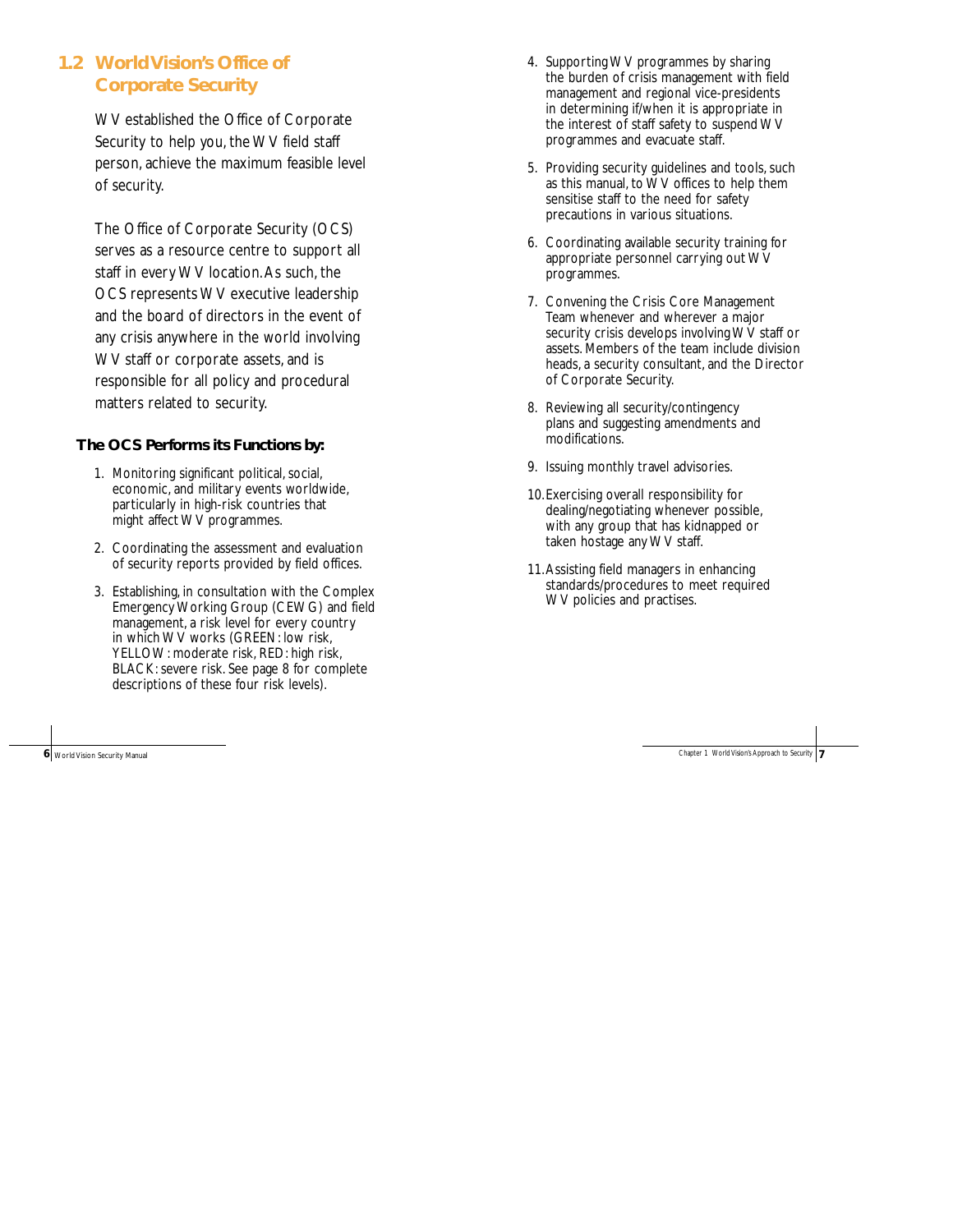### **1.3 World Vision's Country Risk Ratings**

World Vision's Office of Corporate Security categorises every country in which WV works (including support offices) according to the level of risk to staff. Based on communications with field management and an analysis of regional trends, OCS reviews the risk level of each country every week. When it is necessary to revise a country's risk level, field management assist with the decision. In some countries, individual regions may be assigned different risk levels. There are four levels of risk: GREEN, YELLOW, RED, and BLACK.

Throughout this manual, the coloured risk level symbols appear in the margins to alert you to information that applies to particular risk levels.

### GREEN (low risk)

Countries or provinces that are essentially stable and free of political, economic, and social unrest. Organised anti-government or terrorist groups may be present but exhibit limited operational capabilities.

Normal security precautions for travel are required in code GREEN countries.

**8** World Vision Security Manual Chapter 1 World Vision's Approach to Security **9** Chapter 1 World Vision's Approach to Security **9** 

### ■ **YELLOW (moderate risk)**

Countries or provinces that are basically unstable and where political, economic, and social unrest are normal. Organised anti-government or terrorist groups may be active, but are not strong enough to threaten government stability. Such a country might also be involved in a regional dispute or exhibit high crime rates.

Increased security precautions for travel are required in code YELLOW countries.

#### ▲ **RED (high risk)**

Countries or provinces where organised anti-government or terrorist groups are very active and pose a serious threat to the country's political or economic stability. A civil war may be in progress and guerrilla forces may be in control of significant areas. Such a country might also be near or in the process of a military coup, be involved in violent regional disputes with its neighbours, or exhibit prejudicial treatment of foreigners.

Stringent security precautions are required in code RED countries. Only emergency travel is permitted.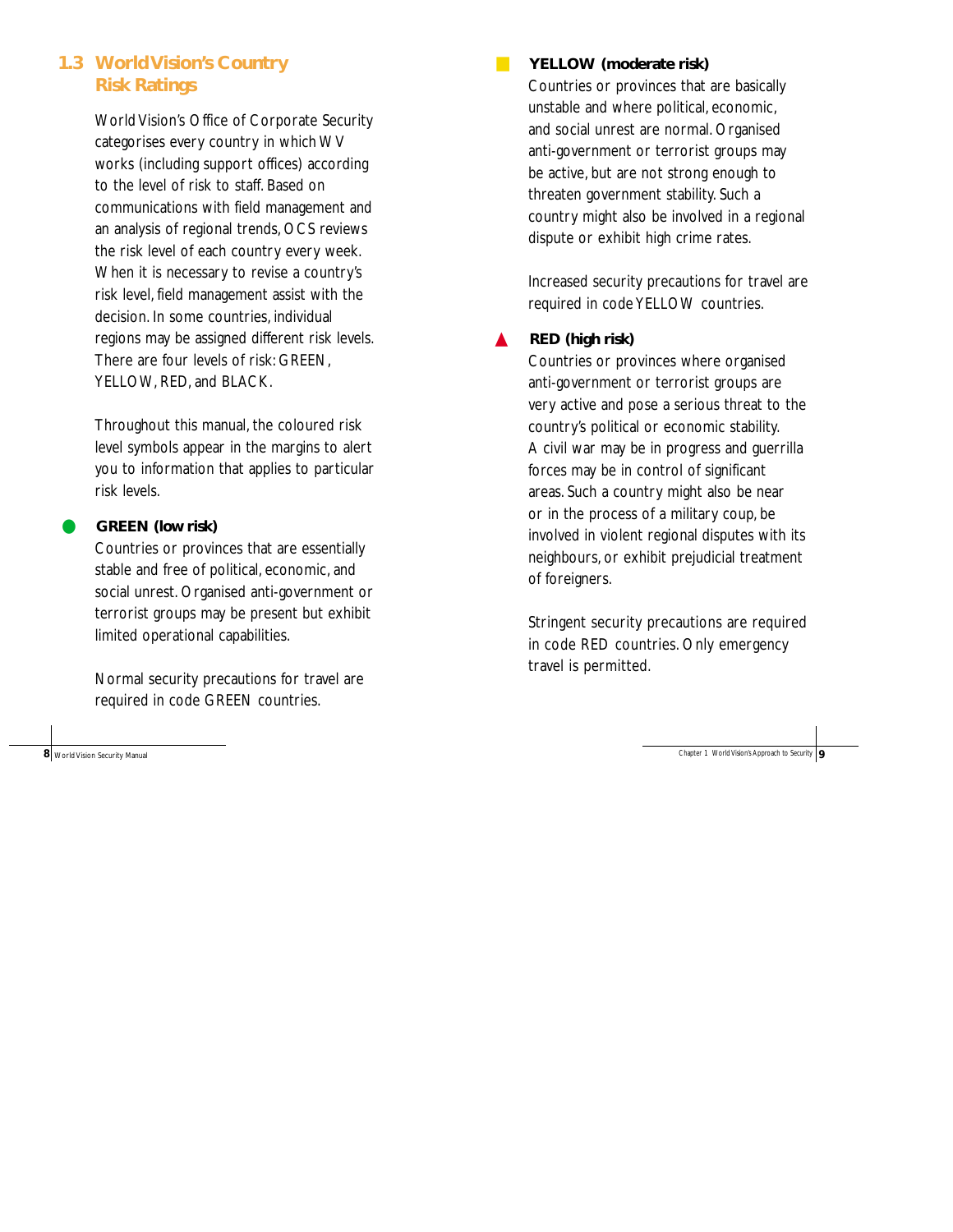### **BLACK** (severe risk)

Countries or provinces where the level of violence presents a direct threat to the safety and well being of humanitarian aid workers. Ongoing operations are not possible and security cannot be reasonably assured, requiring the temporary suspension of operations and relocation of staff.

Urgent intervention and resolution by WV senior management are required in code BLACK countries.

### **1.4 World Vision's Standard Operating Security Plan**

Experience has shown that fundamental security preparations and procedures are appropriate in all locales and in all endeavours of WV, even those designated GREEN (low risk). In order to assist each country in developing these fundamental security preparations and procedures, and in order to provide some standardisation, the WV OCS has developed a Standard Operating Security Plan (SOSP).

The SOSP defines the specific areas each country is expected to address in its security procedures, plans, and systems. The SOSP is not a contingency plan. Contingency plans go into effect only when risks increase or specific events occur. The SOSP, on the other hand, is always in effect. Of course, a long-term or permanent change in the security situation of a country might cause what was a contingency plan to become a permanent part of that country's SOSP.

The SOSP in every country addresses the same broad security issues. However, each WV office must tailour its SOSP procedures to address specific needs in its own country.

The minimum requirements for an SOSP are listed in **Appendix A.1**.

**10** World Vision Security Manual Chapter 1 World Vision's Approach to Security 11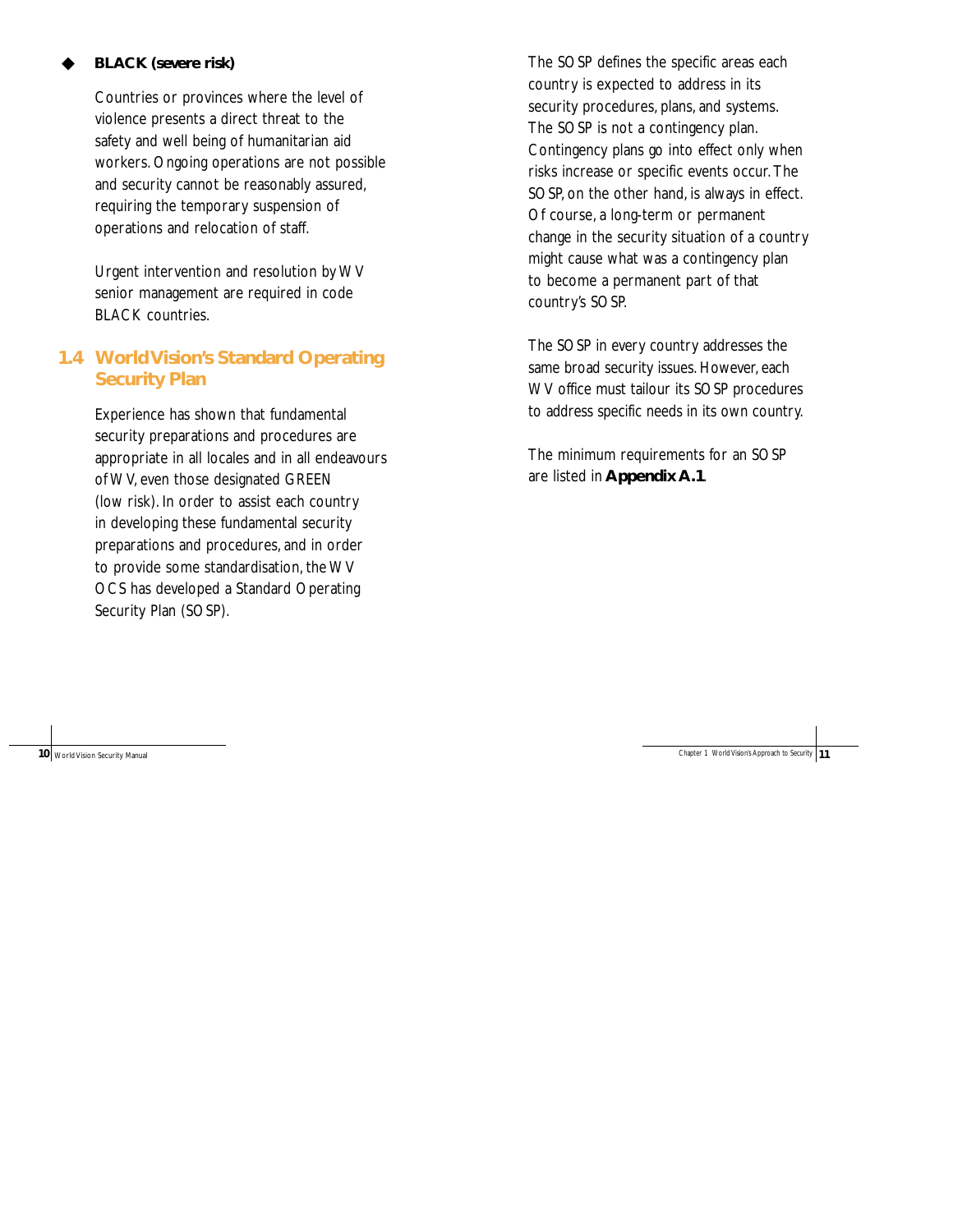## **practising security awareness**

Even with the protection provided through a carefully created security profile, field workers are vulnerable. This is especially true of international staff. For this reason, each WV staff member must view security as an individual responsibility. In doing so, staff members will avoid two dangers:

- 1. A blind dependence on the WV programme office security plan, and;
- 2. A reckless disregard for potential risks.

A field worker can gain a greater sense of security and self-confidence knowing he or she is prepared for potential crises. Good preparation affords the freedom and ability to make instant life and death decisions.

The principles listed below are a combination of common sense, creativity, and resourcefulness many learned at the price of unfortunate experience.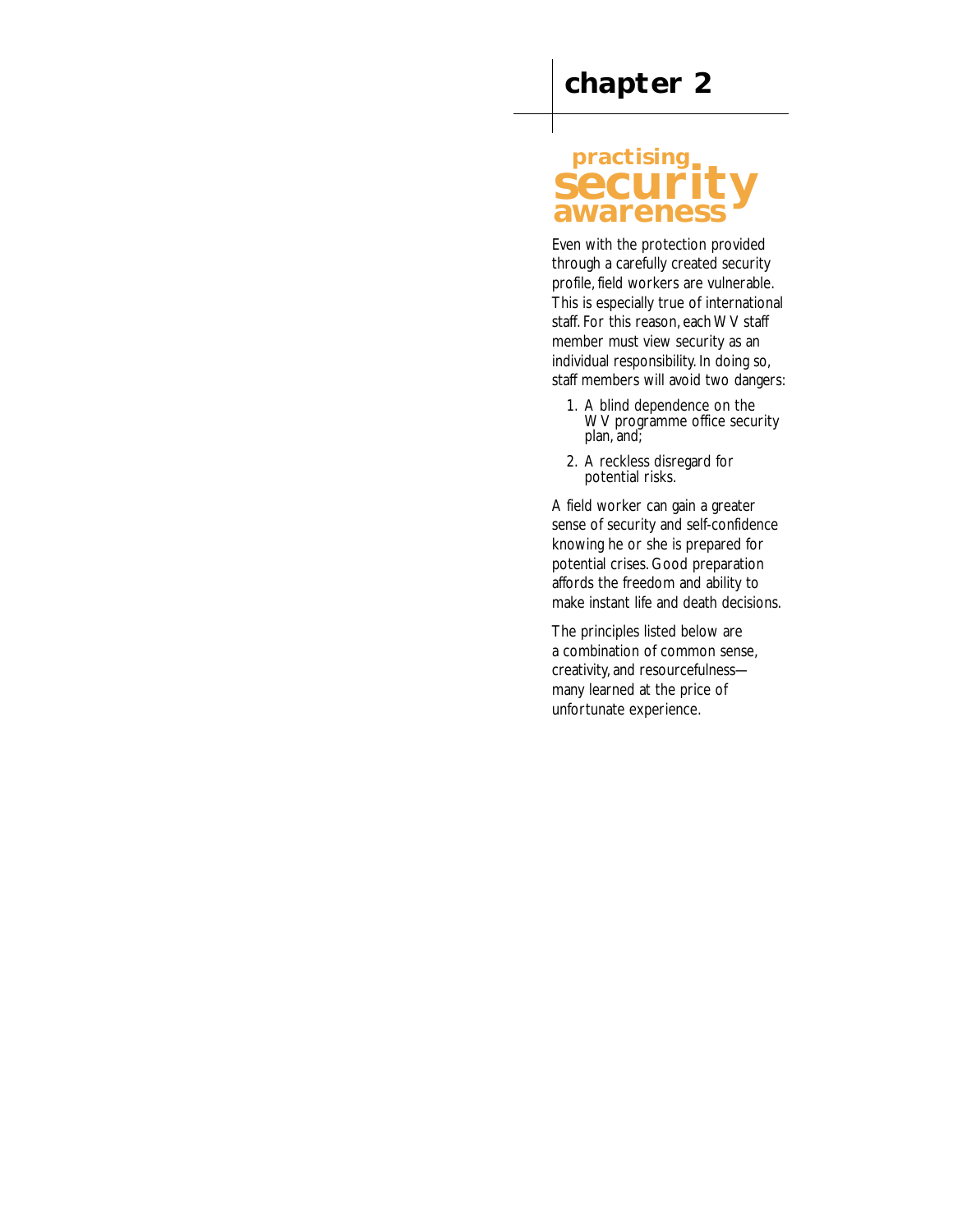### **2.1 Be Conscious of Criminal Activity**

In recent years, criminal activity has become the greatest threat to the safety of aid workers.The proliferation of small arms and the prevalence of random violence puts everyone at risk.The Worldwatch Institute in Washington, D.C. estimated that, as of 1997, 500 million military small arms were in the hands of non-military persons worldwide. Criminal activity can take many forms, including armed assault, hijackings, and robbery. (For detailed information on surviving specific types of confrontations and life-threatening situations aid workers may encounter, please see **Chapter 4:** *Surviving Attacks, Clashes, and Abductions*.)

A few **general precautions**, when observed in conjunction with the suggestions regarding personal safety later in this chapter, will help you avoid becoming a victim of common criminal activity:

- ◗ Tourist areas are a magnet for criminals. Avoid looking like a tourist, laden with jewellery, bags, cameras, and other valuable equipment.
- ◗ Pickpockets often work in pairs using distraction as their basic ploy. Be aware of jostling in crowded areas.

14 World Vision Security Manual

- If you carry a handbag, keep it close to your body. Do not carry valuables in your purse or handbag; instead, leave your valuables in a secured place.
- ◗ It is better to carry only a small amount of money and a cheap watch so you can hand them over with a smile if you are mugged. Divide your money between two or three pockets or bags. (For information on carrying large amounts of cash, see **Chapter 6.6:** *Cash Management and Transfer*.)

### **2.2 Safety Starts With Your Demeanour**

- ◗ Always know exactly where you are going and act accordingly. Radiate confidence, yet be discreet and unassuming.
- ◗ Dress conservatively, giving consideration to local customs and dress codes. Do not display jewellery, cash, keys, or other valuables. Be appropriately groomed.
- ◗ Maintain a calm, mature approach to all situations. Be unprovocative when confronted with hostility or potentially hostile situations.
- ◗ Be alert to the possibility of confrontation with individuals or groups.
- ◗ When in the company of armed personnel, maintain a sense of separation from them.

Chapter 2 Practising Security Awareness **15**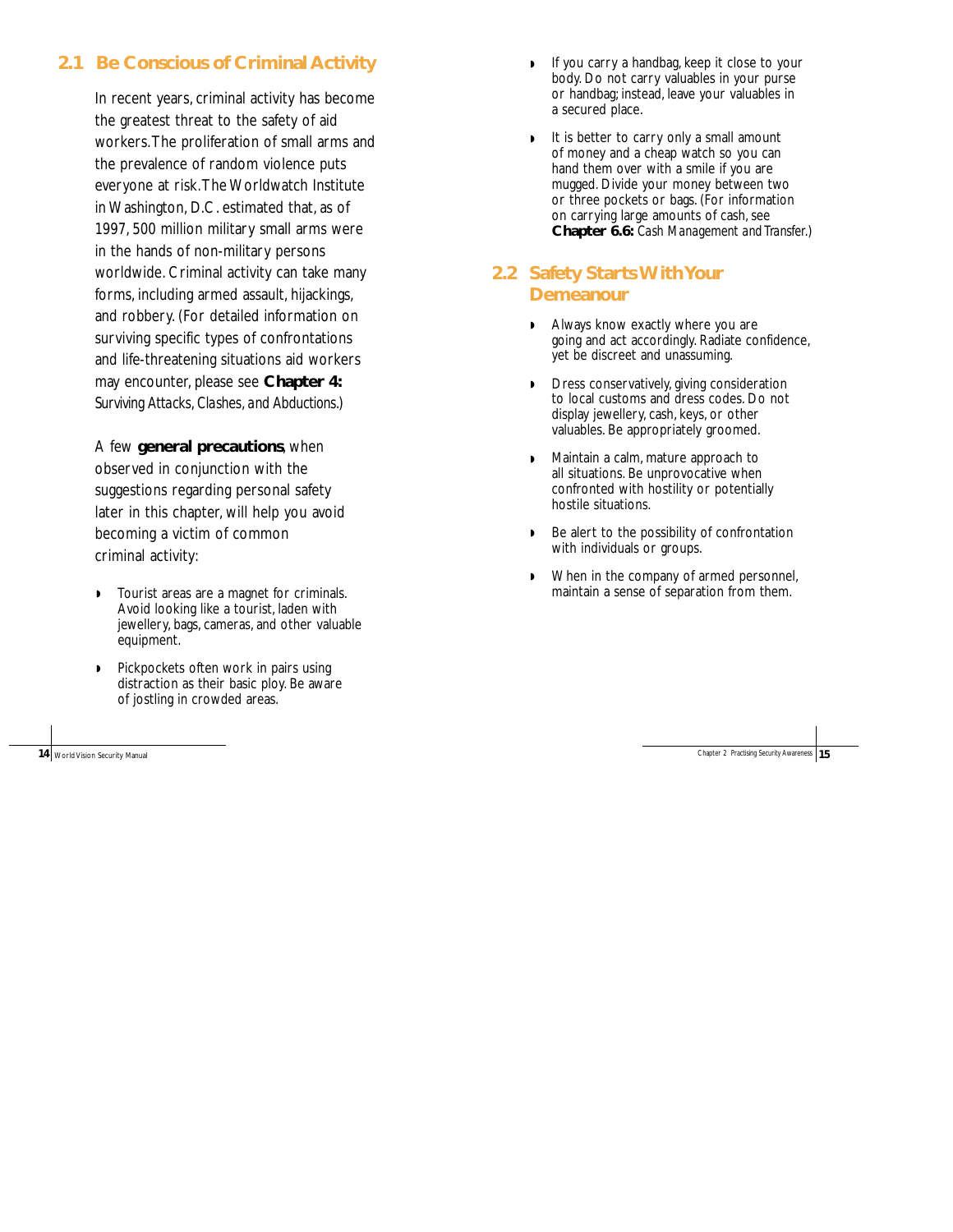### **2.3 Safety When Travelling**

More than half of all security incidents occur during travel. If there is any indication of significantly increased risk along your intended route or at your intended destination, do not travel.

#### **General Guidelines**

- ◗ Look confident. Dress sensibly, with valuables out of sight.
- ◗ Use hardcase, lockable luggage and label it so that your name and address are not easily seen.
- ◗ If travelling alone, leave your planned itinerary with a responsible person.
- ◗ Carry a list of emergency names, addresses, and phone numbers, and the names of reputable hotels on your route.
- ◗ Carry a photocopy of your passport (file a second copy at your base office). If you carry the original, consider disguising it with a slip-on cover.
- ◗ Field offices are urged to provide WV photo identification cards for each staff person. Laminated, two-sided cards (English on one side and the local language on the other) are encouraged.
- ◗ Carry a personal alarm and a phone card or local coins. Sit near other people. Hold your handbag in front of you.



16 World Vision Security Manual

- ◗ Do not accept "sweets" or food from strangers, or you may wake up several hours later and find all your belongings gone.
- ◗ Take only licensed taxis—in some countries cab drivers are known to commit crimes or be accomplices. Discuss the fare BEFORE you get in. Have the address of your destination written out in the local language and carry it with you.

#### **Safety in Hotels**

- ◗ Ask for a room between the second and seventh floors, avoiding the top floor. This minimises unwanted access from outside the building yet is within reach of most fire-fighting personnel in the event of a fire.
- ◗ Note the evacuation route in case of fire or emergency.
- ◗ Always secure doors when inside your room, using locks and security chains.
- ◗ Be alert to the possibility of being followed to your room.
- ◗ Examine the room, including cupboards, bathrooms, beds, and window areas for anything that appears suspicious.
- ◗ Check to be sure the telephone is working properly.
- ◗ Keep room curtains closed during hours of darkness.
- ◗ Do not open the door to callers (including hotel staff) unless each caller has been identified, either by use of the door peephole or room telephone service.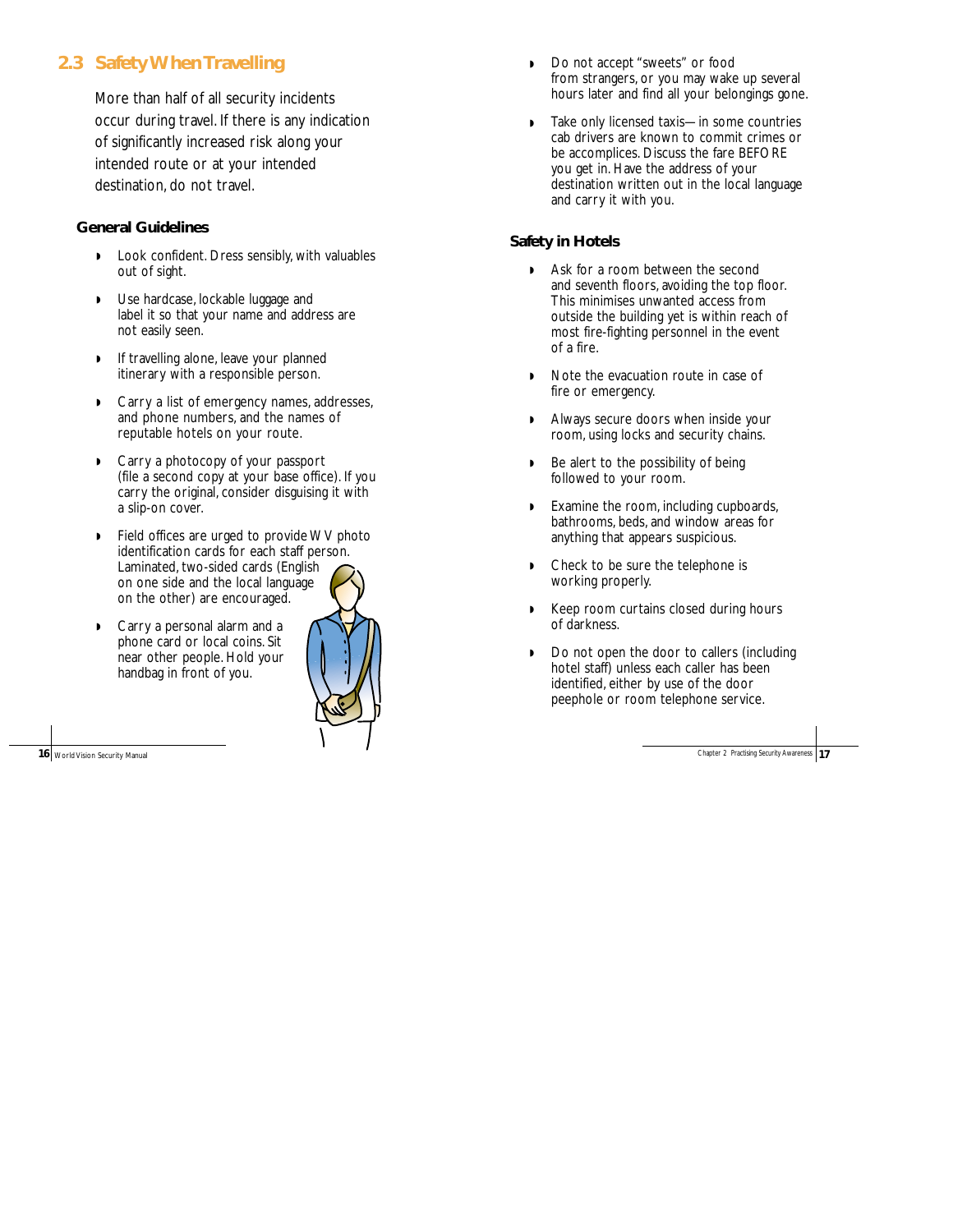- ◗ Always use safety deposit boxes for the storage of cash and traveller's cheques, and any important documents. Do not leave valuables in your room.
- ◗ Advise your WV colleagues of your hotel location and room number.

### **2.4 Safety in Vehicles**

Traffic and vehicle-related accidents are among the top causes of injuries and fatalities among aid personnel. Included below are guidelines for basic vehicle safety, convoys, and appropriate responses to dangerous situations that can arise while travelling by vehicle.

#### **General Guidelines**

- ◗ Wear seat belts—**always**.
- ◗ Select primary and alternate routes that avoid checkpoints.
- ◗ Notify others of your travel time and destination and steps they should take in the event you do not arrive as scheduled.
- ◗ Check the vehicle daily.Vehicles must be well maintained (see *Vehicle Checklist* on page 24).



◗ Don't travel without an HF or VHF radio, first-aid kit, maps, compass, and other emergency supplies.



- ◗ Have travel documentation in order. Always carry your international driver's licence or a valid licence for the host country.
- ◗ Require drivers to fill out a vehicle log after each use. Kept in each vehicle, a log should include driver's name, destination, dates, and times.
- ◗ Observe local driving laws and regulations.
- ◗ Avoid night driving when possible.
- ◗ Never let fuel tank fall below half full.
- ◗ Always travel with at least one other person.
- ◗ Keep a spare key.
- ◗ Never carry unauthorised passengers, especially soldiers.
- ◗ Consider posting a decal on your door or window indicating guns are not permitted in the vehicle.
- ◗ Drive at the safest speed for prevailing conditions.
- ◗ Keep doors locked.
- ◗ Keep a minimum number of windows open (no more than 5 cm and only those windows near occupied seats).
- Constantly check rear-view mirror.

**18** World Vision Security Manual Chapter 2 Practising Security Awareness **19** Chapter 2 Practising Security Awareness **19**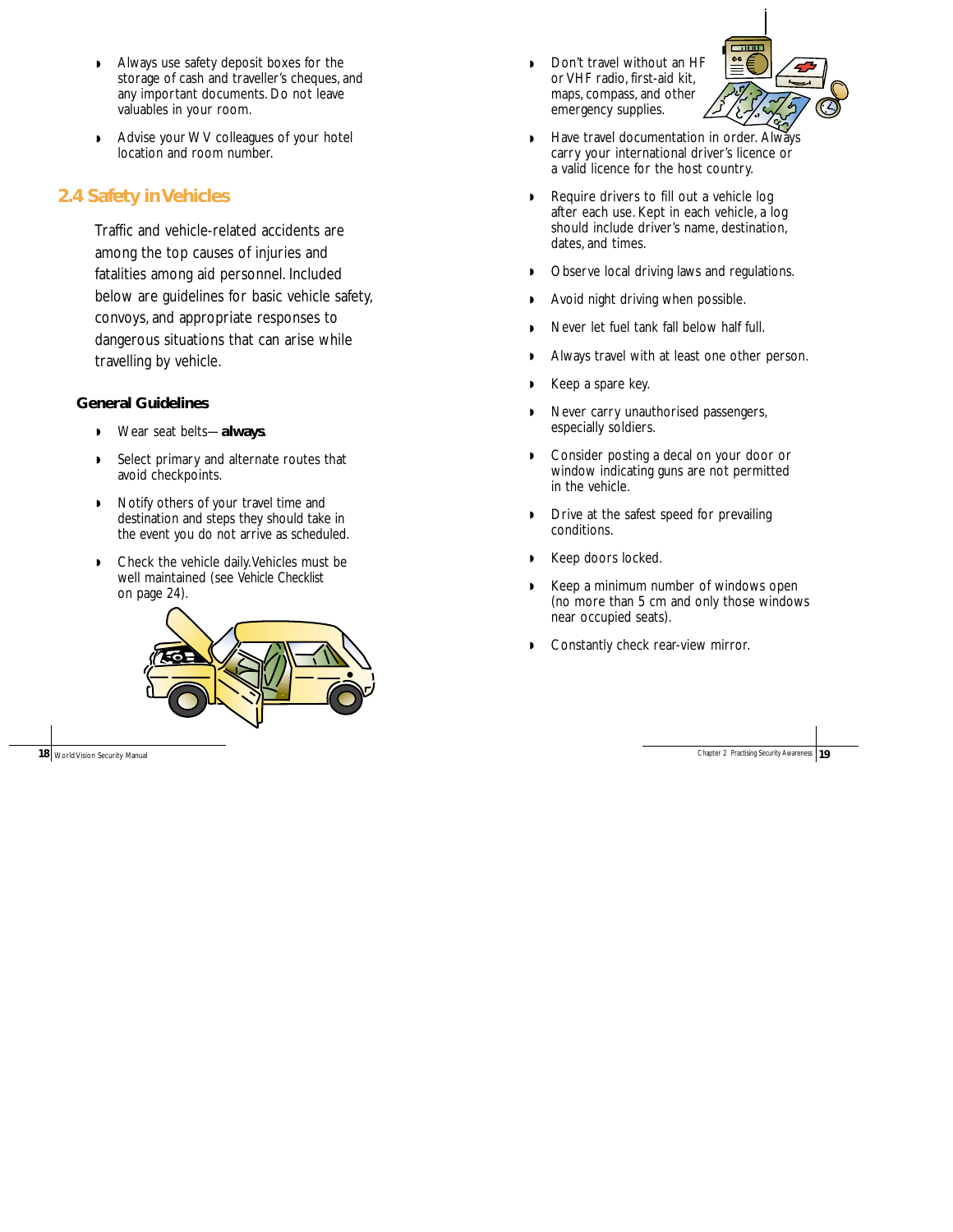In code RED countries, keep in regular and close contact with relevant local authorities who are able to provide updates on recent military activities and movements of people (see page 8 for colour code descriptions).

### **Convoy Safety**

Convoys are perhaps the safest way to travel, particularly in dangerous areas. However, convoys can provide a large and visible target for rebels or bandits. In addition to the basic guidelines for safety listed above, convoy travellers are advised to consider the following:

- ◗ Identify a leader for each vehicle as well as an overall team leader to be obeyed regarding all safety issues.
- ◗ Preplan intended route, have an alternative route, and ask local authorities about the feasibility of these routes. Ensure availability of sufficient accommodations along your route.
- ◗ Leave behind a description of your intended route and arrival times.
- ◗ Maintain hand-held VHF radio communication between vehicles, particularly lead and control (tail) vehicles, and with field offices—especially if intended route changes.



**20** World Vision Security Manual

- **▲ •** Consider using code words for destination and checkpoints along convoy routes in YELLOW and RED countries when communicating by radio.
	- ◗ Maintain an agreed-upon convoy speed.
	- ◗ When necessary, notify local authorities of movements to alleviate suspicion.
	- ◗ Follow in the tracks of vehicle ahead while maintaining a distance of two to three car lengths.Vehicle behind should always be in view.
	- If required to turn back, start with the last vehicle first, and drive in reverse until it is safe for all vehicles to turn around.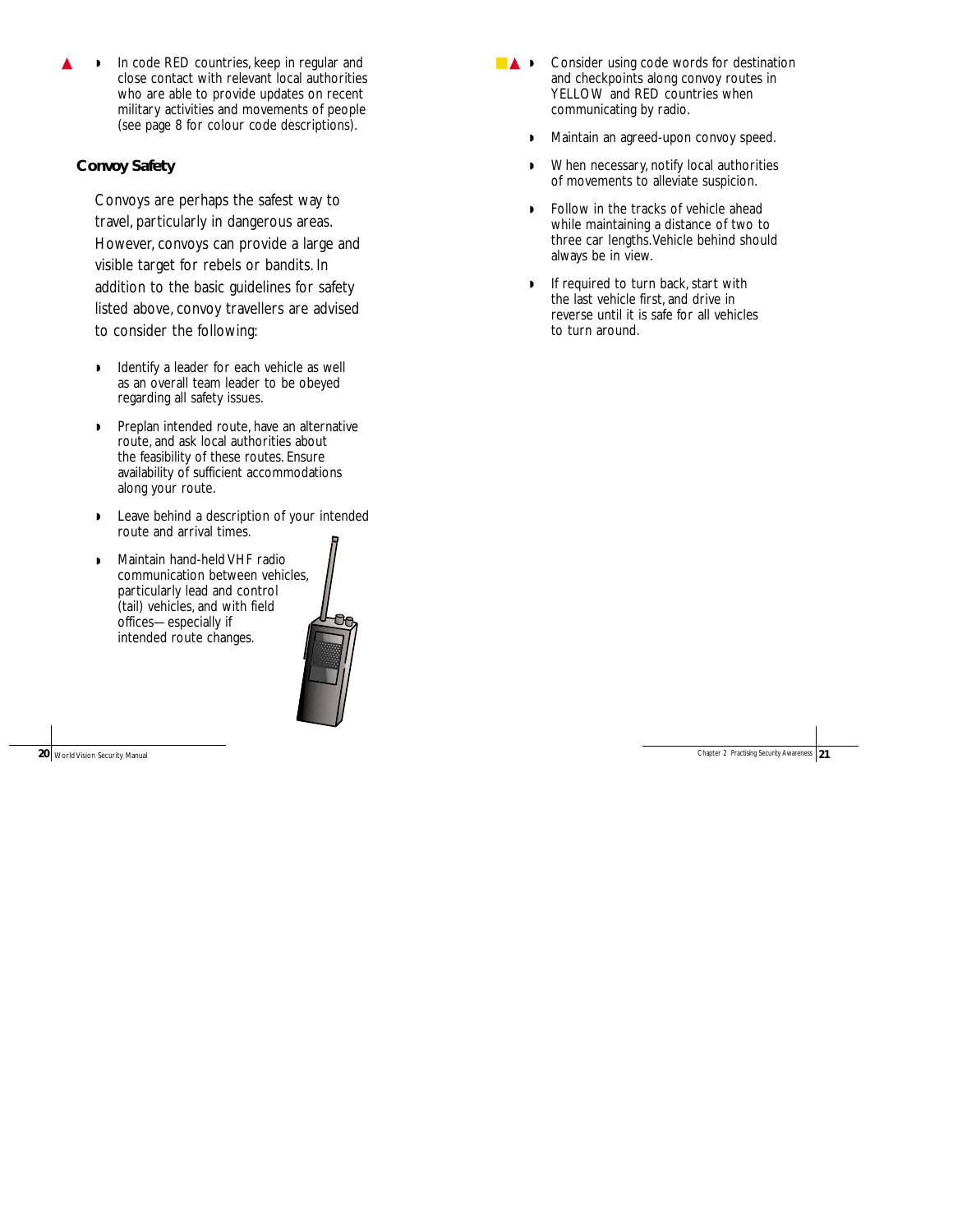#### **Safety When Involved in a Traffic Accident**

Accidents involving international staff can heighten security risks and trigger a demonstration.When involved in an accident, do the following:

- ◗ Quickly discern the attitudes and actions of people around the accident site.
- ◗ Follow the advice of appointed WV leader.
- ◗ Do not flee from site unless staff safety is jeopardised and then only to drive to nearest police or military post.
- ◗ If someone is injured, provide first aid and take them to a hospital.
- ◗ If there are others travelling with you and the situation is safe, they should remain to provide details to the police and request a police report, if applicable.

#### **Safety When Stopped at a Checkpoint**

Checkpoints are manned by personnel with varying degrees of experience. It is wise to regard all checkpoints with caution, especially in the evenings.

- ◗ Approach slowly with window open slightly.
- ◗ At night, dip beams and switch on dome light.
- ◗ Be ready to stop quickly if requested.
- ◗ Keep hands visible at all times; consider offering a friendly handshake.
- ◗ Show ID if requested, but do not surrender it.
- **•** If it is necessary to leave the vehicle, remain close.
- ◗ If the vehicle is searched, protest, but do not resist. Follow the searcher to ensure nothing is planted or stolen.
- ◗ If items are removed, protest, but do not resist.

(adapted from *Security Awareness.* United Nations. Geneva: 1995.)

**22** World Vision Security Manual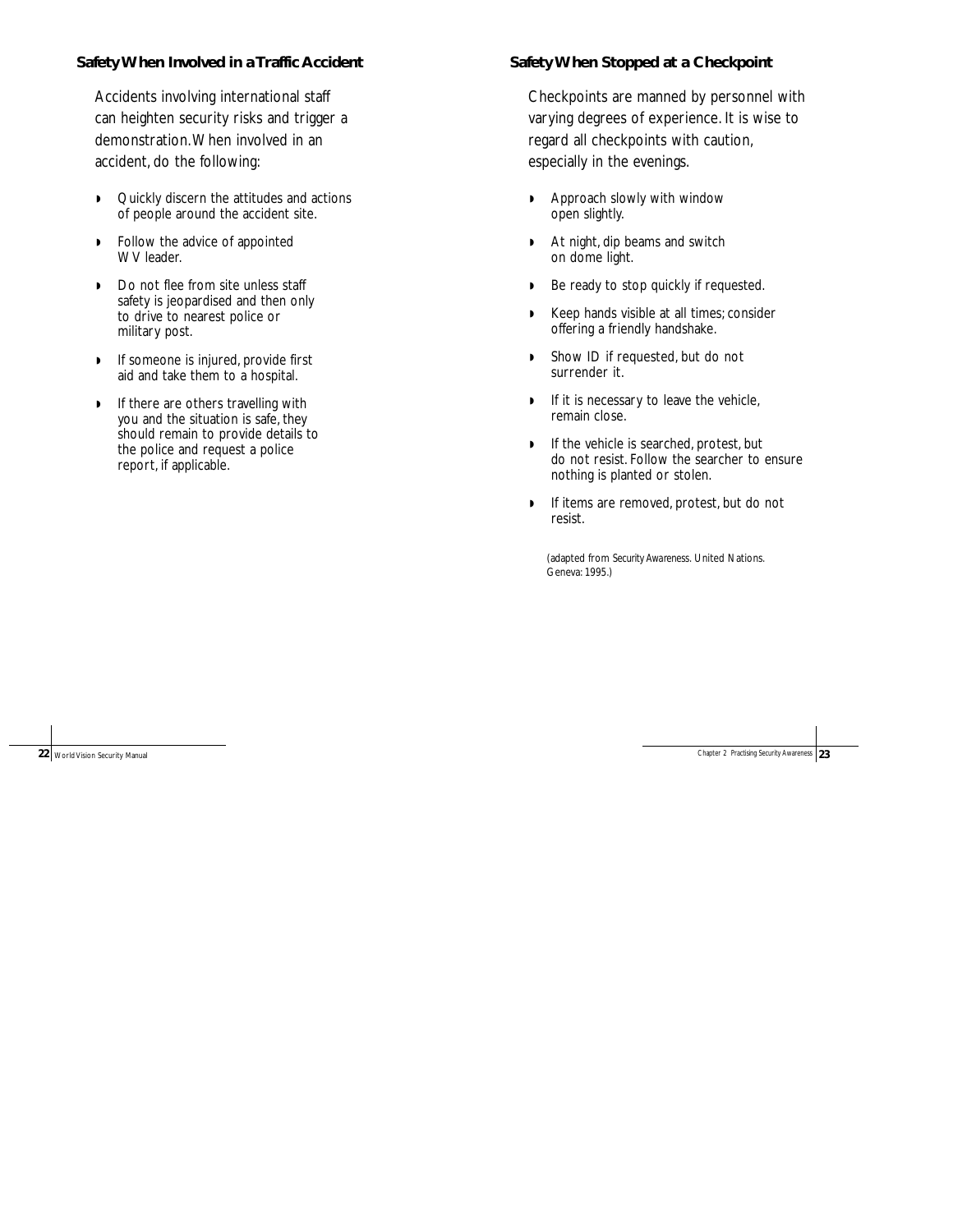# **Vehicle Checklist**<br>(photocopy and keep with each vehicle)

| Before departure, check for the following things: |                                                                                                                  |  |
|---------------------------------------------------|------------------------------------------------------------------------------------------------------------------|--|
| Body                                              | look for damage that might affect<br>road worthiness                                                             |  |
| <b>Tyres</b>                                      | correct pressure and in good<br>condition. Spare tyre ready                                                      |  |
| Windshield<br>wipers                              | functioning                                                                                                      |  |
| Lights                                            | functioning and spare<br>bulbs ready                                                                             |  |
| Horn                                              | tested and working                                                                                               |  |
| <b>VHF</b> radio                                  | functioning and at correct<br>frequency. An HF radio is<br>recommended for vehicles<br>travelling long distances |  |
| <b>Fluids</b>                                     | adequate fuel, oil, and<br>windshield washer levels                                                              |  |
| Tools                                             | tow rope, jack, wheel brace,<br>spanners, screwdriver, and<br>spare fuses                                        |  |
| <b>First-aid kit</b>                              | stocked and accessible                                                                                           |  |
| Fire extinguisher                                 | charged and accessible                                                                                           |  |
| Jerrycans of<br>water and fuel                    | full                                                                                                             |  |
| <b>Winch</b>                                      | functioning and crew<br>instructed in proper use                                                                 |  |
| Torch/Flashlight                                  | functioning and spare<br>batteries in place                                                                      |  |
| Map and compass                                   | on hand                                                                                                          |  |
|                                                   | For locally procured vehicles,<br>also check the following:                                                      |  |
| <b>Brakes</b>                                     | test immediately                                                                                                 |  |
| Steering                                          | ensure steering wheel turns<br>smoothly and is not loose                                                         |  |

(adapted from *Security Awareness.* United Nations. Geneva: 1995.)

24 World Vision Security Manual

### **2.5 Safety on Foot**

If it is necessary to walk, follow these precautions:

- ◗ Always walk with at least three or four companions.
- ◗ Be aware of your surroundings. Consult a local street map before stepping out and bring it with you.
- ◗ Seek reliable advice on areas considered safe for walking. Always avoid groups of people loitering on the streets.
- ◗ Avoid walking too close to shrubbery, dark doorways, and other places of concealment.
- ◗ Use routes through well-lit city centres; avoid low-income urban areas.
- ◗ Maintain a low profile and avoid disputes or commotions in the streets.
- ◗ Never hitchhike or accept a ride from a stranger.
- ◗ If a driver pulls alongside you to ask for directions, do not approach the vehicle. Be cautious when asked to "look at this map."
- ◗ Carry your handbag in a secure manner to prevent snatch-and-run thievery.
- ◗ Carry a small amount of cash in your wallet—enough to appease a mugger. Keep the rest in one or two separate pockets. Avoid carrying credit cards or other important documents.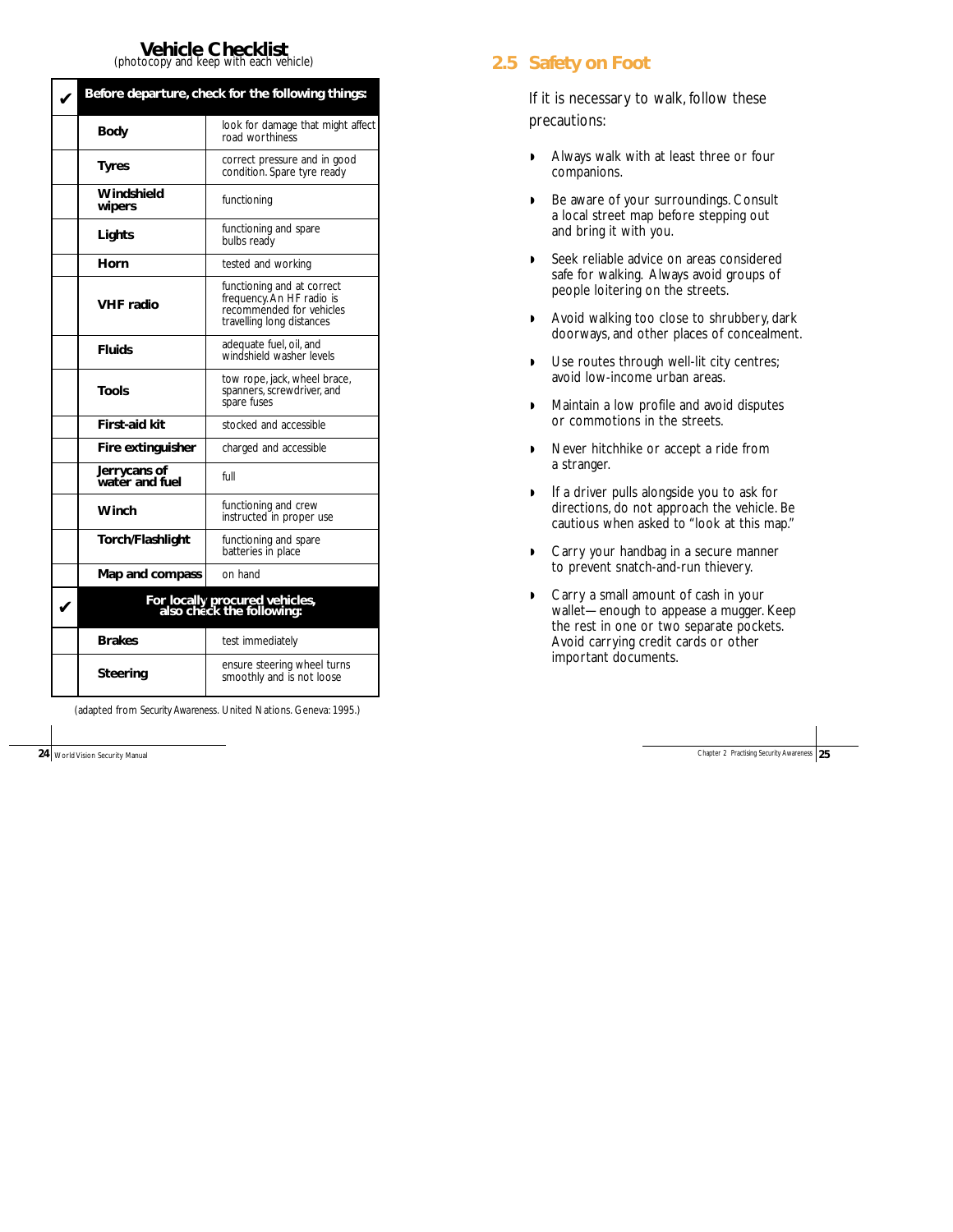◗ If someone suspicious is behind or ahead of you, cross the street. If necessary, cross back and forth several times. If still being followed, use whatever means to draw attention to yourself. Remember, it is better to suffer embarrassment from being overcautious than to be the victim of an attack.

### **2.6 Safety When Using Public Transportation**

- **•** Travel in pairs when possible.
- ◗ During off-peak hours, wait for your train or bus in a designated area.
- ◗ Do not ride deserted trains or buses.
- ◗ Avoid misinformation from locals by not asking leading questions. Instead of asking whether the train leaves Nairobi at 5:30, to which the answer will invariably be "yes," ask:"Where is the train going? What time does it leave?"
- ◗ If it is unavoidable to travel by bus at night, sit near the driver.
- ◗ If it is unavoidable to travel by train at night, select a middle car that is not deserted and try to sit by a window.This provides a quick exit in the event of an accident. Alternatively, select a lockable compartment if available.
- ◗ After getting off, check to be sure you are not being followed.

### **2.7 Safety for Women**

World Vision desires to create an enabling environment for female field workers in which women can insist on basic and reasonable levels of security. A woman should never be pressured to feel she must forego common sense to prove herself on the field. For this reason,WV suggests safety precautions which every woman is advised to practise.

Many security measures are the same for men and women.Therefore, women should review all sections of this manual in addition to the following guidelines. Men will find most of these safety measures for women applicable to their own security awareness efforts.

#### **General Guidelines**

- ◗ Adopt a low profile. Dress and behave conservatively. Do not display jewellery, cash, keys, or other valuables.
- Follow your instincts. If you feel uncomfortable about a location or person, leave immediately.

26 World Vision Security Manual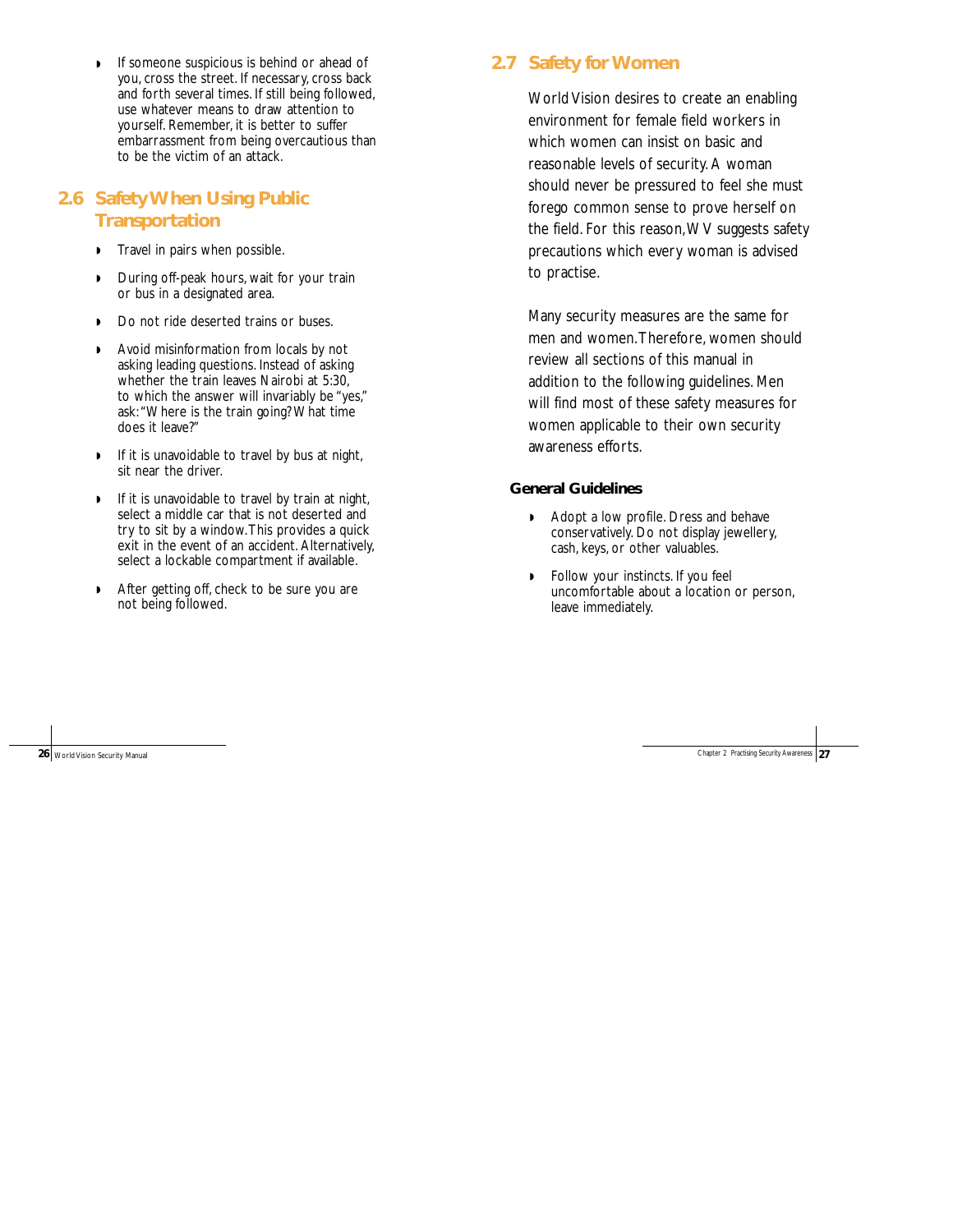- ◗ Upgrade your hotel accommodations if you feel unsafe in an economy/standard room.
- ◗ For long-term housing, consider sharing a residence with another woman or living in a group home or apartment.
- ◗ Do not hesitate to call attention to yourself if you are in danger: scream, shout, run, sound the horn of your vehicle.
- ◗ At a new assignment, find out about customs, how you are expected to dress and behave and potential threats and areas to avoid.
- ◗ Know the specific security arrangements in place at your assignment.Where is the nearest police station? Which stores, business, restaurants are open late at night? Is there a telephone nearby?
- ◗ Learn a few words or phrases in the local language so that you can deter an offender or signal your need for help (i.e.,"police" or "fire").
- ◗ Consider wearing a wedding ring if you are a single woman.
- ◗ Rehearse the actions you would take in the case of a confrontation. Self-defence is not just learning the right martial arts— 70 percent is mental preparation, knowing how to behave when faced with danger. There is no single right or wrong way to respond to an attack. Each situation is different.Whether to resist an attacker or not can only be your decision. Generally, the following options will be open to you:
	- I talk your way out of it.
	- **i** give in to the demands made of you.
	- **i** shout for help.
	- ❙ flee.
	- ❙ fight.
- ◗ Never risk your life for material possessions.

#### **Social Situations**

- ◗ Exercise caution when meeting someone you don't know well. An evening date with a group of people to a public place is far safer than an evening alone with a new acquaintance.
- ◗ Speak up! Communicate your wishes clearly.
- ◗ Assert yourself. Insist on being treated with respect.

28 World Vision Security Manual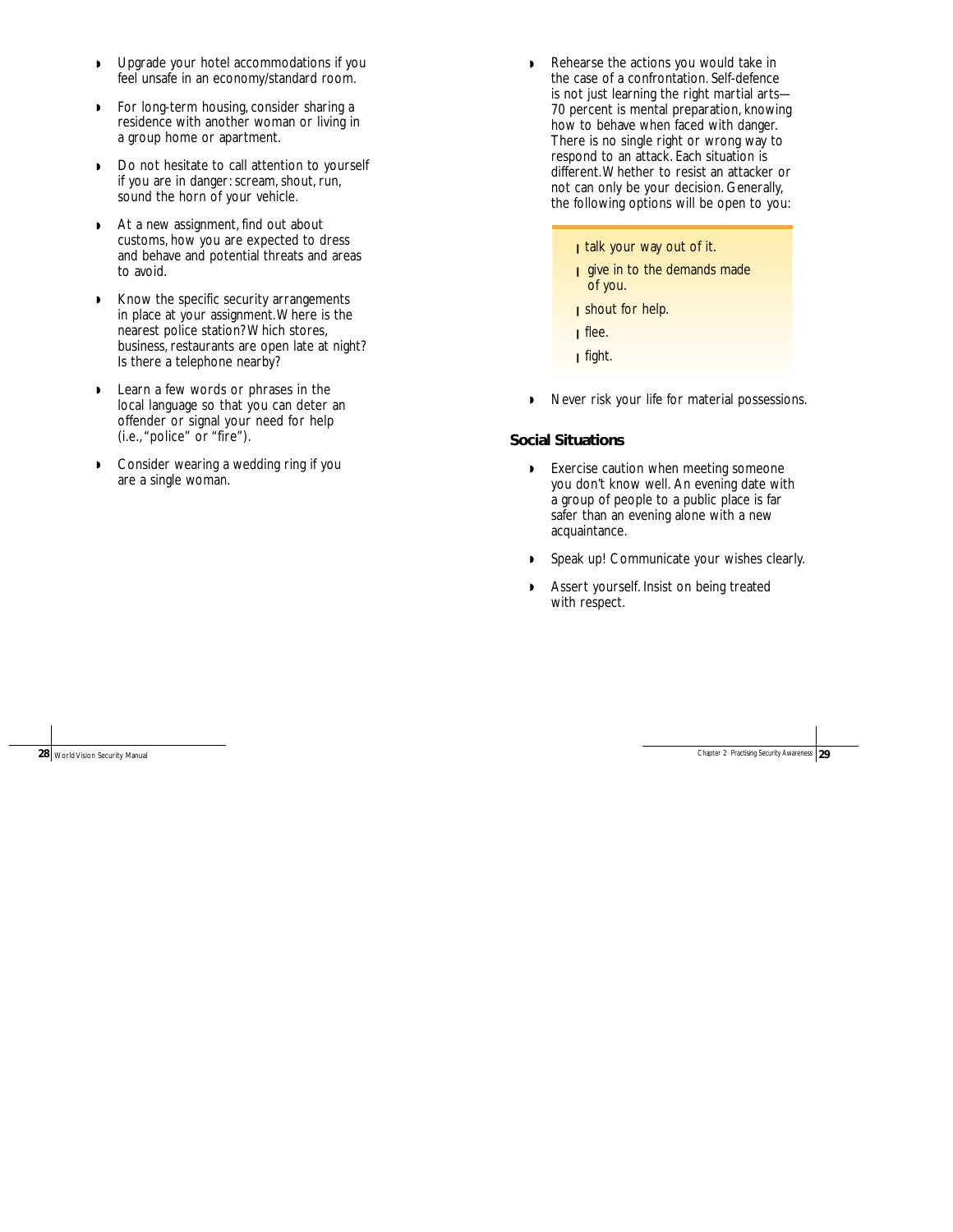#### **Sexual Harassment**

In any environment—work or social se $\equiv$  harassment is unacceptable. Sexual harassment can be directed at men or women, but women are usually the target. You can easily notice when someone is focusing unwanted attention on you with overt or subtle pressure or by other actions or comments. Dressing appropriately can help ward off unwanted advances.

All complaints will be investigated by field management. Guilty parties will be first warned, then disciplined, and finally discharged if harassment continues.

Some helpful guidelines if you are harassed:

- ◗ Ignore the advance. If a man is trying to get a reaction from you and finds he cannot, he may stop.
- ◗ Confront him. If you stop and politely ask, "Were you speaking to me?" the annoying party may feel embarrassed, especially if his actions were based on fear or insecurity.
- ◗ Get help. Do not try to cope alone.
- ◗ Quickly release your feelings of anger and indignity so that you can put the incident out of your mind as soon as possible.

#### **Sexual Assault**

An understanding and awareness of sexual assault can help you avoid dangerous situations and seek help if you are the victim of this crime of violence. Remember these principles:

- ◗ Everyone is a potential victim of sexual assault.
- Sexual assault is the most under-reported of all crimes of violence.
- ◗ Victims are either pre-selected (often an acquaintance) or the target of opportunity. In either case, the offender will wait until the potential victim is vulnerable or isolated.
- ◗ If you are assaulted you will have three basic options:
	- ❙ **Passive resistance**—do or say anything to ruin the attacker's desire to have sexual contact with you.
	- ❙ **Active resistance**—use any type of physical force to fight off the attacker; includes shouting for help, running away, or fighting back, such as with a knee to a man's groin. Turn your fear into fury. Anger is a far more positive emotion than terror and can be used as a weapon in its own right.
	- ❙ **Submit**—do this only if you sense your life is in danger. Survival becomes your objective.

**30** World Vision Security Manual Chapter 2 Practising Security Awareness **31** Chapter 2 Practising Security Awareness **31**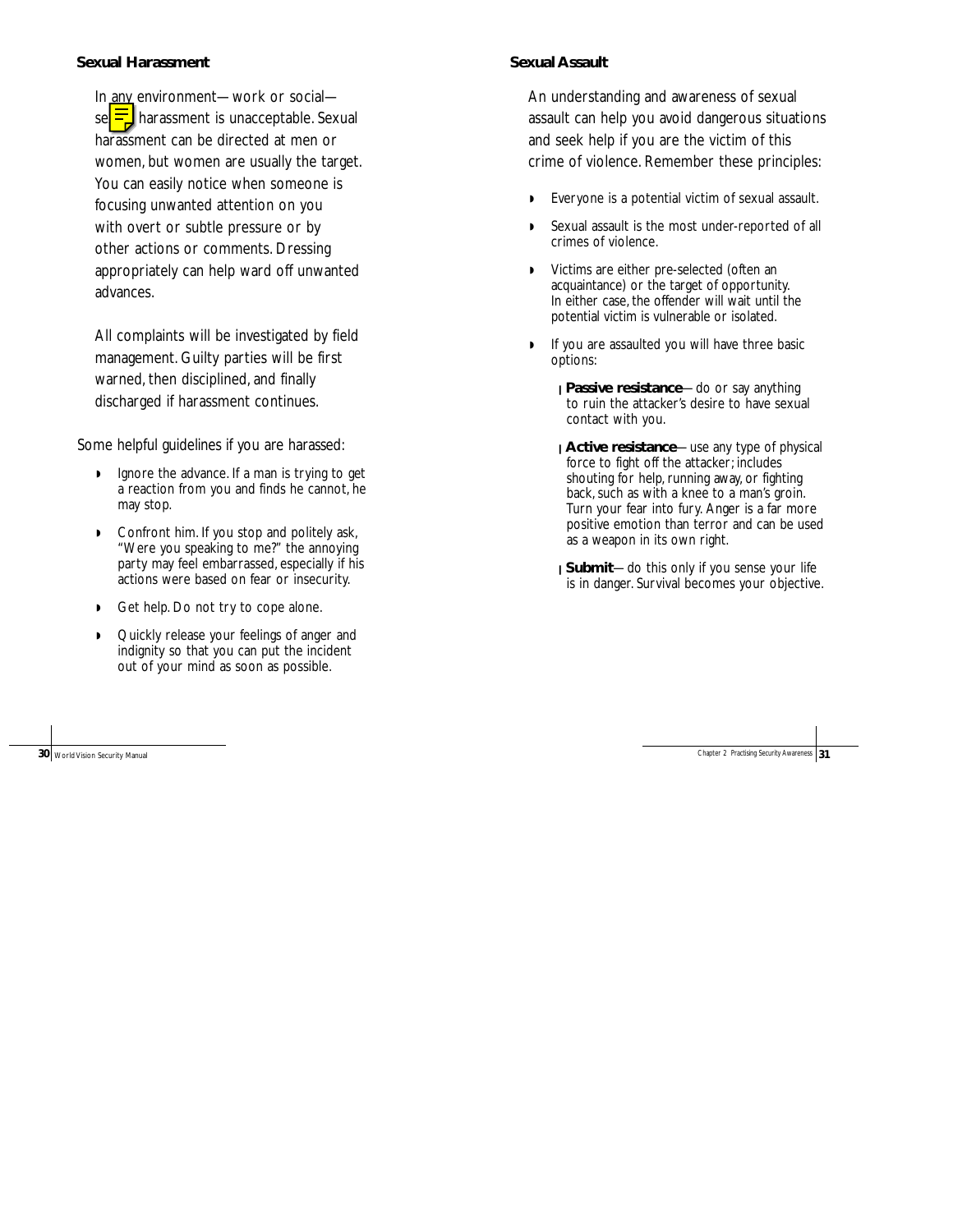#### **After an Assault**

- ◗ If you are assaulted, you must decide whether or not to report the crime.
- ◗ If you report the crime, in most cases the police will carefully question you about the circumstances of the event.
- ◗ The police will likely recommend a hospital examination (insist on having a female medical person present).Treatment will be provided for any injuries and tests may be taken for sexually transmitted disease.
- ◗ World Vision will recommend and facilitate counselling for all known WV sexual assault victims.

(some information regarding safety for women was adapted from *Security Awareness.* United Nations. Geneva: 1995.)

### **2.8 Safety in Your Home or Temporary Residence**

#### **Locks and Keys**

Secure locks and proper key management are central to the concept of physical security. Cheap locks are easily overcome or bypassed, and secure locks are worthless if the keys to them are not protected from unauthorised access.

- ◗ Keep a minimum number of keys for each lock and strictly control who possesses those keys.
- ◗ Do not allow duplicate keys to be made without permission, and record who has each duplicate.
- ◗ In a large compound, ensure that keys are signed in and out.
- ◗ If a key is lost under suspicious circumstances, have a new lock fitted.
- ◗ Never leave keys under the mat or in other obvious hiding places.
- ◗ Spare keys should be kept in a central location not accessible to visitors.
- ◗ Have locks on your fuse boxes and external power source boxes.

**32** World Vision Security Manual Chapter 2 Practising Security Awareness **33**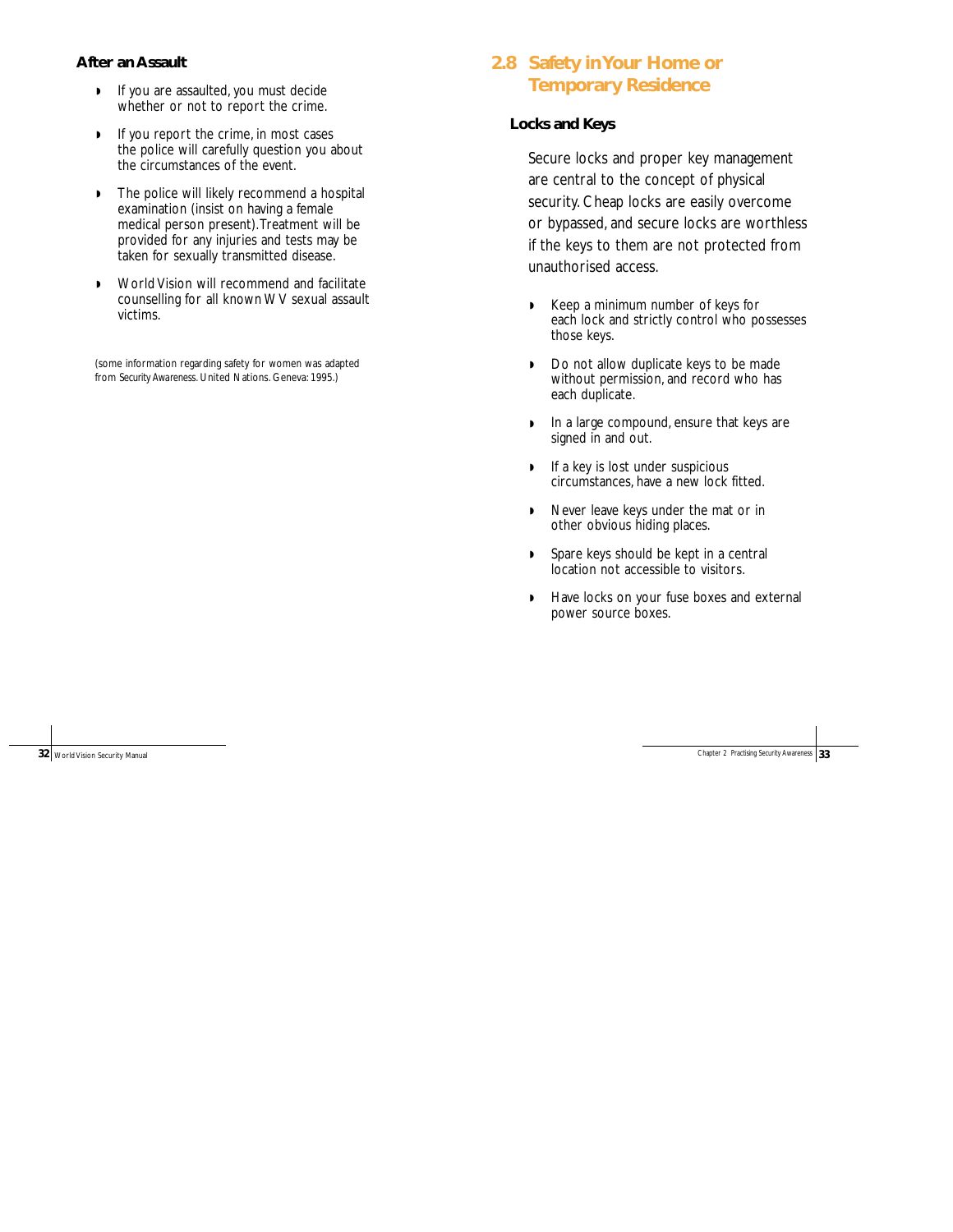#### **Doors**

- ◗ Good solid doors are vital. Exterior glass doors make a home vulnerable.
- ◗ Install a peephole, safety chain, strong locks and bolts, and an intercom to the main entrance (where possible).
- ◗ Keep entrance doors locked at all times even when at home.
- ◗ When answering the door, identify visitor first through an adjacent window, a peephole, or a safety-chained door.
- ◗ When answering the door at night, do not turn on the inside light.Turn on the outside light to illuminate your visitor.

#### **Windows**

- ◗ Keep access windows locked whenever possible.
- ◗ Install bars on windows to prevent unwanted entry.
- ◗ After dark, keep curtains or blinds closed. Draw curtains before turning on lights and turn off lights before drawing back curtains.
- ◗ Make a safety check each night before retiring to ensure that all doors and windows are properly closed and locked.

### **Lighting**

- ◗ If possible, install outdoor lighting.
- ◗ Know the location of your emergency power sources (candles, lamps, torches, generators).

#### **Telephone**

- ◗ Install a telephone if possible.
- ◗ Only give out your phone number to known and trusted people.
- ◗ If a stranger calls, never say you are alone. Do not give family names until caller is identified.
- ◗ If you receive a threatening call, replace the receiver immediately and inform the police and your designated WV security officer.
- ◗ Do not list your first name in the telephone book or by your doorbell.This will prevent gender identification.
- ◗ Be aware that in some countries telephones (including cell phones, SAT phones, and e-mail) are often tapped.

**34** World Vision Security Manual Chapter 2 Practising Security Awareness **35**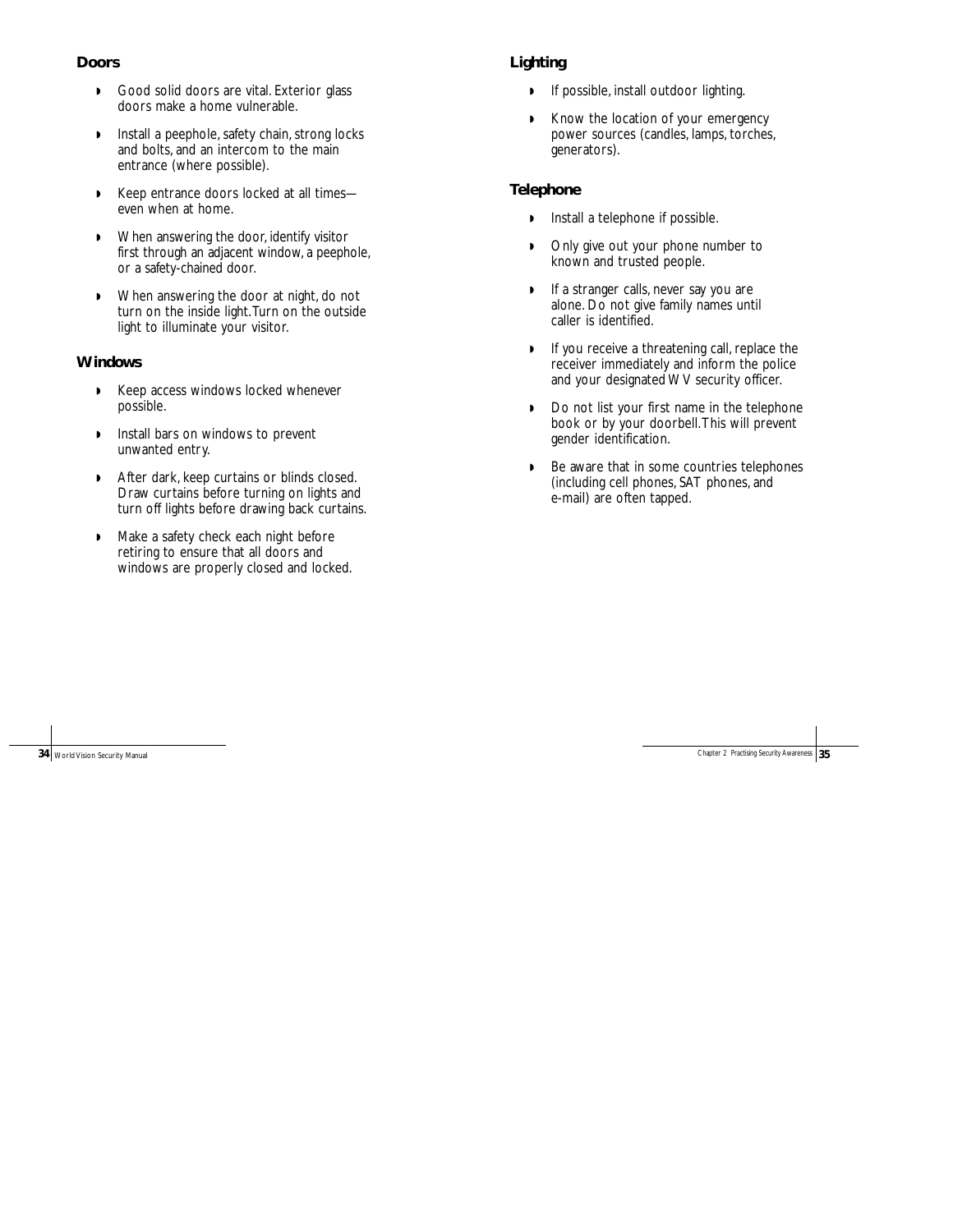#### **Family**

- ◗ All members of the family must be made aware of personal security needs.
- ◗ All members should know procedures in case of natural disasters, bombings, or assault.All members should know the location of fire extinguishers (one working fire extinguisher for each floor).
- ◗ Personal details of all family members (including blood group) should be kept in the office security file.

#### **Residence Staff**

Staff employed at private residences must be trustworthy and competent in contributing to security. Even trustworthy staff who are inadequately briefed may unwittingly endanger the safety of the family.Therefore, consider the following guidelines:

- ◗ Select relatives or friends of trustworthy WV staff as residence staff wherever possible.
- ◗ Thoroughly evaluate any applicants for employment. Request references and investigate the applicant's circumstances and private life.
- ◗ Give all new staff a security briefing which includes guidelines for dealing with:
	- ❙ unexpected visitors and visitors with appointments.
	- **i** incoming telephone calls.
	- entrance door and key security.
	- ❙ emergency telephone numbers.
	- attempted robbery or attack.
	- ❙ concealment of family affairs, habits, details, and movements.
	- ❙ recording of visitors and telephone calls during absence of family members.

**36** World Vision Security Manual Chapter 2 Practising Security Awareness **37**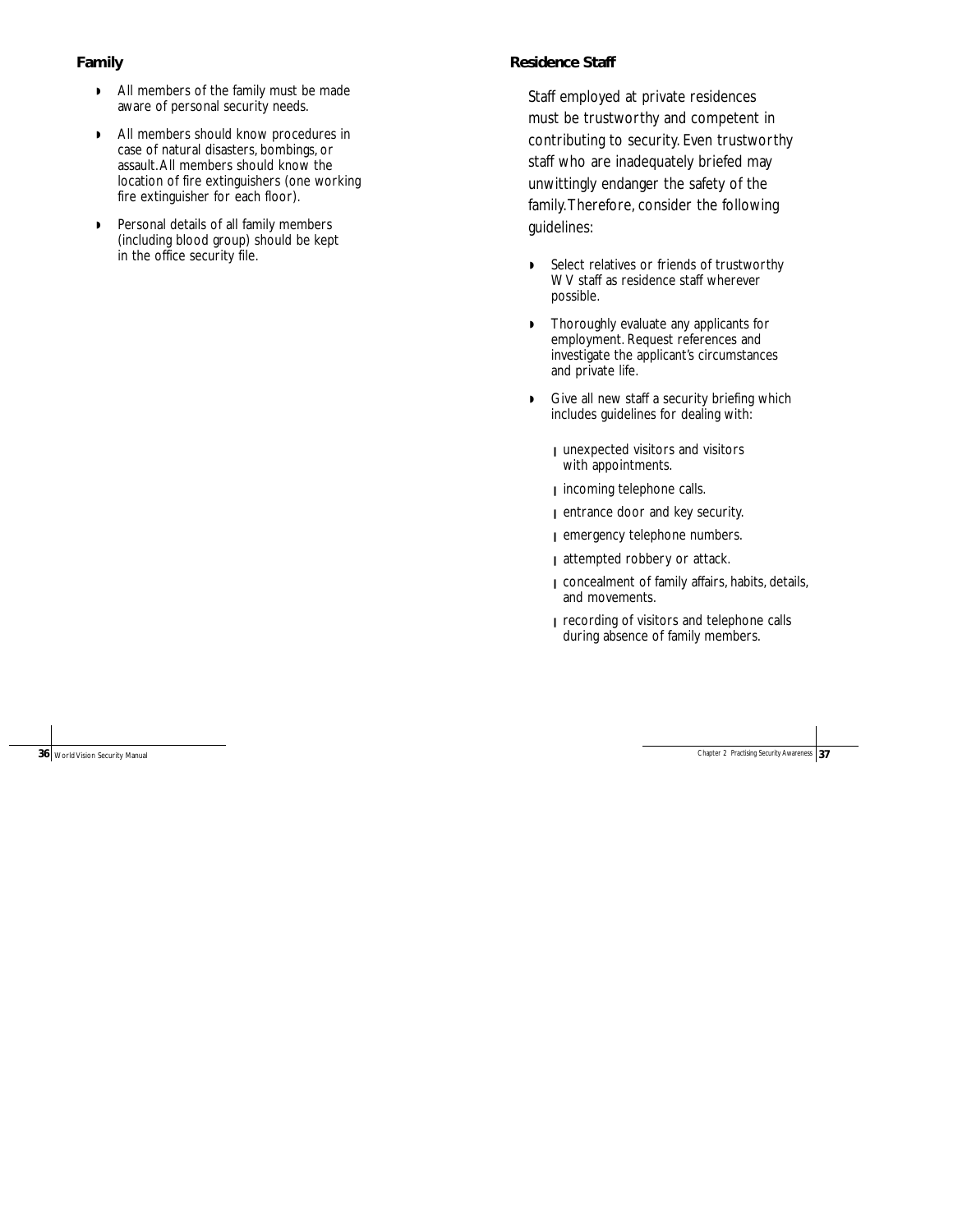- ◗ Never allow domestic staff access to documents.
- ◗ Family members should avoid antagonising residence staff; they should continually be aware of cultural differences.
- ◗ Following a decision to dismiss a residence staff person, the process should be immediate, avoiding any confrontations. Financial aspects of dismissal should be finalised before departure.All keys issued to the staff person must be returned before departure, and theft of other keys rendered impossible.

#### **Guidelines for Residences in Politically Unstable Environments**

- ▲ If you are located in a code RED country, consider these suggestions (see page 8 for colour code descriptions):
- ◗ Select housing as far as possible from military bases.
- ◗ An apartment located above the ground or first floor is considered more secure than a single-family dwelling.
- ◗ If multiple families, select housing that is within close proximity.
- ◗ Women are advised to live in pairs, in group housing, or in apartments.
- ◗ Keep shrubbery and bushes trimmed and low.

- ◗ Treat communication needs with high priority. Have an HF or VHF radio available.
- ◗ Establish a buddy system, especially for women whose spouses often travel.
- ◗ Have a family-size first-aid kit.
- ◗ Preplan for emergencies by stocking water and supplies (2-4 weeks of rations).
- ◗ Develop and practise an evacuation plan.
- ◗ Refuel your vehicle every evening.
- ◗ Establish a back-up power supply.
- ◗ Be familiar with appropriate and safe hospitals or clinics.
- ◗ Know the location of your embassy and consulates, ensure you are registered, and be familiar with the embassy's evacuation plan.

**38** World Vision Security Manual Chapter 2 Practising Security Awareness **39** World Vision Security Awareness **39**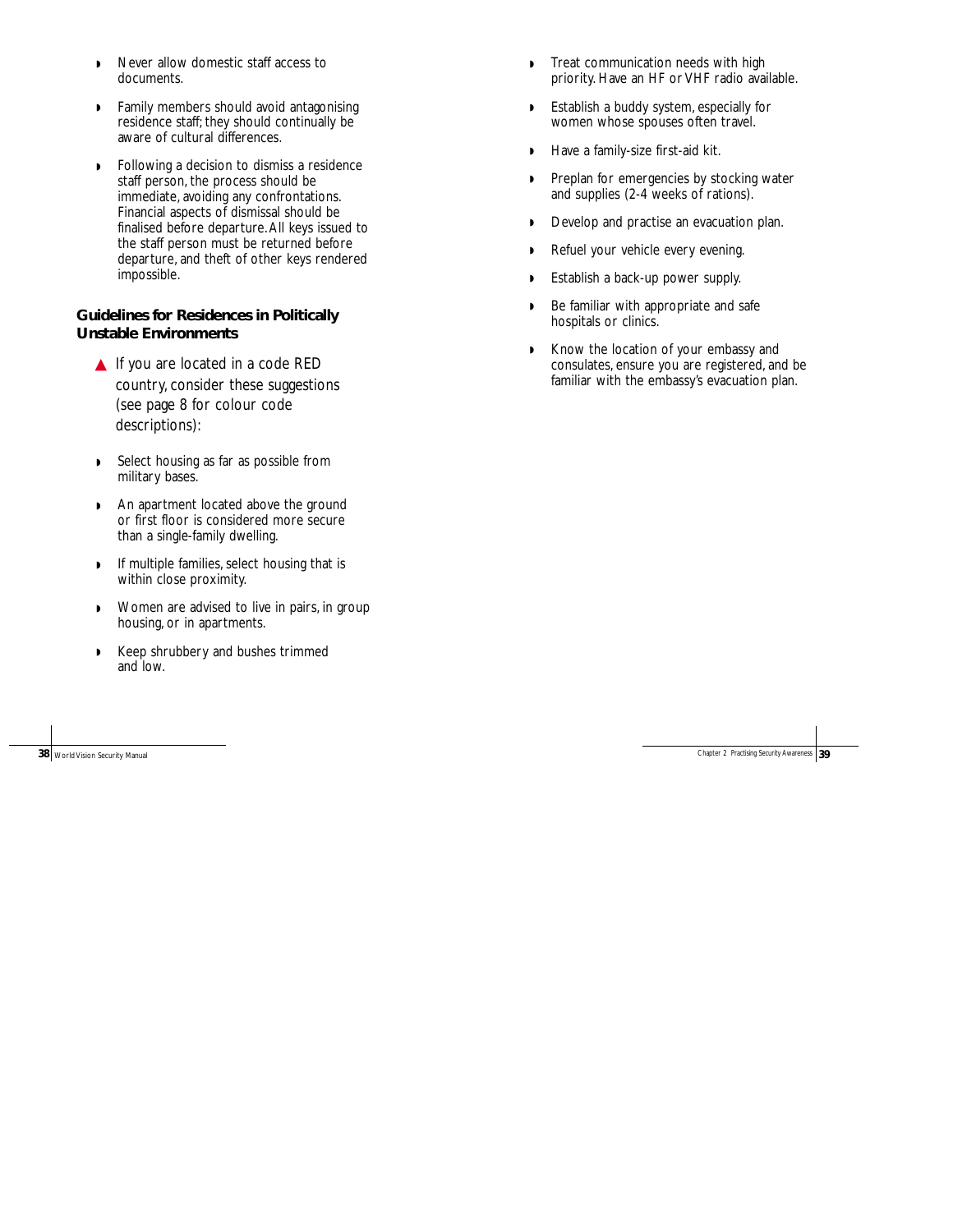### **developing situational awareness**

An awareness of your surroundings, your neighbours, and potential threats is the first step in reducing your vulnerability.This section will aid you in developing a continuous and conscious awareness of your area of work or visit and the people you serve.

Experienced field staff who are frequently reassigned to new programmes and locations will find this information extremely helpful. Because each region poses its own unique threats, one's ability to look at each region and culture with openness and discernment gives added protection against the vulnerabilities created by blind assumptions.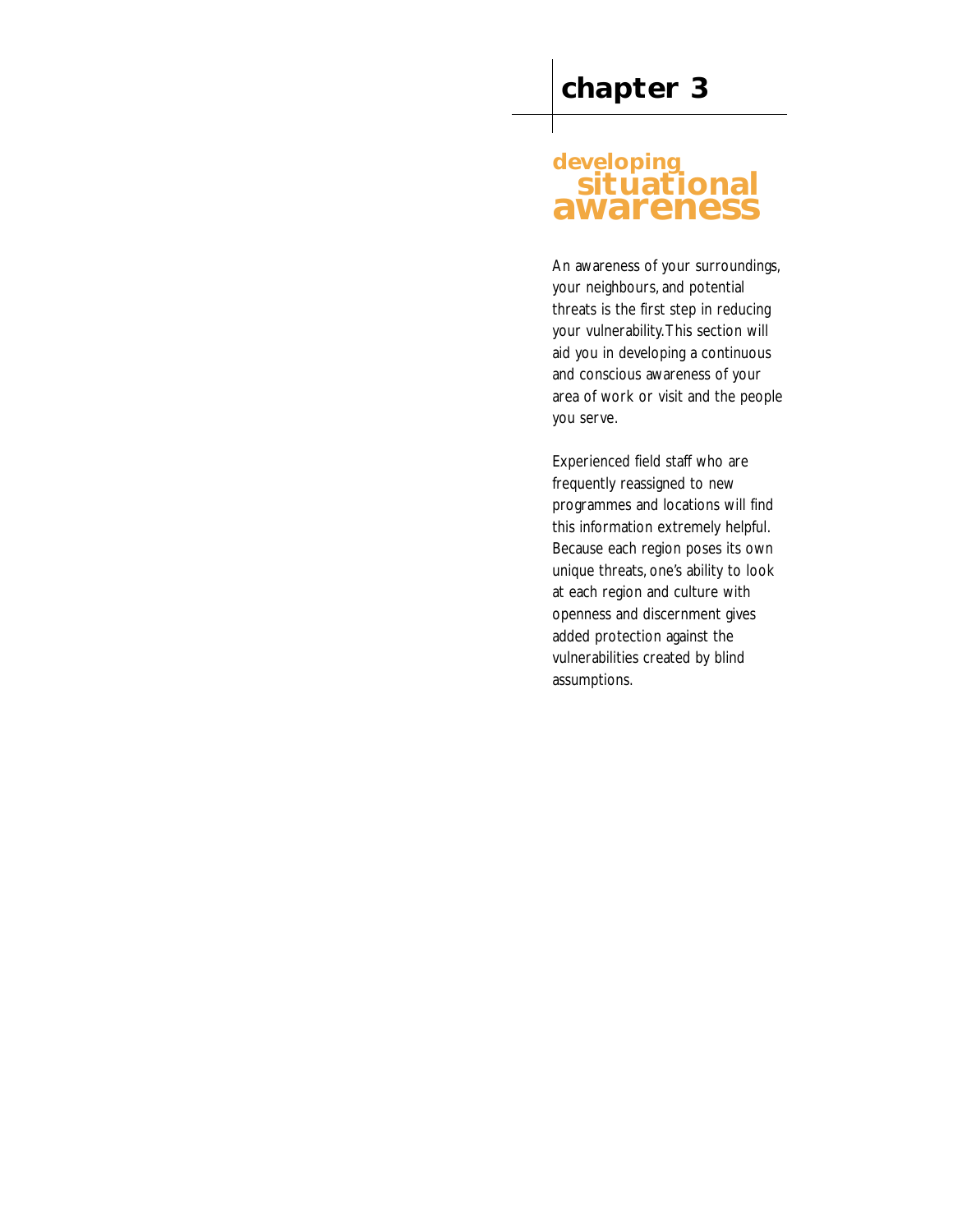### **3.1 Know the Region's History**

Research your area of service through conversing with knowledgeable people or through reading materials that provide information about the history of the region. This research will give you an understanding of issues such as:

- ◗ The identity and ethnicity of opposing groups.
- ◗ Religious dynamics and traditions.
- ◗ Attitude towards foreigners.
- ◗ Political situation.
- ◗ Identity and strength of authorities (particularly the military).
- ◗ Geographical characteristics.

Knowledge of such information will not only increase your security awareness, it will make a favourable impression on those you serve. A friendly rapport with the local inhabitants may provide a mantle of protection against danger should a future local crisis endanger your life (see **3.3** *Build Community Relations*, on page 47).

### **3.2 Know the Region's Culture**

Cultural misunderstandings often make crises abroad more intense than similar situations in one's home country.The following list will aid you in observing cultural factors and practises that may make the difference between igniting or fuelling animosity and maintaining peaceful accord with those whom you serve and work.

**Politeness** - What are the basic rules of politeness and decency?

**Greetings** - How and when should you say "hello"?

**Respect** - Who should be shown respect and how? (for instance, the use of 'tu' and 'vous' in French).

**Body language** - What gestures are rude? How should one sit? Is eye/body contact acceptable?

**Physical contact** - What is expected shaking and holding hands, kissing, embracing?

Chapter 3 Developing Situational Awareness **43**

**42** World Vision Security Manual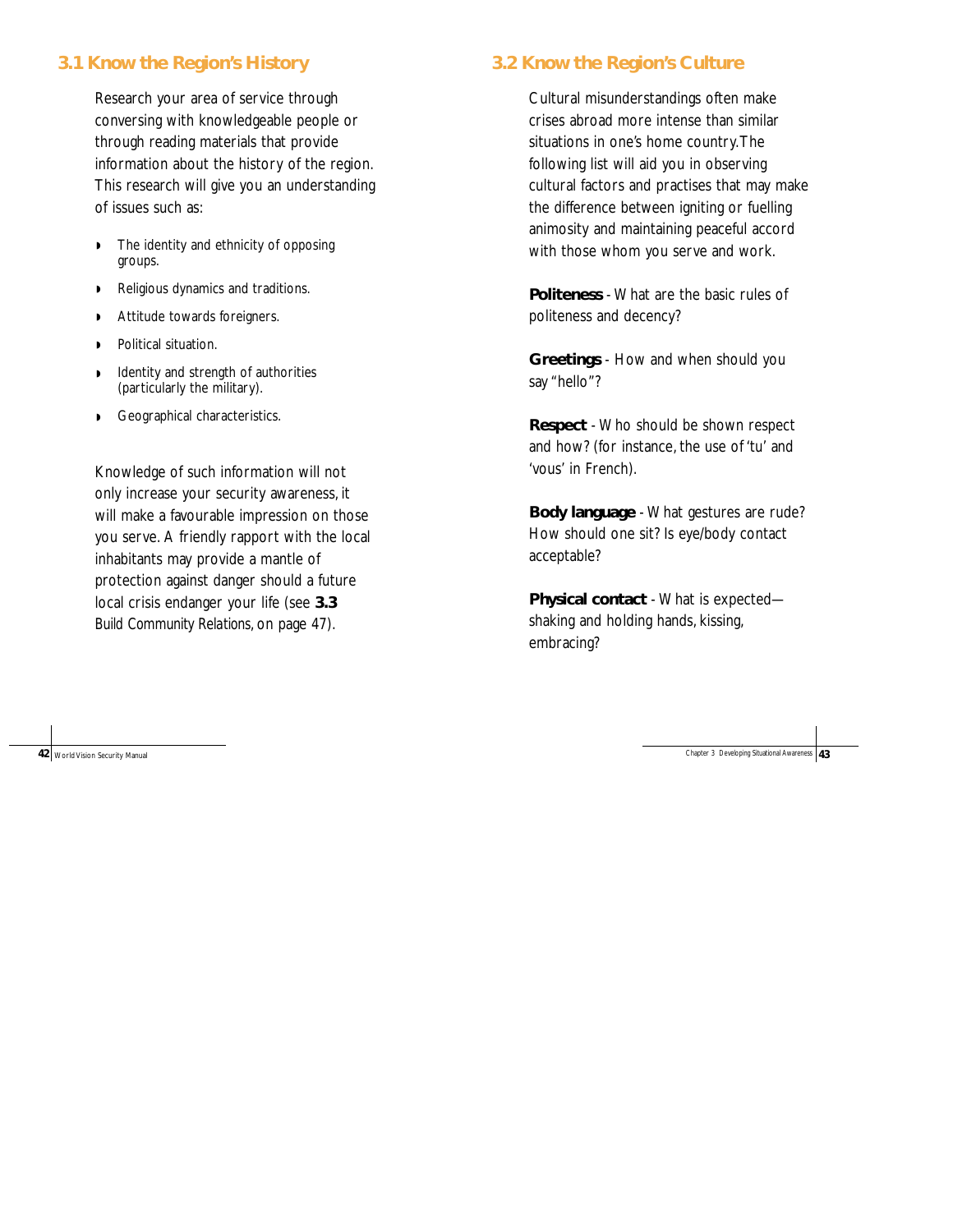**Space** - What is personal or public space?

**Appearance** - What is the appropriate dress code?

**Gender** - What are the attitudes about women? What are ways of showing respect to either gender?

**Age** - Are elders respected? Are there different ways of greeting young and old?

**Time** - How punctual are you to be? What does 'now' mean?

**Loyalty** - Is loyalty respected? Is nepotism common? Is non-conformity allowed?

**Decision making** - Are decisions made by individuals, by group, or seemingly by no one?

**Hierarchy** - Is the hierarchical structure authoritarian and well-defined or participative and loose? Is it democratic or anarchic?

**Risk-taking** - Is it frowned on?

**Emotions** - Are emotional expressions acceptable?

**Relationships** - What are the rules for socialising outside of work?

**Social practises** - Is waiting in line the norm? How should you call for attention?

**Alcohol** - Is its consumption in public likely to project an unfavourable image?

**Disagreement** - Should one express disagreement openly? Is saving face more important than frankness?

**Attitude about work** - Is work seen as good in itself or merely a means to an end?

**Fatalism** - Can people really take effective action or is everything 'God willing'?

**Attitude to nature** - What respect is shown to animals, trees, watering places?

**Law** - Does law exist in the formal sense? Is it respected?

(adapted from Davis, J. and Lambert, R: *Engineering in Emergencies*. IT Publications, London: 1995)

**44** World Vision Security Manual Chapter 3 Developing Situational Awareness **45**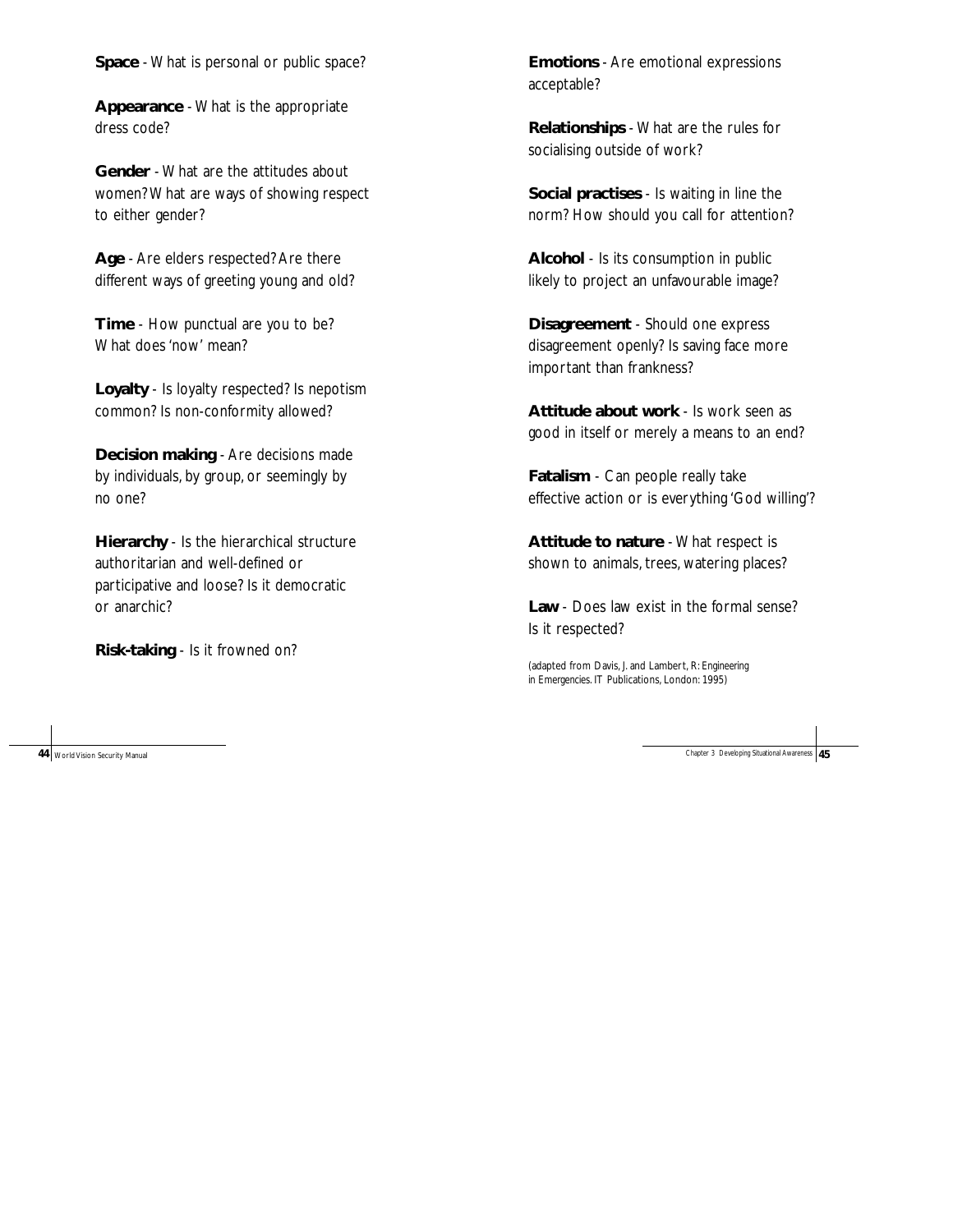WV national offices may wish to make a document available covering cultural guidelines for use during staff and visitor orientations.

In addition to knowing the culture, know the specific community in which you serve.

- ◗ Understand local customs, religions, traditions, and taboos.
- ◗ Identify the hostile groups within the civil population.
- ◗ Know the vulnerability of civilians.
- ◗ Understand the sovereign rights and sensitivities of the host government.
- ◗ Know the relationship between local authorities and groups, and know how effective their control is.
- ◗ Know and respect the local curfew.
- ◗ Be familiar with main roads; use a map.
- ◗ Know traffic regulations. Do not drive fast. Do not sound your horn.
- ◗ Know the areas prone to have criminal activity.
- ◗ Know what situations might lead to tension and confrontations among civilians. React with caution and stay away from such situations.

**46** World Vision Security Manual

### **3.3 Build Community Relations**

Experienced international field workers understand the value and protection provided through building positive rapport and good relations with the local population. Their lives demonstrate a proven principle: "The best mantle of security is good people doing good work and living good lives." In the event of a crisis, your vulnerability can be replaced by a buffer of neighbours committed to your safety.

Consider these steps to build positive community relations:

- ◗ Interact often with your neighbours. Listen to them.
- ◗ Frequent the local social gathering places (cafes, parks). Include your family in these outings.
- ◗ Introduce yourself to and build rapport with the local authorities or power brokers.
- ◗ Involve yourself in community activities (apart from your work).
- ◗ Do not be aloof or isolated.
- ◗ Learn the local language and practise it with the locals. Laugh with them at your language faux pas and your cultural blunders.
- ◗ Be seen.
- ◗ Avoid being drawn into relationships that might carry personal obligations or expectations you cannot meet.

Chapter 3 Developing Situational Awareness **47**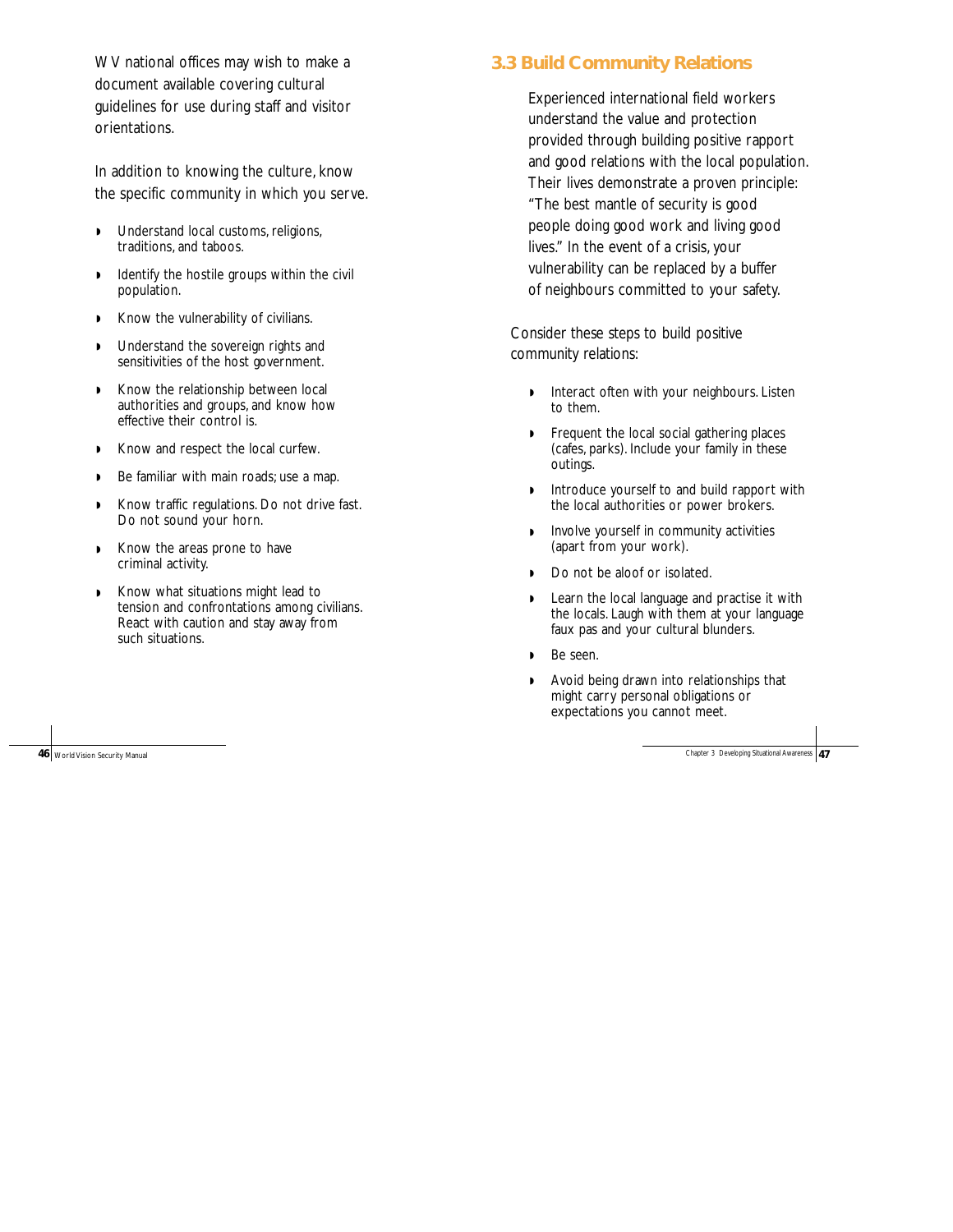# **surviving attacks, clashes, and abductions**

Threatening confrontations in the field can take many forms: robbery, armed assault, vehicle hijack, crossfire, bombings, land mines, kidnapping, and hostage taking.While some precautions can be observed to avoid such situations, even the most prepared can become victims in a sudden confrontation.Therefore, advanced familiarity with the following principles will increase your safety and chances for survival should you be the target of a crime.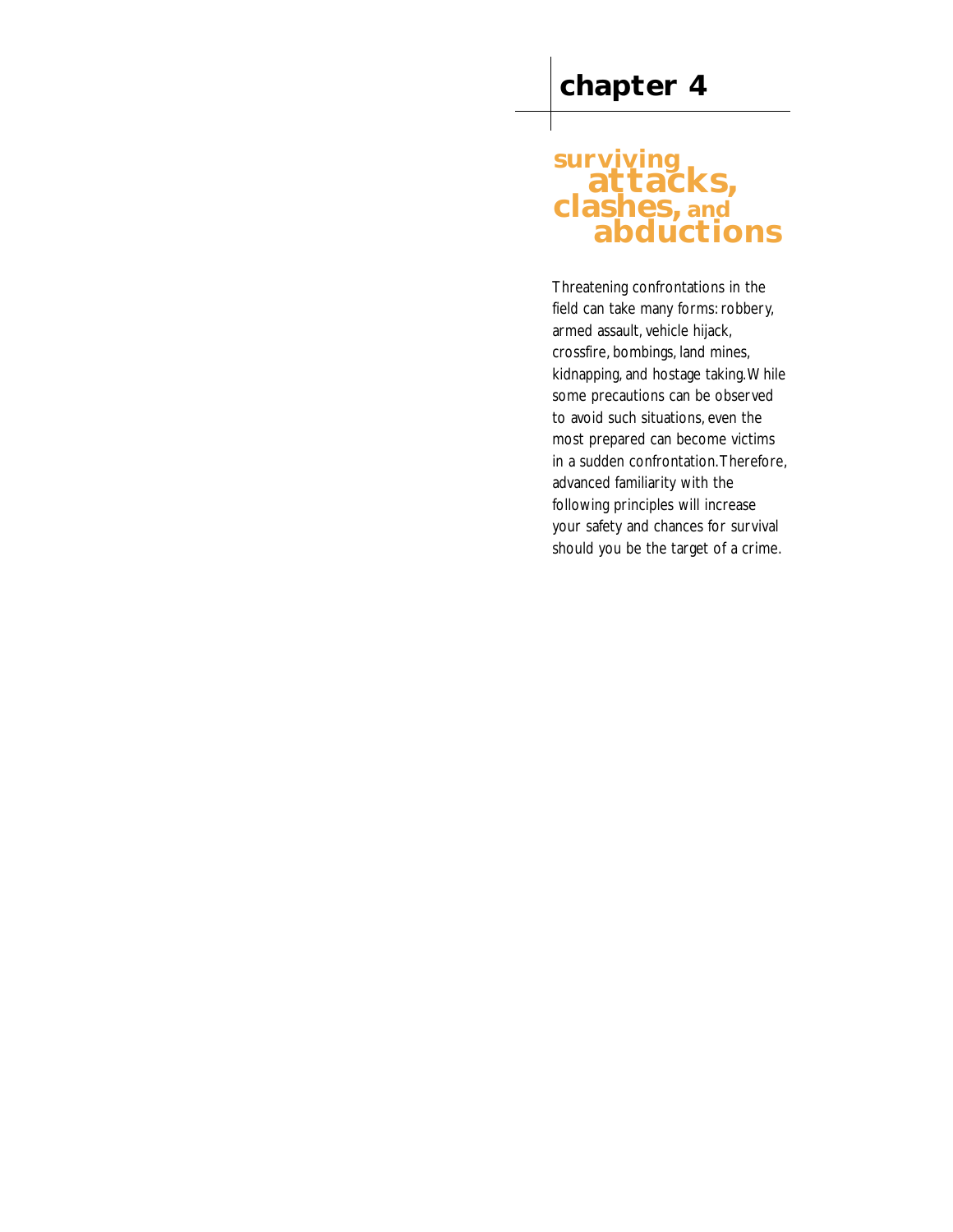### **4.1 Power Dynamics**

Understanding the psychology at play in a face to face confrontation will enable you to avoid further provoking a hostile person and, in some cases, even defuse an aggressive one. A cooperative, respectful demeanour is your best defence.Armed assailants are most likely to shoot when they feel their own safety is threatened. Consider these tactics:

- ◗ Do not try to intimidate or be aggressive. Instead, maintain a polite, open, and confident demeanour.
- ◗ Keep your hands visible.
- ◗ Move slowly with precise gestures.
- ◗ Respond to requests, but do not offer more than what is requested.
- ◗ Keep your emotions in check.

### **4.2 Robbery and Armed Assault**

If you are directly threatened by an armed person:

- ◗ Never take physical risks in defence of property or money.
- ◗ Keep your hands clearly visible (in a car, keep them on the steering wheel).
- ◗ Remain calm and demonstrate personal composure.

**50** World Vision Security Manual

- ◗ Do not be aggressive. Do not try to escape.
- ◗ Move slowly with precise gestures. Speak quietly and distinctly.
- ◗ Identify yourself. Say that you are from World Vision.
- ◗ If in a group, do not talk among yourselves more than is necessary, particularly if it is in a language not understood by your assailants.
- ◗ Do what you are told within reason.

### **4.3 Car Hijackings**

If you are hijacked or held up while driving:

- ◗ Stop the vehicle.Apply the hand brake, but keep the engine running in neutral.
- ◗ Remain calm. Get out but leave the door open.
- ◗ Put hands up—if requested to do so.
- ◗ Avoid direct eye contact with attackers.
- ◗ Be compliant to demands but demonstrate composure.
- ◗ If in a group, do not talk among yourselves more than is necessary, particularly if it is in a language not understood by your assailants.
- ◗ Allow the hijackers to depart without interference.

(adapted from *Security Awareness.* United Nations. Geneva: 1995.)

Chapter 4 Surviving Attacks, Clashes, and Abductions **51**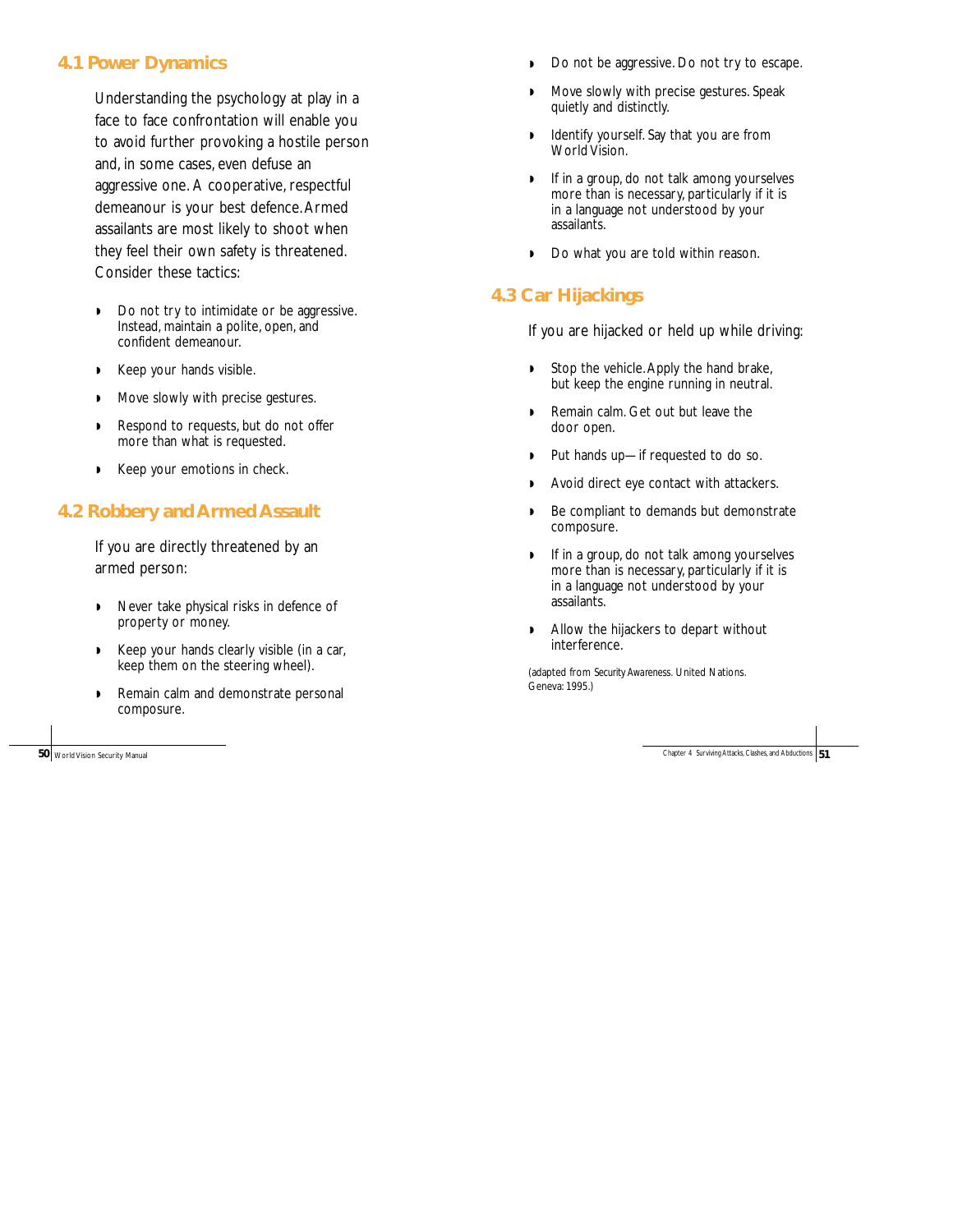### **4.4 Shootings and Crossfires**

#### **If you hear gunfire when on foot:**

◗ Take immediate cover on the ground. Lay flat, face down.



- ◗ Stay calm. Do not panic and run.
- ◗ Determine the direction of the firing. Are you and/or World Vision a target of the firing?
- ◗ If possible, improve your protection by crawling to a ditch/hole, behind a wall, or inside a building.
- ◗ Observe the reaction of the local population. Get information about the situation if possible.
- ◗ Leave the scene only after the firing has ceased.

#### **If you hear gunfire when in a building:**

- ◗ Keep clear of windows and doors.
- ◗ Take shelter in the best protected areas such as a bathroom, the basement, under a stairwell, or behind a solid wall.

#### **If you hear gunfire when in a vehicle:**

- ◗ Keep windows open slightly.This provides early warning.
- ◗ If the firing is ahead of you, stop immediately. Reverse to show your peaceful intentions. Turn around and drive to a safe area.
- ◗ Switch on headlights, whether it is day or night.
- ◗ Use hard surface roads. Side-tracks and verges may be mined.
- ◗ If surrounded by firing, stop immediately and take cover on the ground (unless you are in a mined area). Keep keys and VHF radio with you.
- ◗ If possible, improve your protection by crawling to a ditch/hole, behind a wall, or inside a building. Never take shelter under a vehicle.
- ◗ Observe the reaction of the local population. Get information about the situation if possible.
- Leave the scene only after the firing has ceased.

### **4.5 Shooting Ambush**

**If you are the target of a shooting ambush meant to bring your vehicle to a halt by destroying it, take these steps:**

- ◗ Accelerate.
- Use the vehicle as a defensive weapon.

**52** World Vision Security Manual Chapter 4 Surviving Attacks, Clashes, and Abductions **53**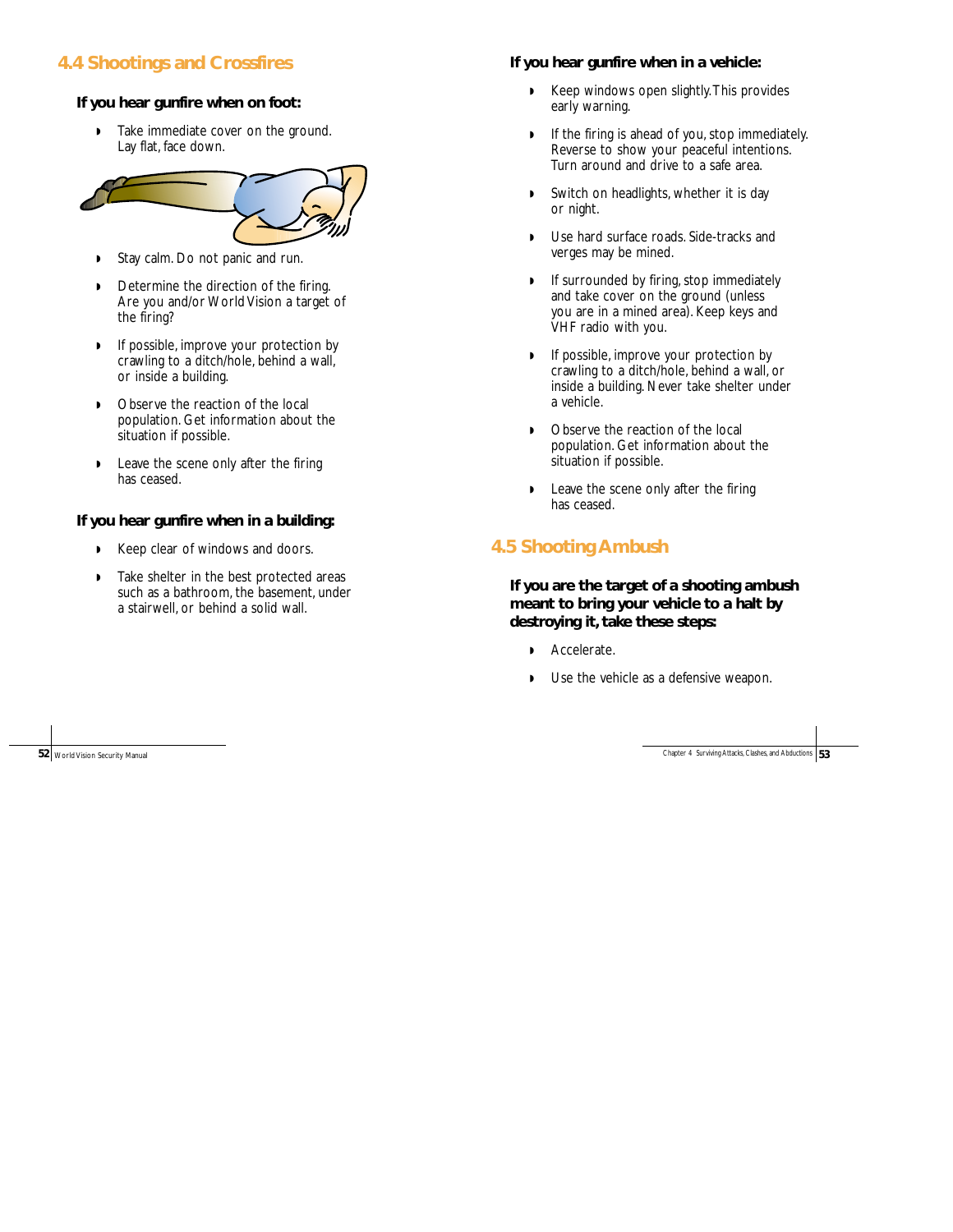### **4.6 Bombings**

### **If you are caught in the midst of shelling:**

- ◗ Take immediate cover on the ground. Lay flat, face down.
- ◗ Protect your eardrums by covering your ears with your hands and keeping your mouth open slightly to balance the pressure from the blasts.
- ◗ If possible, improve your protection from fragmentation of the shells by taking cover in a ditch/hole or the ground floor of a building with solid concrete walls. Never take shelter under a vehicle.
- ◗ Leave the area only after the shelling has ceased.

### **4.7 Grenades**

### **If a grenade rolls to your feet:**

- ◗ Kick it away.
- ◗ Turn in the opposite direction and take one giant step.
- ◗ Drop to the floor immediately, face down. Cross your legs, keeping them straight with your feet pointing toward the grenade. Keep your arms straight along the sides of your body.



◗ Don't keep running.The blast range for a grenade is about 30 metres in all directions.You will sustain far less injury if you are face down on the ground than if you are upright. Grenade fuse times are between four and eight seconds.

### **4.8 Civil Disturbances and Natural Disasters**

### **If you hear sirens, explosions, or gunfire:**

- Stay at home, if at all possible.
- Immediately take cover under a heavy object such as a table or stand in an interior doorway. Keep curtains closed and stay away from windows or open areas. Use good judgement in determining when it is safe again to move.
- Try to contact the WV national director, security officer, or your immediate supervisor by phone or radio. Communicate your message and wait for instructions. If you cannot reach any WV personnel, try to contact the consulate or embassy where you are registered.
- ◗ If you cannot contact anyone and the emergency warrants immediate attention, seek assistance from other aid organisations that have access to communications.

**54** World Vision Security Manual Chapter 4 Surviving Attacks, Clashes, and Abductions **55**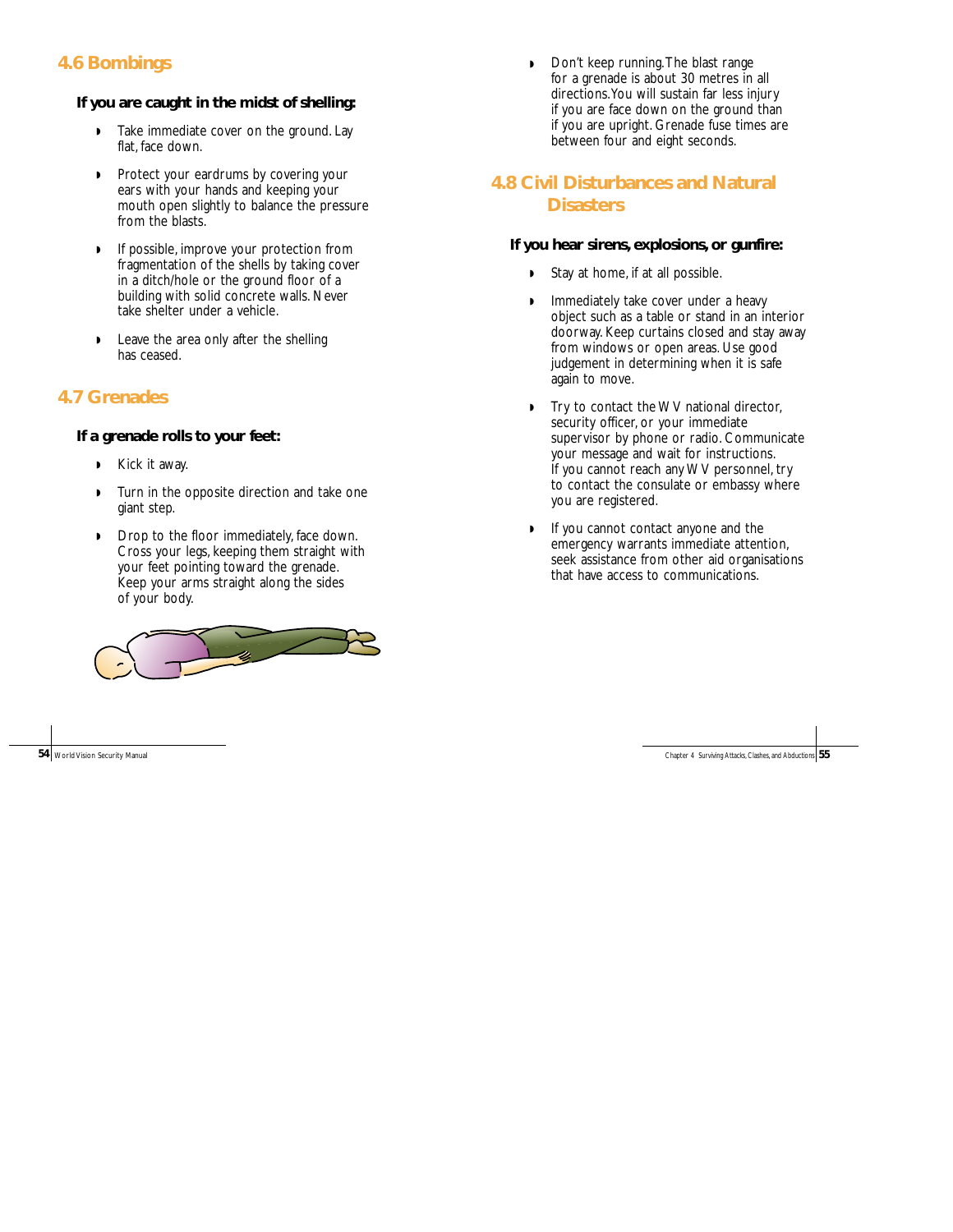### **4.9 Land Mines**

Any geographical area that has experienced fighting and where the warring parties established strong defensive positions will usually be mined.This is especially true of lowlands in front of defensive hill positions, military emplacements, or military buildings. Such areas may also contain many unused or undetonated explosives and ammunition. Other likely areas for mines include: avenues of approach, bridges (approaches and exits), alongside railways and airstrips, key intersections, water sources, and depressions and ditches.

#### **Classes of Land Mines**

There are two main classes of land mines: anti-tank and anti-personnel mines.

1) **Anti-tank mines** are normally designed to break a tank track and part of the suspension.Although they typically require a weight in excess of 100 kg, they are often fitted with devices to kill or wound any person trying to lift or neutralise them.



2) **Anti-personnel mines**, requiring only 3 kg of pressure, fall into two categories.The first relies on a blast meant to blow off a foot or leg, or to put a vehicle out of action.The second type throws a container into the air, where it bursts and scatters fragments to wound or kill anyone within effective range.

#### **General Land Mine Safety**

World Vision staff (and visitors) working in areas where mines may be planted are advised to follow security rules and preventive measures.

- Never touch a mine or suspicious object.
- ◗ Never travel in high-risk areas unless absolutely necessary and never travel during darkness.
- ◗ Consult locals regarding location of known mines. But don't follow their advice blindly.
- ◗ Stay on well-used roads and tracks whenever possible.Avoid the edges of a road and be alert for fresh "road repairs."
- ◗ If you encounter any objects in the road, stop early and inspect the suspicious object with binoculars, if possible. Do not proceed if you are not sure.

**56** World Vision Security Manual Chapter 4 Surviving Attacks, Clashes, and Abductions **57**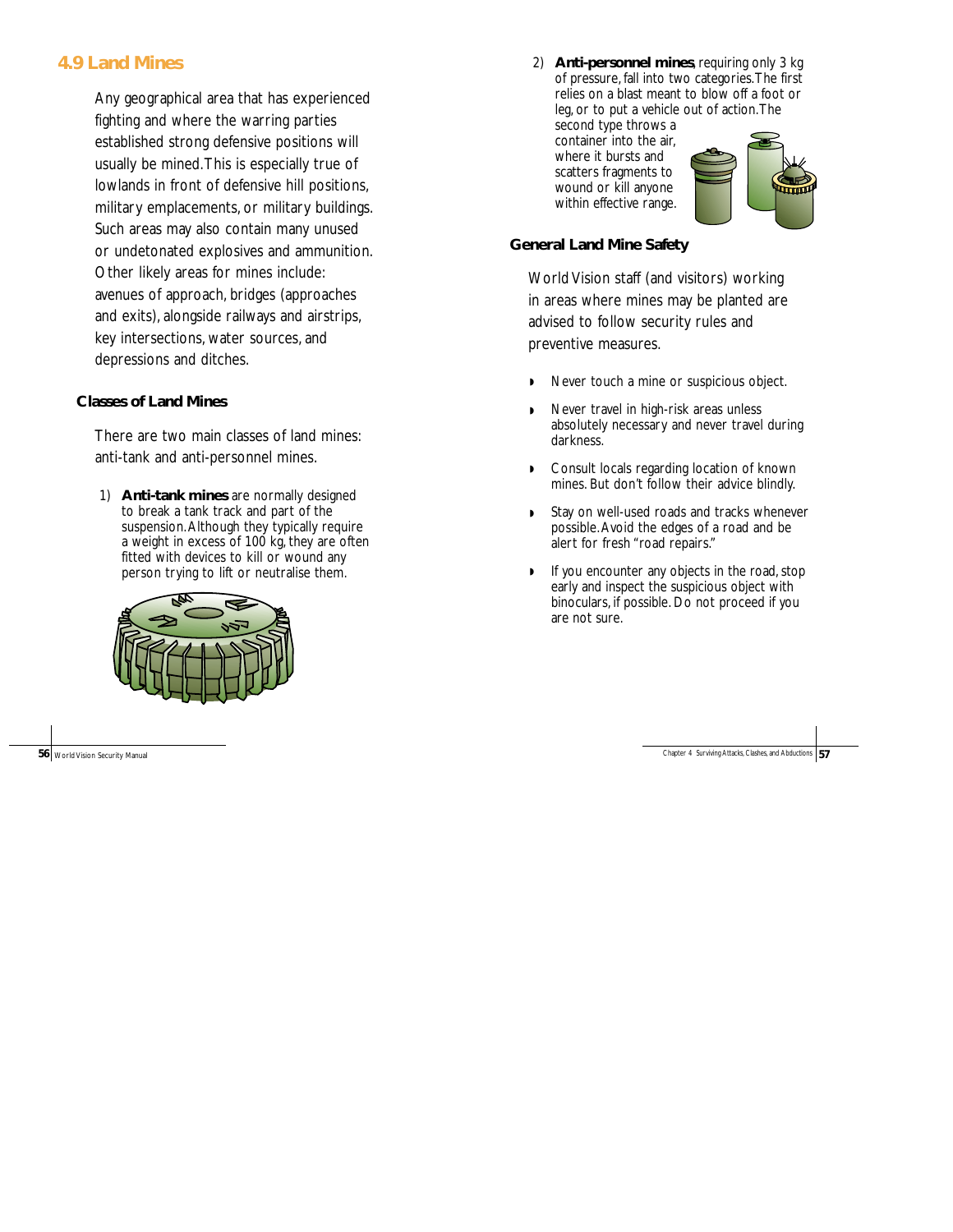- ◗ When walking, move in a single file line, and keep to the same path as the leader. Maintain a distance of 10 to 20 metres between each person to limit casualties in the event of an explosion.
- ◗ If you enter a minefield, backtrack the same way you entered. If you cannot retrace your steps, then prod your way out (see *Prodding*, below). Leave the area and mark the location on your map.
- ◗ Prodding: Use a sharp, pointed, long-blade instrument held horizontally at about 30 degrees to the ground. Prod every 2 cm across a path width of 60 cm. Repeat this procedure every 4 cm for the length of the path. Study the ground for irregularities and hard objects.
- ◗ Avoid establishing relief and, in particular, rehabilitation programmes and projects (returnee centres, wells, houses, schools, or clinics) close to minefields or mined areas. This can increase the vulnerability of the target community to mines.

#### **Recognising Mined Areas**

You may be able to detect the presence of mines by giving special attention to the following clues:

- ◗ Battlefield relics such as bunkers, barbed wire entanglements, ammunition dumps, helmets, destroyed vehicles, abandoned weapons, etc.
- ◗ Animal remains, remnants of footwear, or any similar signs that indicate something or someone has fallen victim to a mine.

**58** World Vision Security Manual

- Deserted buildings and abandoned vehicles.
- Dirty-yellow and green objects, metallic or plastic surfaces. Mines can be round in shape or oblong and made of wood.
- ◗ Odd bushes, displaced trees, and other out-of-place material.
- ◗ Taut, partly buried, or entangled thin-gauge wire or filament (similar to fishing line). Never pull wires.
- ◗ Wooden stakes, especially if seen in conjunction with wire.
- ◗ Unusual colours or shapes. Be suspicious of exposed round edges—they rarely occur in nature.



(adapted from Rae McGrath: *Land Mines—Legacy of Conflict. A Manual for Development Workers.* Oxfam Publication. 1994)

Chapter 4 Surviving Attacks, Clashes, and Abductions **59**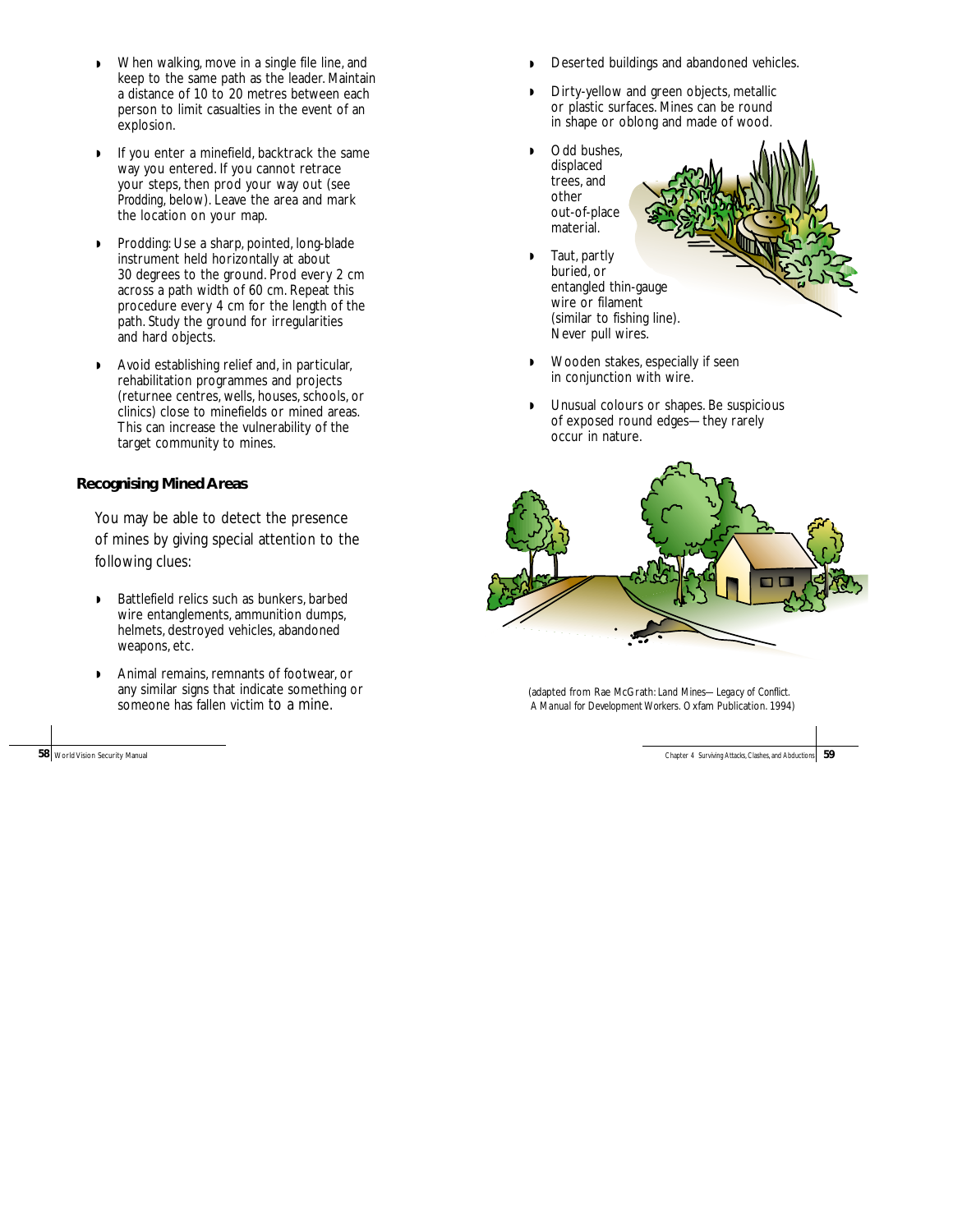# **4.10 Kidnapping and Hostage Situations**

Kidnappers and hostage takers almost always have deliberate targets chosen after careful surveillance. Attractive targets are those with visible assets and/or a clear affiliation with a certain group. Although WV is perceived in some countries as a large and well-funded international organisation, kidnapping and hostage taking of WV staff have been extremely rare. However, the threat is real.

In the event of a kidnap or hostage situation, WV intends to act in such a manner that no ransom will be paid or gain will accrue to those who employ such methods. However, WV has a professional hostage negotiator on call to be sent immediately to a hostage situation, regardless of location.This independent security advisor will formulate a hostage negotiation strategy and engage in talks with the captors.

In the event of a kidnap or hostage situation, the WV Office of Corporate Security (OCS) should be contacted immediately. OCS will mobilise the hostage negotiator. Only in special cases should the victim be involved in the negotiations.

# **Basic Rules for Survival**

Perhaps the most difficult problem for a captive in a hostage or kidnapping situation is the lack of knowledge of what is to follow. For this reason, staff should be aware of appropriate behaviour when taken hostage and the types of problems and conditions they might face during the four phases of a hostage situation. General suggestions for behaviour include:

- Be cautious of heroics. This may lead to death at the hands of a nervous or inexperienced member of the kidnapping group.
- ◗ Remain calm, composed, and cooperative.
- ◗ Focus on pleasant scenes. Recall favourite Psalms, other Bible passages, or prayers.You might try to recollect the plots of books or movies. Mental activity is extremely important.
- Be assured that WV is providing every possible support to your family, including information regarding the situation, the probable motives and background of captors, explanations about the negotiations, and when possible, your condition.
- ◗ Build rapport by drawing attention to your own and others' human needs like hunger, thirst, and use of the toilet.

**60** World Vision Security Manual **60** World Vision Security Manual Chapter 4 Surviving Attacks, Clashes, and Abductions **61**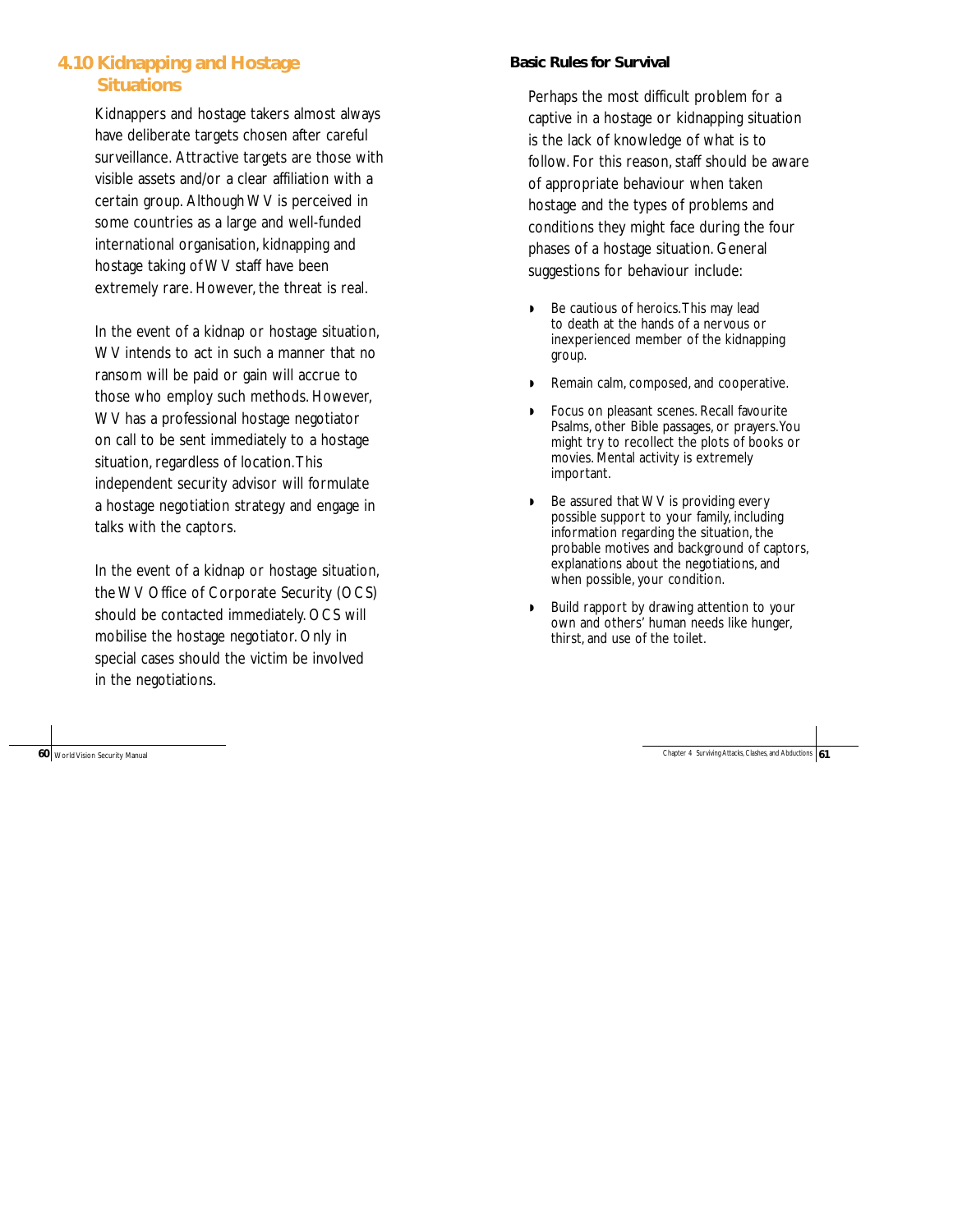- ◗ Be reluctant to give up your identification or clothes. Loss of such personal belongings is demoralising. Hostage takers can use them for bargaining.Try not to accept an exchange of clothes with hostage takers.This could put you in greater danger in case of an attempted rescue.
- ◗ Be conscious of your body language as well as your speech. Do not say or do anything to arouse the hostility or suspicion of your captors.
- ◗ Encourage your captors to let authorities know of your whereabouts and condition.
- ◗ If several people are kidnapped together, consider appointing one person to speak on behalf of the group with the captors.

#### **Surviving the Four Phases of a Hostage Situation**

**Phase 1:** Abduction

The actual abduction is the most dangerous time as the captors are extremely nervous and possibly frightened.

- ◗ Be calm, composed, and cooperative.
- ◗ Do not speak unless spoken to.
- ◗ Do not whisper with a colleague(s).
- ◗ Do not offer suggestions.
- ◗ Do not argue.

- ◗ Do not make sudden movements. Ask first.
- ◗ Do not be humorous.
- ◗ Try not to give up clothes or identification.

**Phase 2:** Transport and/or consolidation

- ◗ Be patient.Try to rest.
- ◗ Advise on and request medication or aid you might need.
- ◗ Be polite—treat captor well.
- ◗ Listen well. Do not argue.
- ◗ If you are blindfolded, forced into a car trunk, or other sealed compartment during transport, employ your mind by attempting to visualise the route being taken. Note turns, street noises, smells, and time spent between points.

#### **Phase 3:** Confinement

- ◗ Keep physically active.
- ◗ Keep mentally active: read, write, occupy your mind with constructive and positive thoughts. Exercise your memory.
- ◗ Sleep when possible.
- ◗ Practise self-discipline. Maintain a schedule and observe standards of tidiness and cleanliness.
- ◗ Mentally prepare yourself for a long captivity—perhaps months.

**62** World Vision Security Manual Chapter 4 Surviving Attacks, Clashes, and Abductions **63**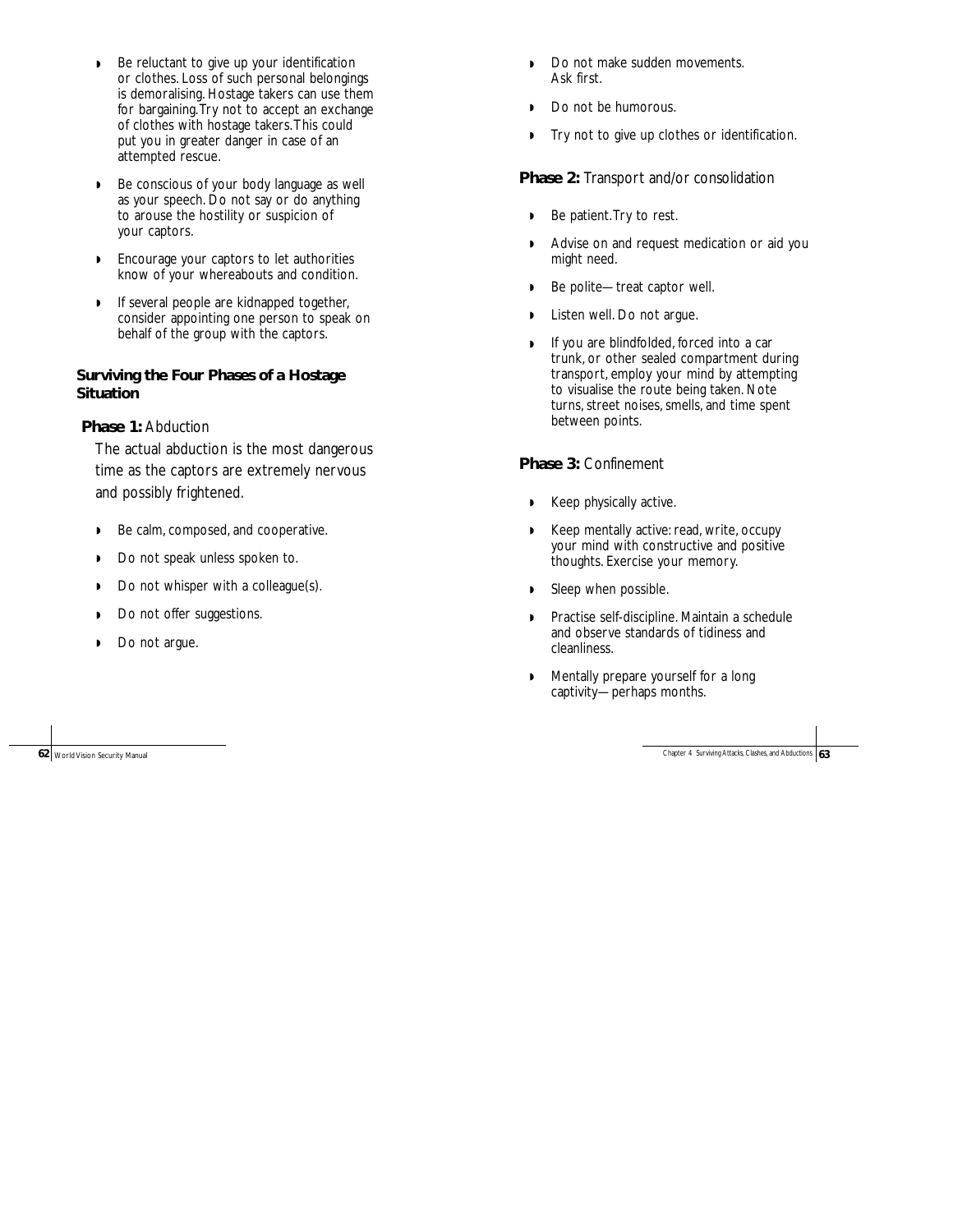- ◗ Always face your captors.
- ◗ Never threaten captors.
- ◗ Do not believe everything you are told.
- ◗ Accept and eat whatever food is given you, even if it is unpalatable.
- ◗ Devise a method of telling time.
- ◗ Do not despair.Your survival chances improve with time.

# **Phase 4:** Release

This period also presents a high risk.When the time for release comes, you will have to adjust your behaviour.

- ◗ Pay close attention to the orders you are given.
- ◗ Obey orders promptly.
- ◗ Do not make sudden or unexpected moves.
- ◗ Stay alert. If things go wrong you may have to make a run for it. Look for a protected place where you could dive or roll if force must be used to rescue you.
- ◗ Be prepared for delays and disappointments.

(some information adapted from *Security Awareness.* United Nations. Geneva: 1995.)

# **chapter 5**

# **conducting security assessments**

A security assessment builds on the information gathered in **Chapter 3:** *Developing Situational Awareness*.This information is used to ultimately determine whether to start, continue, scale back, or end operations and what security measures to implement. The final decision to modify a programme's operational status based on security is made jointly.The decision-makers typically include: field management, the regional vice-president, the Office of Corporate Security (OCS), and the Complex Emergency Working Group (CEWG membership includes the Director of Corporate Security and executive representatives of the Offices of Policy and Planning, Relief, and Communications).

**64** World Vision Security Manual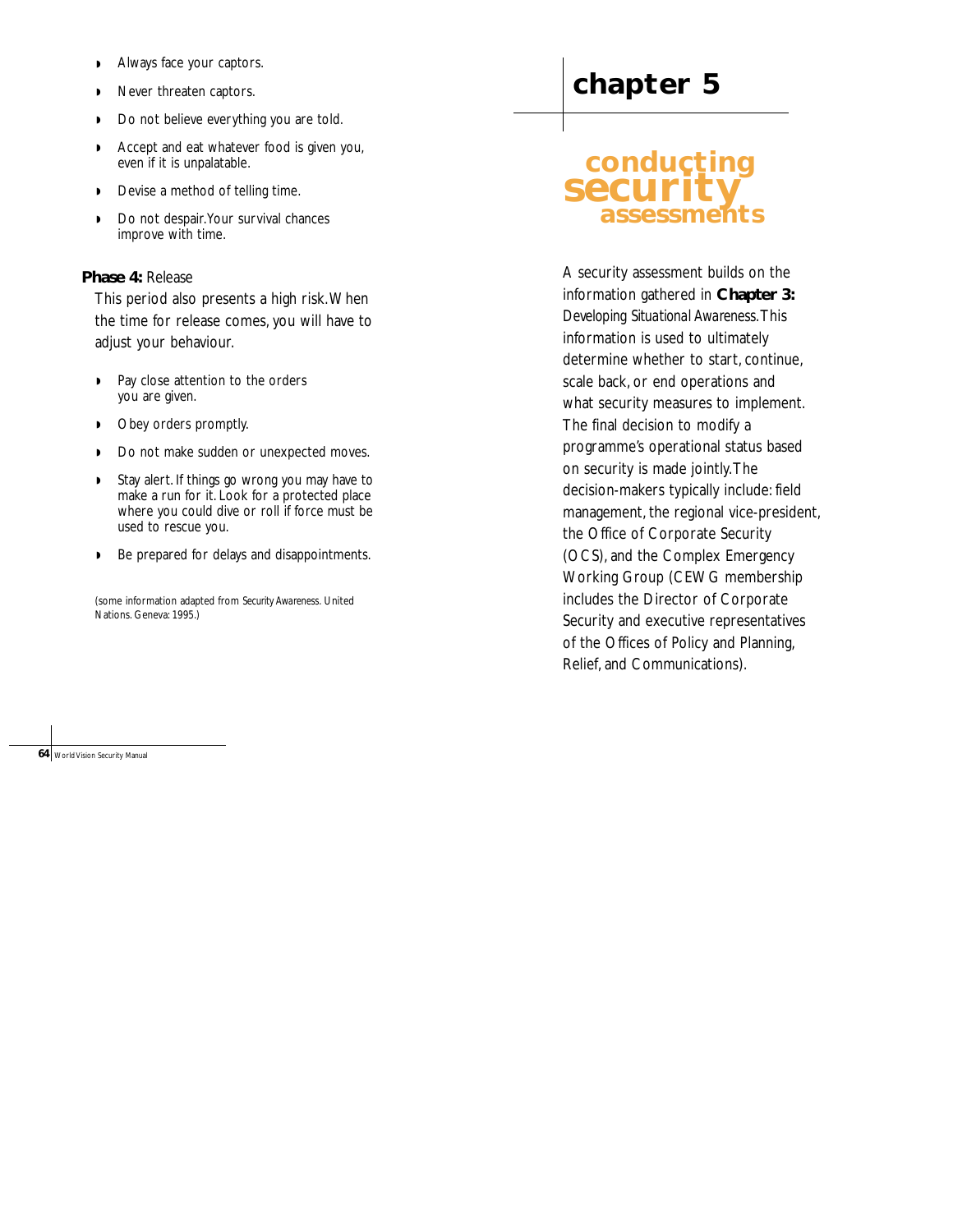Although the CEWG continually monitors significant political, social, economic, and military events worldwide, those best able to conduct security assessments are the staff working in each country.Therefore, the primary responsibility for determining security threats lies with field management.

#### **WV Policies for Security Assessments**

- ◗ Each operational area will receive a risk/security rating (GREEN,YELLOW, RED, or BLACK; (see page 8 for rating descriptions) established by the Complex Emergency Working Group in consultation with the field management.
- ◗ All pre-operational, operational, and post-operational planning should include an assessment of the security situation and environment.
- ◗ A decision to suspend operations in an area will be made in a timely manner jointly by three principals: the national director, the regional vice-president, and the OCS.

The results of these security assessment efforts are decreased chances of security incidents and implementation of the highestimpact and lowest-cost security measures.

**66** World Vision Security Manual **67** World Vision Security Assessments **67** Chapter 5 Conducting Security Assessments **67** 

# **5.1 What is a Security Assessment?**

Security assessments are similar to needs assessments. Just as field staff never begin a relief project without first conducting a needs assessment, staff must conduct a security assessment prior to implementing security precautions. But this is not a one-time event.

Security assessments include a continuous cycle of collecting, analysing, disseminating, and using information.The cycle begins with the two-step process of determining threat levels and identifying vulnerabilities. But situations on the field change constantly. With each change, threat levels increase or decrease. Security measures should be continually adjusted as needed.

# **5.2 The Security Assessment Process**

#### **Determine Threat Levels**

To determine levels of threat, you must first gain a general knowledge of the region's history and culture and begin to build relationships with locals (see **Chapter 3:** *Developing Situational Awareness*).This familiarity with a region provides the framework for answering four key threatassessment questions.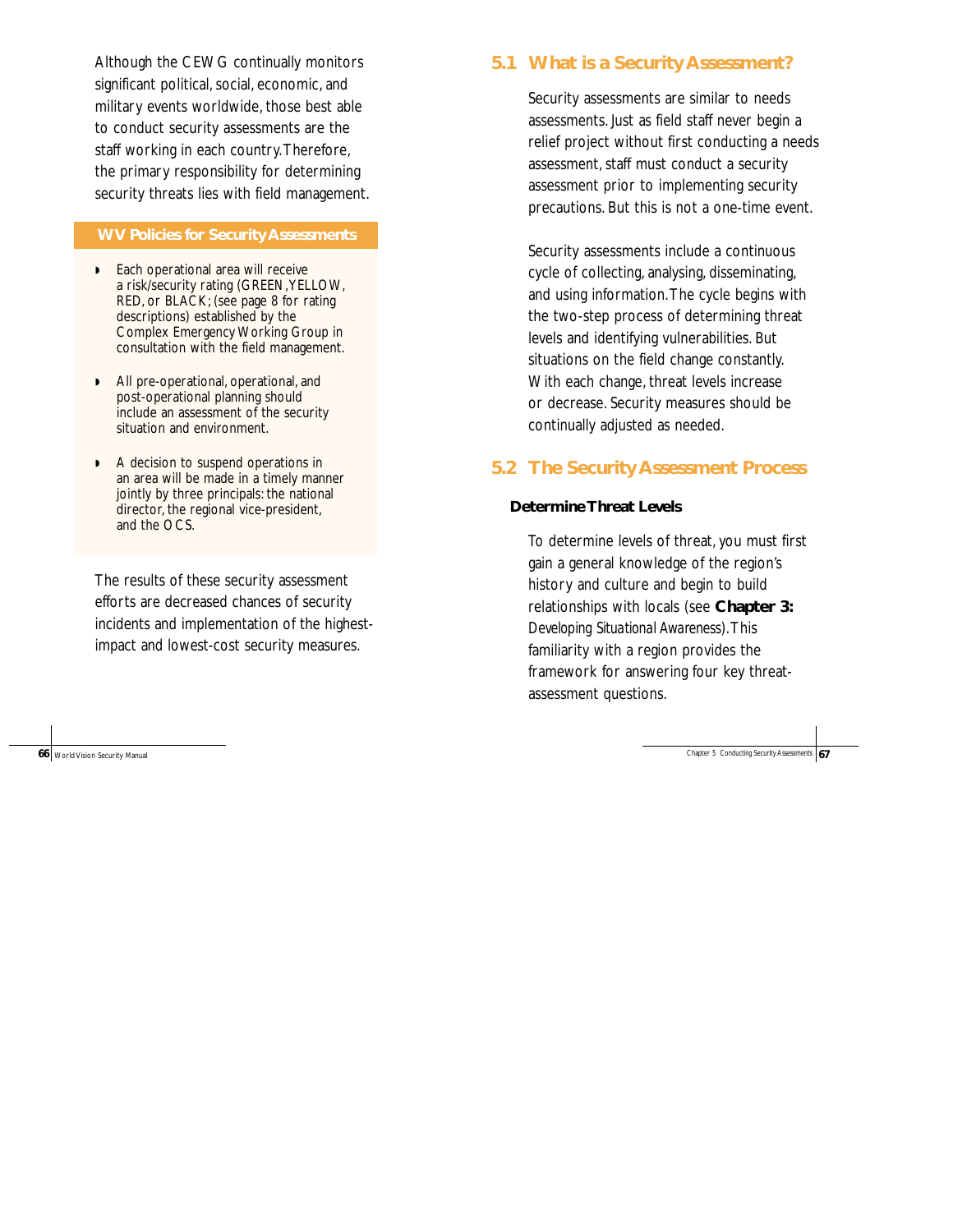- **Who?** Who might wish to mount an attack against World Vision criminals, dissatisfied workers, guerrillas, rebel soldiers?
- **Why?** Why might WV staff be attacked robbery, retaliation, riots, ransom, rebel fighting, or threats everyone faces (such as indiscriminate shelling)?
- **What?** What are the likely targets of an attack on WV—international staff, visitors, family members, supplies, vehicles? Decide what is worth protecting.
- **How?** How might an attack be carried out—with firearms and explosives or through armed robbery or hostage-taking?

There are several tools which may help in accurately answering these questions: simple checklists, surveys, tables, quantitative data, and standard incident reporting forms. Actively sharing security information between NGOs or acquiring security

assessments from contacts at friendly embassies can provide quick and reliable answers to these questions.

# **Identify Your Vulnerabilities**

Two additional questions will help a field office identify its vulnerabilities. Answers to these questions should be compared with answers to the security assessment questions above.

- **Where?** Where are weaknesses that may increase the likelihood of an attack—warehouses, offices, remote sites, procurement activities, physical security, mobile security, daily routine?
- **When?** When is WV most vulnerable to attacks—during transport, during relief distribution, during periods of civil strife?

The same tools used to determine threat levels can be used to answer the vulnerability identification questions.

**68** World Vision Security Manual Chapter 5 Conducting Security Assessments **69** World Vision Security Manual Chapter 5 Conducting Security Assessments **69**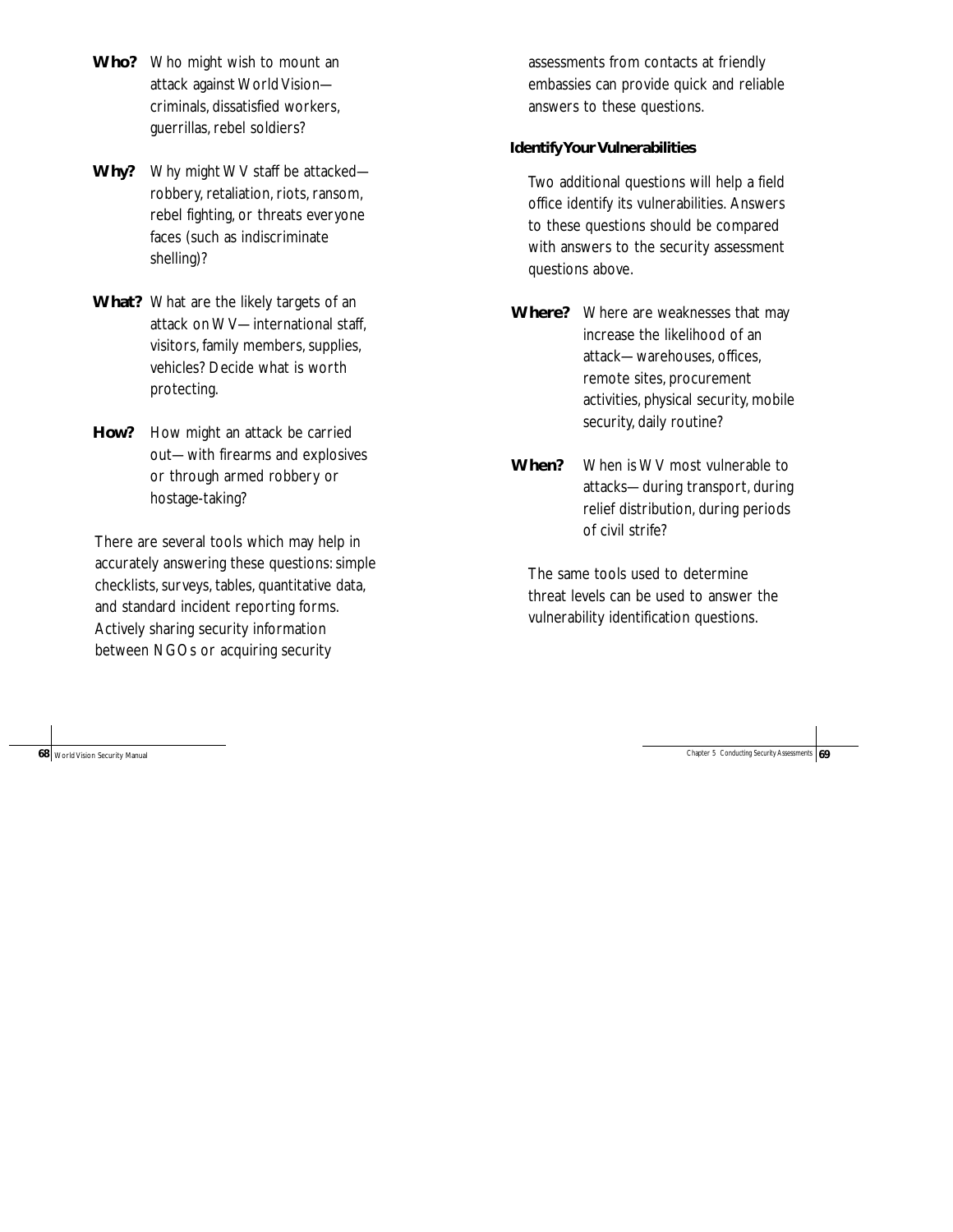#### **Continued Security Analysis**

Threat levels and organisational vulnerabilities are in constant flux.Therefore, continuous analysis of the environment is critical.Two methods, used together, will facilitate an ongoing security analysis:

- **1.** Use the Why,Who,What, How,Where, and When questions.
- **2.** Pattern Analysis. Use pattern analysis to identify trends in the shifting threats and vulnerabilities. An incident viewed in isolation may mean nothing. But when that same incident is grouped with others, trends can be extrapolated.This can aid in accurately predicting how situations and vulnerabilities might change.The following threat indicators can assist in identifying trends.

#### **Threat indicators:**

| Military                             | Local expectation                                       | Anti-NGO                           |
|--------------------------------------|---------------------------------------------------------|------------------------------------|
| preparations:                        | of confrontation:                                       | sentiment:                         |
| Work/repair of<br>military positions | Departure of<br>families from area                      | Cold or harsh stares               |
| Military convoys on<br>the road      | Gathering of<br><i>important</i><br>possessions         | Anti-NGO graffiti                  |
| Stockpiling of food<br>and supplies  | Extra buying and<br>stockpiling of food<br>and supplies | Light harassment of<br>aid workers |
| Increased recruiting                 | Children staying<br>close to home and<br>parents        | Open anger against<br><b>NGOS</b>  |
| Departure of                         | Markets closed or                                       | Pilferage and theft                |
| soldiers' families                   | hours reduced                                           | by staff                           |
| Manning                              | People staying home                                     | Vendors not selling                |
| checkpoints                          | at night                                                | to NGOs                            |
| Laying mines near                    | People staying off                                      | Staff receiving                    |
| military positions                   | the roads                                               | threats to leave job               |

This information must be used to implement and adapt country- and threatspecific security measures.The following chapter—*Implementing Standard Security Procedures*—discusses the standard procedures the OCS recommends you adapt for your environment.

**70** World Vision Security Manual Chapter 5 Conducting Security Assessment Chapter 5 Conducting Security Assessment Chapter 5 Conducting Security Assessment Chapter 5 Conducting Security Assessment Chapter 5 Conducting Sec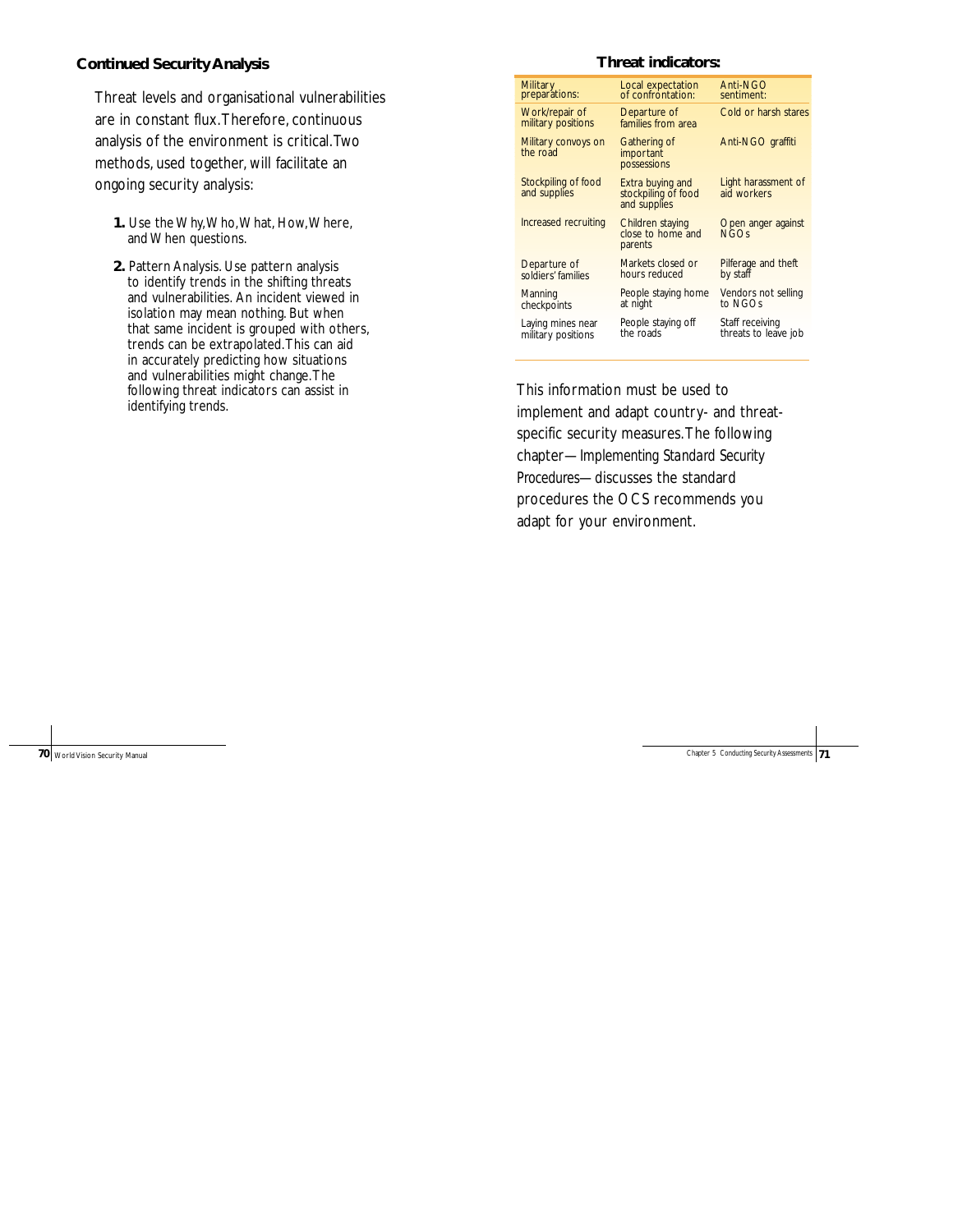# **5.3 Security Thresholds**

Based on the Security Assessment, each field director must identify security thresholds. In the event of a crisis, making an objective decision about safety levels and when to evacuate can be difficult.With predetermined security thresholds, field management can act quickly and appropriately before the safety of their staff is threatened.

# **Plotting Your Security Threshold**

Field management will find the following graph useful in determining the security thresholds for their own staff and operations. The categories listed under consequences in the left axis must be defined by each individual locale (e.g., what is "catastrophic" for one office might not be for another).

# **Risk Assessment**



# **chapter 6**

# **implementing standard security procedur**

As a field office manager or director, you must have an understanding of current threat levels and organisational vulnerabilities prior to establishing effective security procedures (see **Chapter 5:** *Conducting Security Assessments*).With security assessment procedures in place, you will be ready to correctly implement and adjust standard security procedures to ensure your office operates with the lowest possible risk to staff and equipment.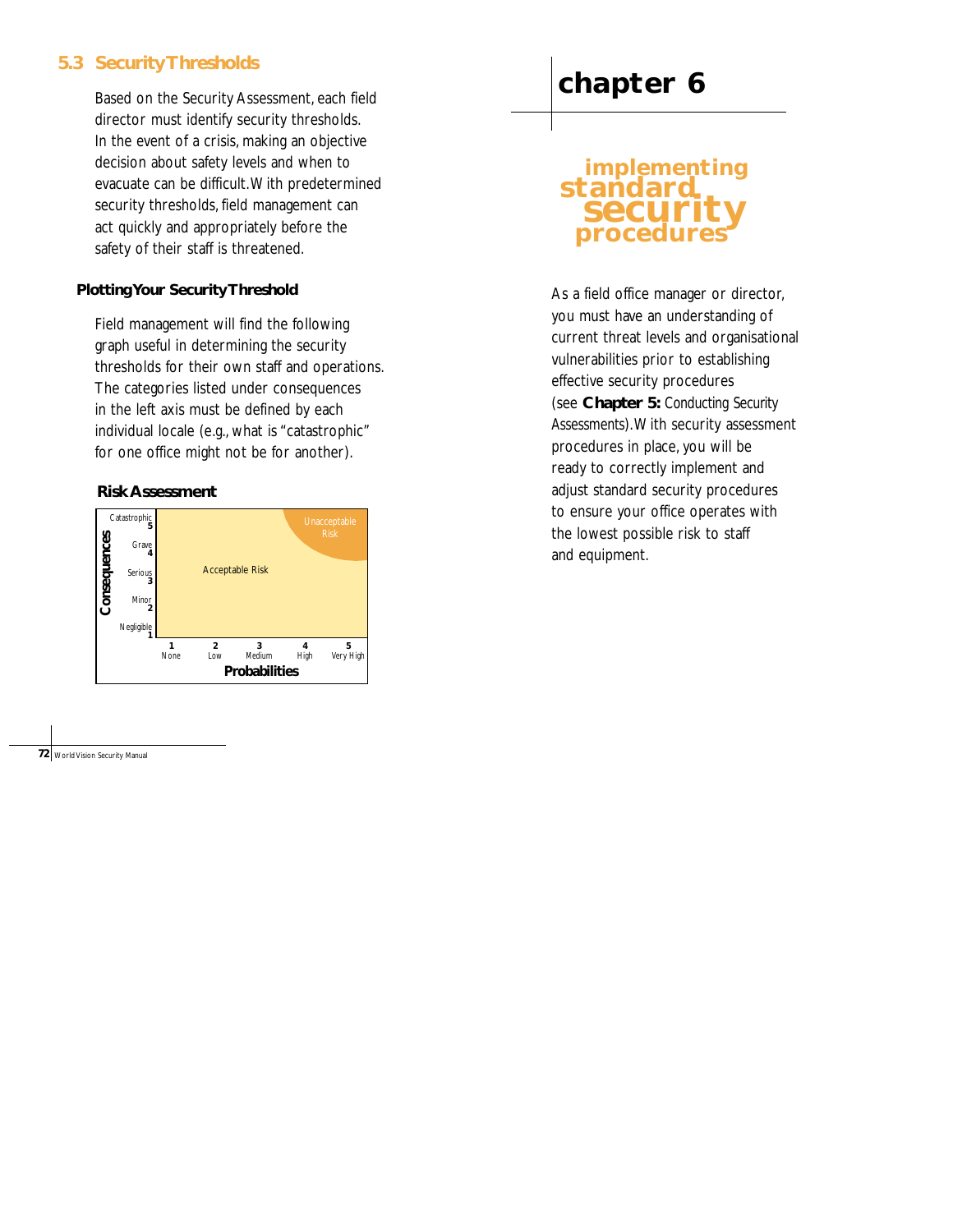Standard security procedures accomplish two things: 1) cover contingencies that can occur in all field offices, and 2) prepare field workers and the organisation for security incidents in areas of conflict.

# **6.1 Incident Reporting**

Timely evacuations from Sierra Leone and Cambodia in 1997 demonstrated the value of the Security Incident Report form in protecting the lives of WV staff.Through good incident reporting, field management in these two countries recognised trends and responded intelligently. In some cases, incident reports may prompt evacuations; in others, simply a heightened awareness of particular threats.

#### **WV Policy for Incident Reporting**

◗ All offices will report any security incidents to the national director and the Corporate Security Officer in accordance with prescribed procedures.

The following security-related incidents may be indicative of mounting tension or a possible trend of threats and will warrant the submission of a Security Incident Report:

- **1.** Thefts of funds, goods, or other assets.
- **2.** Extortion or assaults on staff.
- **3.** Any overt or implied threat, even if it seems minor.

Such incidents must be reported within 24 hours to the appropriate regional vice-president with a copy to the Office of Corporate Security.Thorough documentation of an incident, as requested on the form, will be necessary should an investigation of the incident ensue.

The information requested on the Security Incident Report is listed on the following two pages. Copies of the official form are available at each WV office and electronically on Lotus Notes and cc:Mail.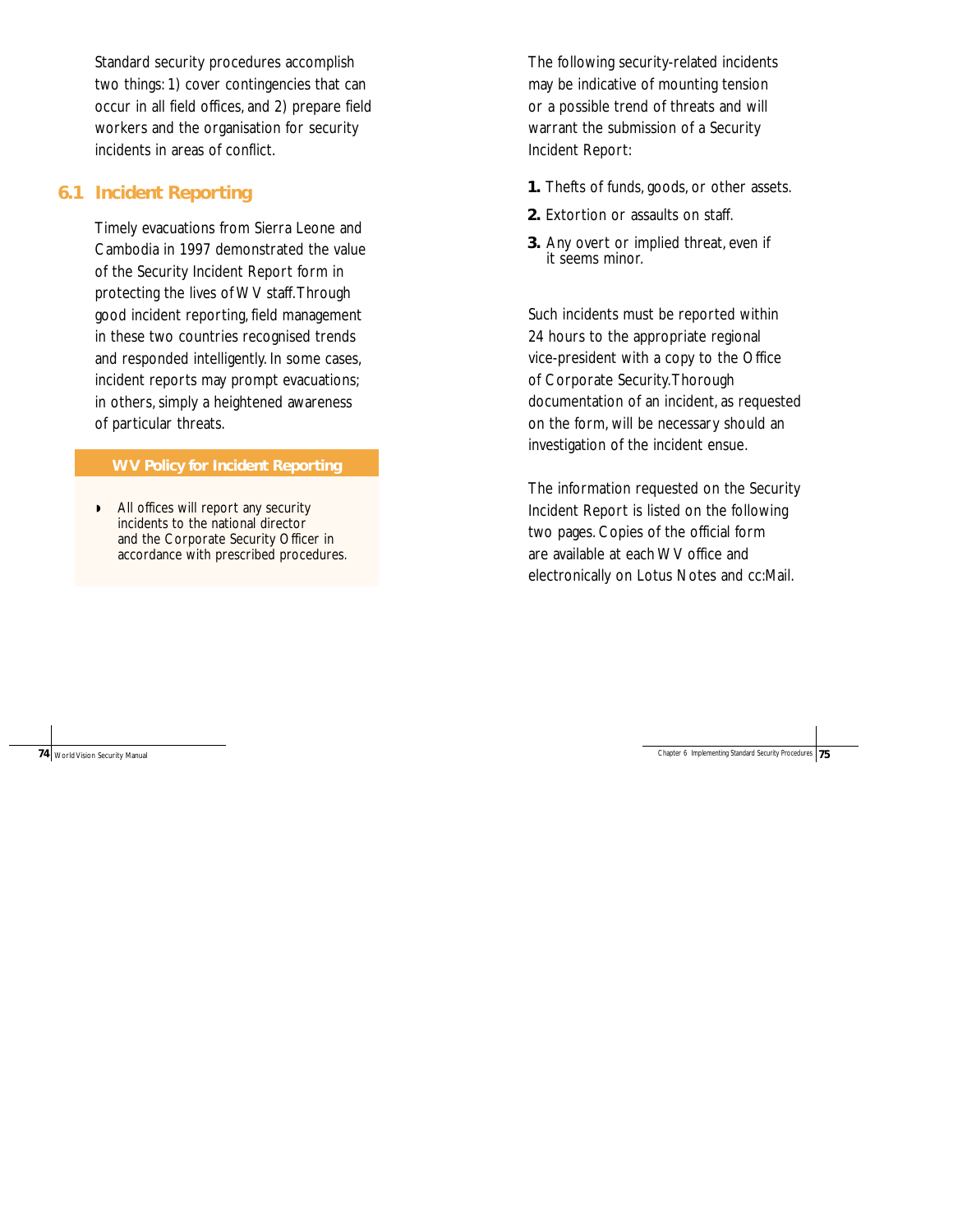# **Security Incident Report**

8. Source of information: \_\_\_\_\_\_\_\_\_\_\_\_\_\_\_\_\_ (self, colleague, partner agency, military, police, government official, unconfirmed) and grading of reliability:\_\_\_\_\_\_\_ **1** = **reliable 2** = **presumed reliable 3** = **gossip** 9. Was the incident the first of its kind?\_\_\_\_\_\_\_If not, indicate approximate dates of previous incidents/reports: \_\_\_\_\_\_\_\_\_\_\_\_\_\_\_\_\_\_\_\_\_\_\_\_\_\_\_\_\_\_\_\_\_\_\_ 10. Threat assessment:\_\_\_\_\_\_\_ **1** = **no potential threat to WV, 2** = **unable to determine, but other incidents have occurred 3** = **potential threat 4** = **increasing threat to WV** Date:\_\_\_\_\_\_\_\_\_\_\_\_\_ Name:\_\_\_\_\_\_\_\_\_\_\_\_\_\_\_\_\_\_\_\_\_\_\_\_\_\_\_\_\_\_\_\_\_ Title:\_\_\_\_\_\_\_\_\_\_\_\_\_\_\_\_\_\_\_\_\_\_\_\_\_\_\_\_\_\_\_\_\_\_ Signature:\_\_\_\_\_\_\_\_\_\_\_\_\_\_\_\_\_\_\_\_\_\_\_\_\_\_\_\_\_\_ 1. Country:\_\_\_\_\_\_\_\_\_\_\_\_\_\_\_\_\_\_\_\_\_\_\_\_\_\_\_\_ 2. Province or project area:\_\_\_\_\_\_\_\_\_\_\_\_\_\_\_ 3. Date, time, and specific location of incident: \_\_\_\_\_\_\_\_\_\_\_\_\_\_\_\_\_\_\_\_\_\_\_\_\_\_\_\_\_\_\_\_\_\_\_ \_\_\_\_\_\_\_\_\_\_\_\_\_\_\_\_\_\_\_\_\_\_\_\_\_\_\_\_\_\_\_\_\_\_\_ 4. Description of incident: \_\_\_\_\_\_\_\_\_\_\_\_\_\_\_\_ \_\_\_\_\_\_\_\_\_\_\_\_\_\_\_\_\_\_\_\_\_\_\_\_\_\_\_\_\_\_\_\_\_\_\_ \_\_\_\_\_\_\_\_\_\_\_\_\_\_\_\_\_\_\_\_\_\_\_\_\_\_\_\_\_\_\_\_\_\_\_ \_\_\_\_\_\_\_\_\_\_\_\_\_\_\_\_\_\_\_\_\_\_\_\_\_\_\_\_\_\_\_\_\_\_\_ \_\_\_\_\_\_\_\_\_\_\_\_\_\_\_\_\_\_\_\_\_\_\_\_\_\_\_\_\_\_\_\_\_\_\_ 5. Staff involved or injured and/or damage to assets: \_\_\_\_\_\_\_\_\_\_\_\_\_\_\_\_\_\_\_\_\_\_\_\_\_\_\_\_\_\_\_\_\_\_\_ \_\_\_\_\_\_\_\_\_\_\_\_\_\_\_\_\_\_\_\_\_\_\_\_\_\_\_\_\_\_\_\_\_\_\_ \_\_\_\_\_\_\_\_\_\_\_\_\_\_\_\_\_\_\_\_\_\_\_\_\_\_\_\_\_\_\_\_\_\_\_ \_\_\_\_\_\_\_\_\_\_\_\_\_\_\_\_\_\_\_\_\_\_\_\_\_\_\_\_\_\_\_\_\_\_\_ 6. Injuries or damage to others: \_\_\_\_\_\_\_\_\_\_\_ \_\_\_\_\_\_\_\_\_\_\_\_\_\_\_\_\_\_\_\_\_\_\_\_\_\_\_\_\_\_\_\_\_\_\_ \_\_\_\_\_\_\_\_\_\_\_\_\_\_\_\_\_\_\_\_\_\_\_\_\_\_\_\_\_\_\_\_\_\_\_ \_\_\_\_\_\_\_\_\_\_\_\_\_\_\_\_\_\_\_\_\_\_\_\_\_\_\_\_\_\_\_\_\_\_\_ 7. Actions taken in response to incident and additional actions required: \_\_\_\_\_\_\_\_\_\_\_\_\_ \_\_\_\_\_\_\_\_\_\_\_\_\_\_\_\_\_\_\_\_\_\_\_\_\_\_\_\_\_\_\_\_\_\_\_ \_\_\_\_\_\_\_\_\_\_\_\_\_\_\_\_\_\_\_\_\_\_\_\_\_\_\_\_\_\_\_\_\_\_\_ \_\_\_\_\_\_\_\_\_\_\_\_\_\_\_\_\_\_\_\_\_\_\_\_\_\_\_\_\_\_\_\_\_\_\_

**76** World Vision Security Manual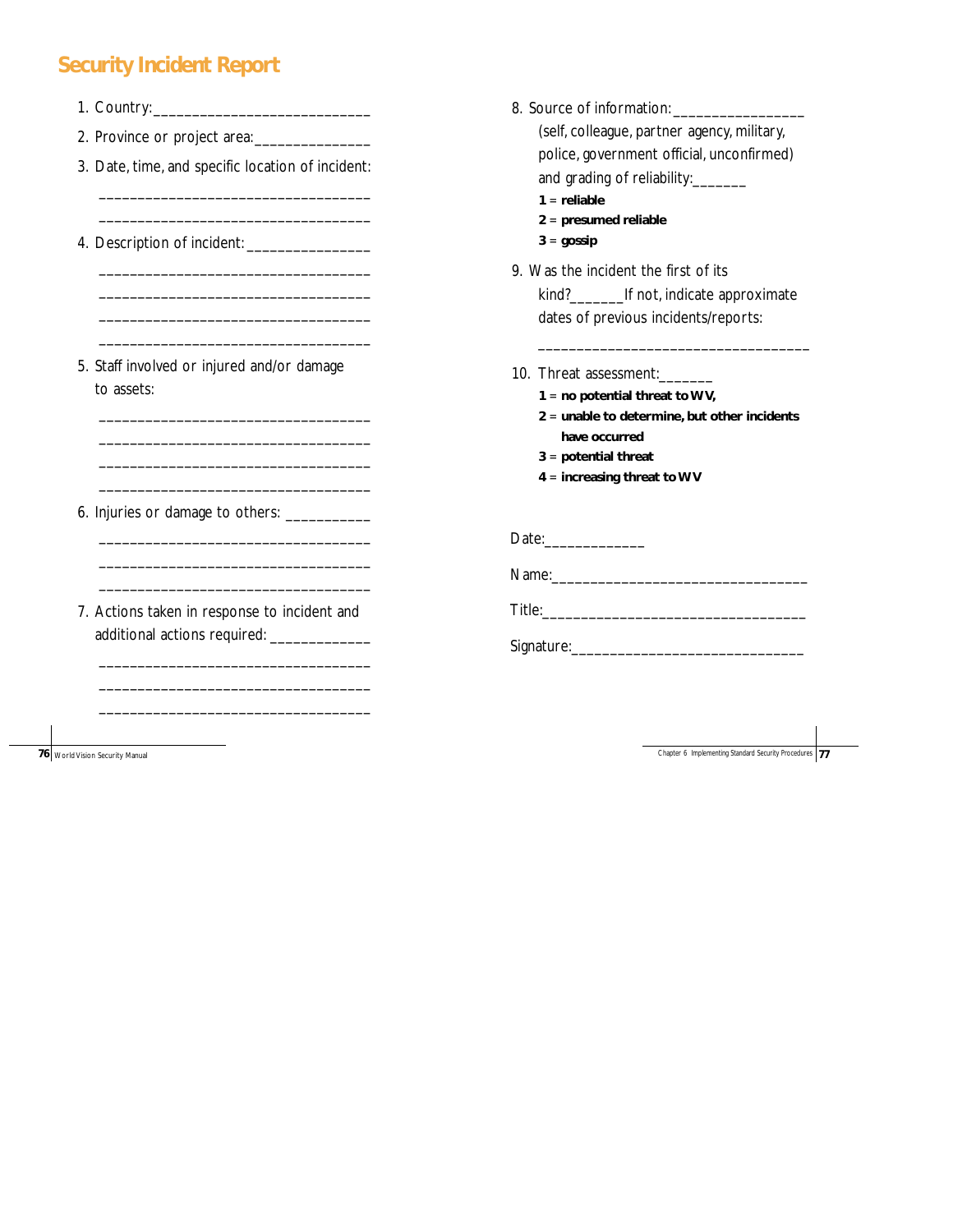# **6.2 Radio and Satellite Phone Communications**

# **WV Policies for Communications**

- **▲ ▶** All operational areas in code YELLOW and RED countries will be provided with adequate communication equipment (required prior to program implementation).
- **▲ ▶** All operational areas in code YELLOW and RED countries must have written communication procedures and standards.

# **Communication Strengthens Security**

Good communications systems enable security measures to work smoothly. Poor communications systems will cripple even the best-laid plans.

Compliance with World Vision communication policies is the first step in harnessing the power of information to protect staff and equipment.With these policies in place, a field office is ready to begin building a system for communications that is both practical and effective. Such a system will increase the safety of all staff members by facilitating:

**78** World Vision Security Manual

- ◗ Reliable transmission of information and notifications.This includes the relay of information to the Office of Corporate Security so the most appropriate security support can be provided.
- ◗ Constant monitoring of activities in remote sites.
- ◗ Warning of a deterioration in security conditions.
- ◗ Warning of the outbreak of a crisis, and quickly mounting an effective response.
- Maintaining contact between staff members during a crisis. (Often local governments will shut down communication systems and the airport when a crisis erupts.)

## **Communications Equipment**

Each operational area needs sufficient radios and radio equipment to establish and maintain an effective radio network (see *Radio Network*, page 91). Most radio networks are built using a combination of two types of radios:VHF and HF.

# **VHF Radios**

VHF (Very High Frequency, 30-300 MHz) hand-held/portable radios allow voice communications across the surface of the earth up to about 10 km (using 5 watts of power—the maximum for most

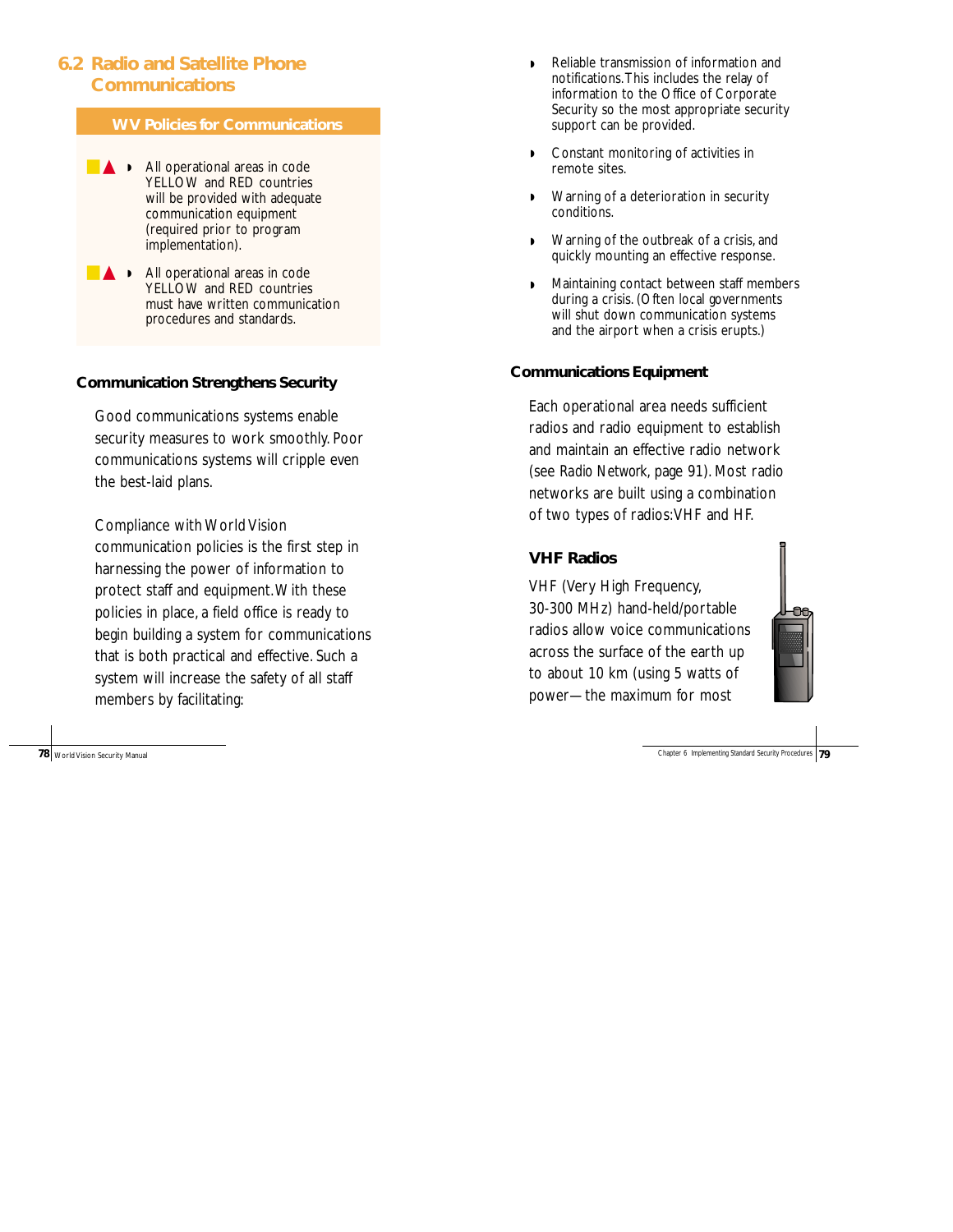hand-held radios.) Because VHF radios transmit "line-of-sight," signals can be hindered by trees, buildings, and mountains.

**Increasing transmission range.** Modest improvement in the transmission range of a VHF radio can be achieved by positioning the antenna at an elevated site.To further extend the range, use a repeater to automatically receive and re-transmit messages (see *Radio Equipment Set-up* , page 87, for more information on repeaters.) WV offices that do not have their own VHF repeaters may be able to obtain authorisation to use another NGO's repeaters during emergencies.

**What you need to know about VHF**

**frequencies.** Before you can use a frequency for your VHF radio or repeater, you must obtain authorisation from the host government.VHF radios typically used by WV, such as the Motorola GP300, have a frequency spread between 146-174 MHz within the very high frequency range of 30-300 MHz.The specific frequency(ies) granted by the host government will not affect the quality of your VHF transmissions (unlike HF radio frequencies).

80 World Vision Security Manual

# **HF Radios**

HF (High Frequency, 3-30 MHz) radios allow voice communications over medium- to long-range and do not require repeaters to function. However



the transmission of HF signals are greatly influenced by a variety of factors such as time of day, weather conditions, other manmade electrical interference, and system configuration.These factors should all be considered to achieve optimal functioning of your HF system. Due to the nature of HF signals, some background noise such as static is normal.

HF radios are often installed in vehicles or at base stations.WV offices typically use the Codan 9360 or 8528 models, although other brands are also used, including Barret, Yaesu, and Q-MAC.

**How HF radios work.** HF radios generate two types of signals or waves. One is a ground-wave which basically follows the terrain or curvature of the earth but only travels 50 km or less. If large hills or mountains are present, they will affect the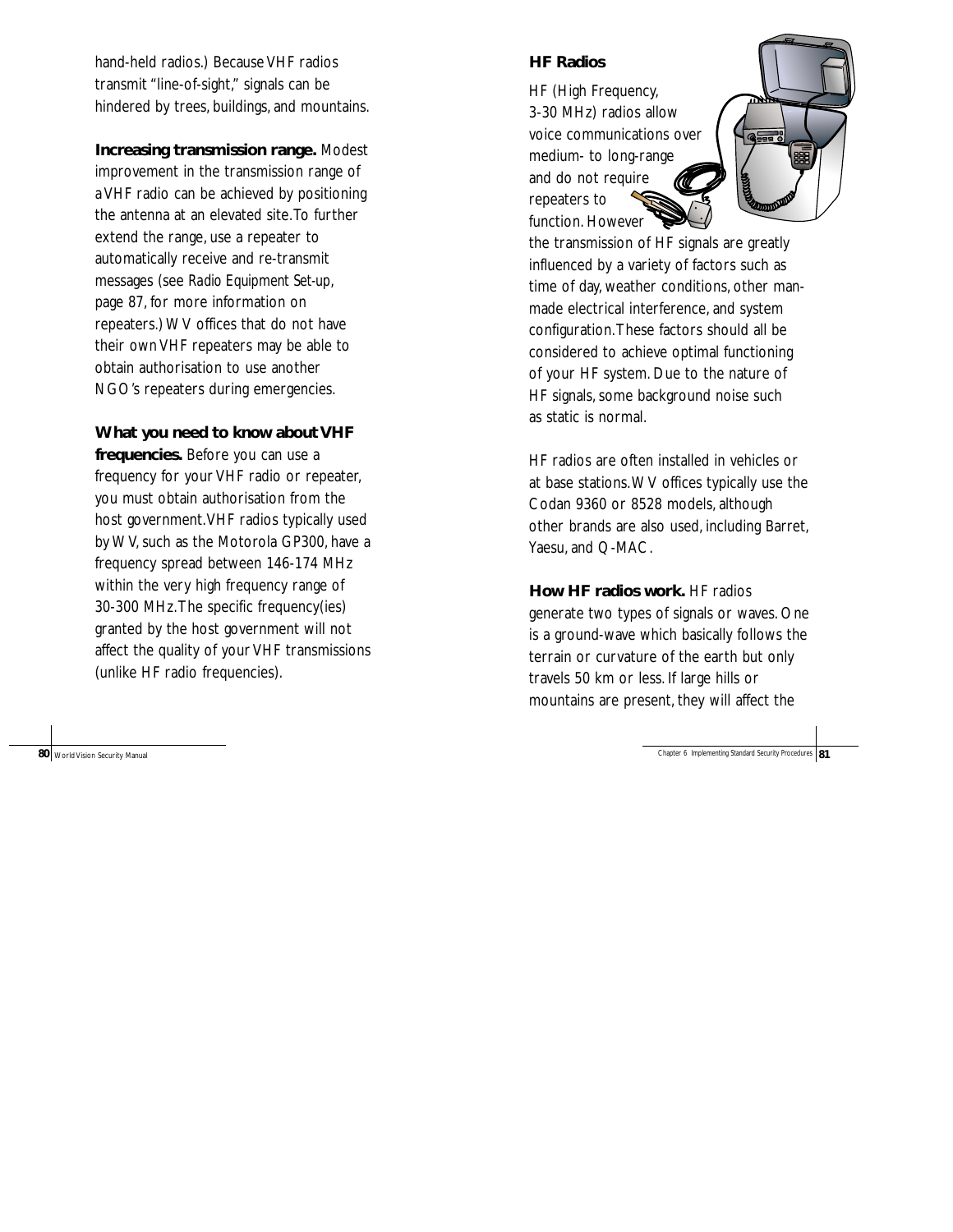transmission quality of a ground-wave. The second type of signal is the sky-wave which travels upward at an angle from the transmitting antenna until it reaches the ionosphere and is then refracted (bent) back down to earth to the receiving antenna. Sky-waves are not affected in any way by the type of terrain it passes over. Therefore, it is possible to have excellent reception hundreds or even thousands of kilometres away yet not be able to hear someone just over the hill. Factors influencing poor transmission can be minimised by using different frequencies under different conditions.Therefore, each WV office should obtain multiple frequencies from the host government or the UN.

**What you need to know about HF**

**frequencies.** The HF frequency range for NGOs is typically from 5-10 MHz.The universal HF range is 3-30 MHz but much of the band is reserved for special use.This band also carries short-wave stations such as BBC and VOA. Generally speaking, the higher the frequency (or channel) you use, the further your signal will travel. Correspondingly, it is recommended you

**82** World Vision Security Manual

use lower frequencies for shorter distances to avoid bouncing over and beyond the targeted radio.

Below are two diagrams which show the affects of the sun and night sky on transmissions:





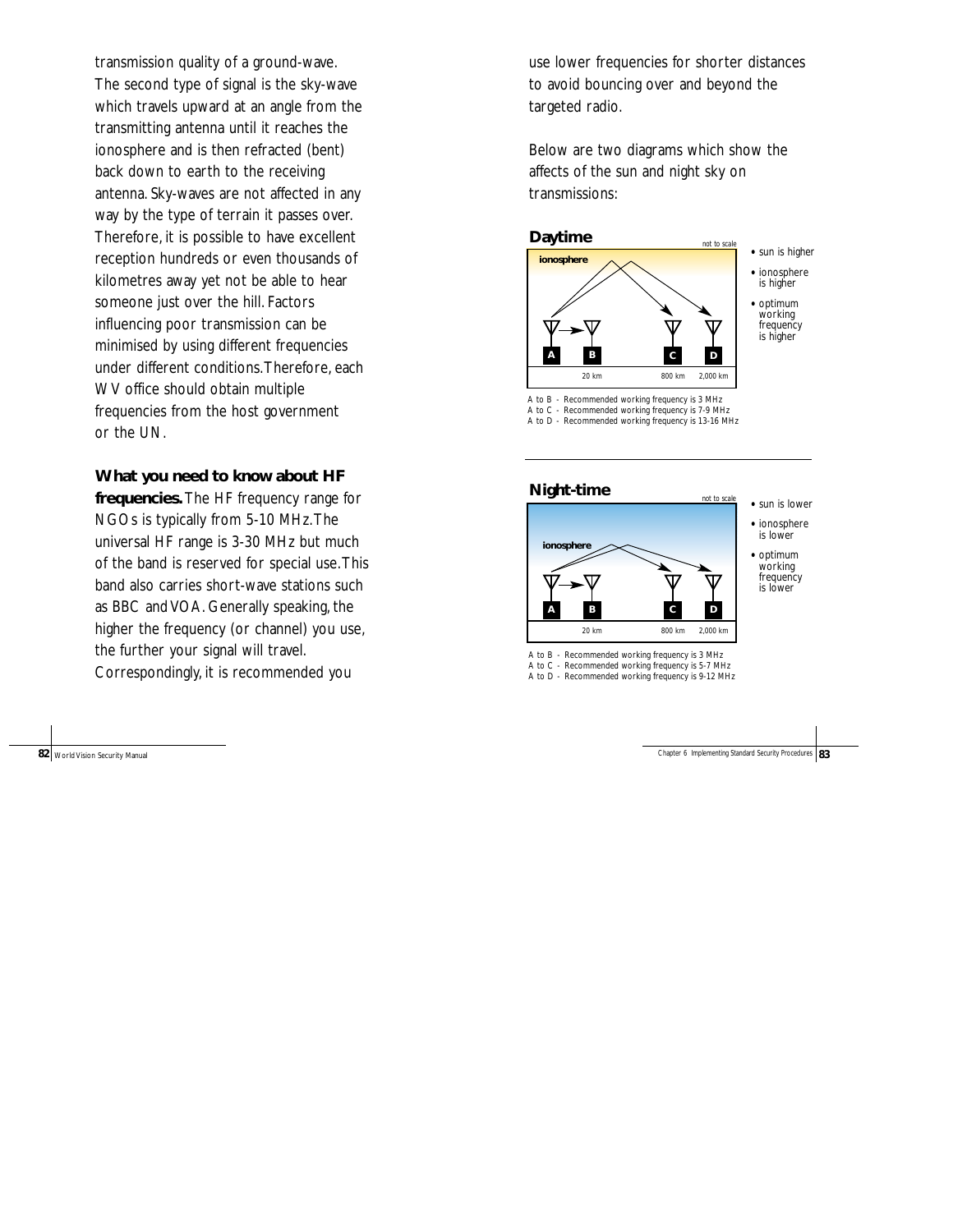As the diagrams indicate, the sun causes the ionosphere to rise or fall.This in turn determines how far a refracted (or bent) HF signal will travel. By changing to a higher frequency, you can bounce a stronger HF signal to the receiving radio. It is therefore strongly recommended that for those countries which rely on HF radios for security/evacuation plans, multiple frequencies are obtained to ensure reliable communications.This may take some negotiating with the host government ministry that handles radio permits. If you are unable to obtain more than one frequency, program your radio with as many other NGO frequencies for which you can obtain permission.The UN uses up to 12 frequencies (or channels) in any one area.This allows them to use frequencies which are best for their operating conditions. For those countries which have consolidated operational areas, pre-determine which frequencies would work best and request from the host government frequencies that will optimise reception. Below is a rough guide which shows approximate ranges of specific frequencies:

84 World Vision Security Manual

#### **Utility of frequency ranges**

| Frequency  | Range (km) |       |  |
|------------|------------|-------|--|
| <b>MHz</b> | Day        | Night |  |
| 3          | 150        | 250   |  |
| 5          | 500        | 700   |  |
| 7          | 1100       | 1500  |  |
| 9          | 1800       | 2000  |  |
| 11         | 2200       | 2700  |  |
| 13         | 2800       | 3500  |  |
| 15         | 3300       | 4000  |  |
| 17         | 4000       | 4800  |  |

*source:VITA and Codan* 

While it is ideal to have multiple HF frequencies for each office, this may not be practical in some cases. It is critical therefore to have back-up plans that use other NGO or UN radio networks. An office should never wait until a crisis develops to set up a radio network. In addition, staff should review and practise using the radio network regularly. Staff should be trained sufficiently to operate all equipment and make simple repairs and adjustments in the case of storm damage or theft. Spare fuses (if used by your radios) should be kept in an easily accessible location.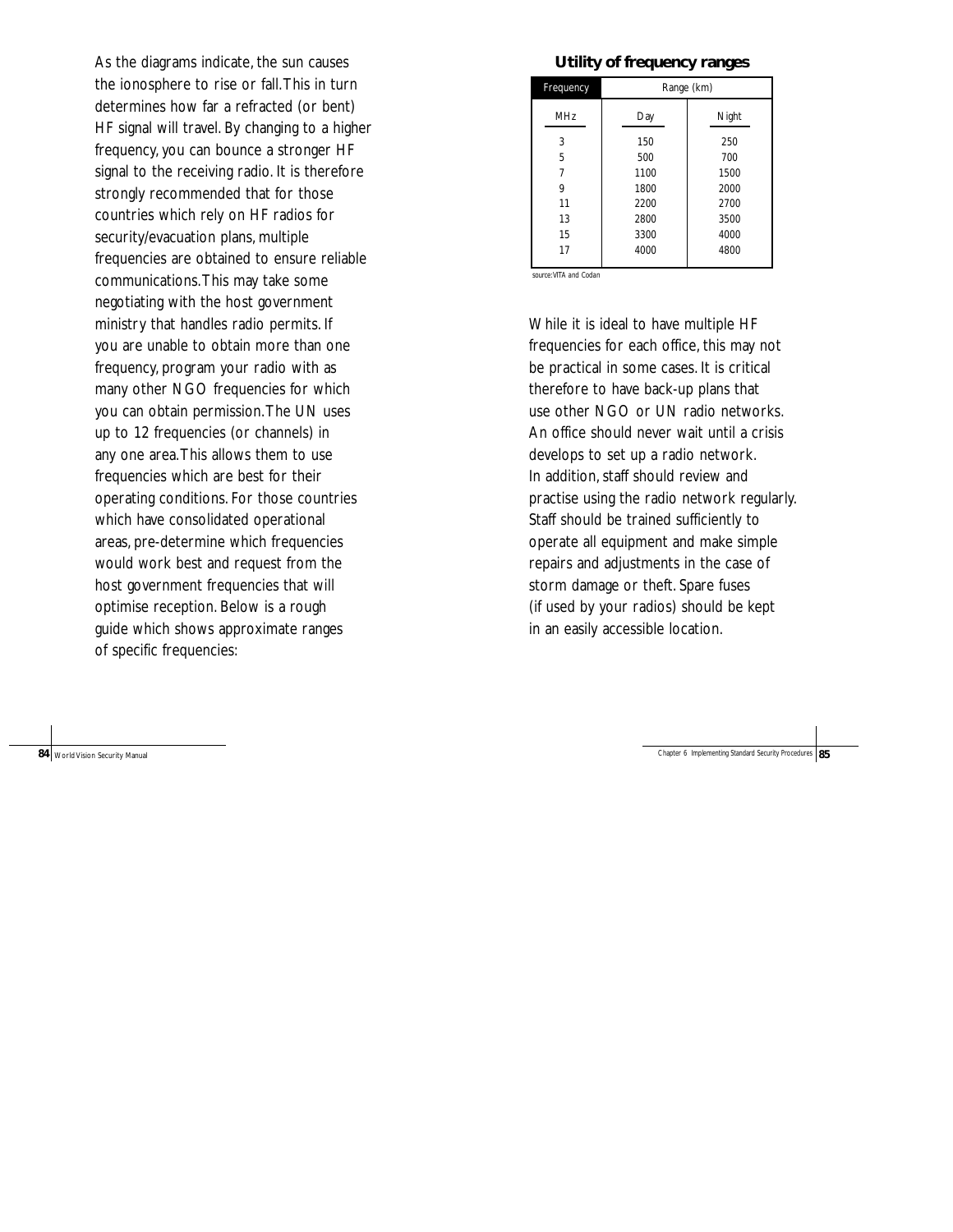#### **Satellite Phones**

Satellite phones, which provide high-quality direct-dial voice, fax, and e-mail, are often used to supplement a radio network, especially in moderate- to high-risk areas. "Sat phones," as they are commonly called, are suitable for use almost anywhere and require little to no physical installation. However, several operational tips should be kept in mind. Sat phones operate like VHF radios.They communicate by line-of-sight. The antenna unit of the sat phone must "see" the satellite.



All staff who are expected to use a sat phone should be given thorough instructions in how to locate the satellites and how to switch between satellites should a satellite stop functioning. Since each satellite has a unique "country code," a user who switches satellites must inform his incoming callers of the newly selected satellite's prefix. Satellites are positioned in such a way that only two satellites can be accessed from any point on earth. Briefcase

versions of sat phones weigh about 9 kg and can operate from a battery or a plug-in power supply.

# **Radio Equipment Set-up**

Although radio installations and frequency programming are often left to radio technicians, some of this can be performed by knowledgeable staff members. Equipment user manuals usually provide detailed information on programming and installation, including which set-up is best for a specific project.The information below is helpful for basic set-up needs.

**VHF system installation.** VHF base stations—which typically transmit at 50 watts of power—can be installed in strategic locations which will extend the range of reception. However, because hand-held radios only transmit at 5 watts of power, their individual ranges remain limited.

For field offices that require extended transmission range but do not have access to a larger radio network (see *Radio Network*, page 91), use of repeaters will be necessary to carry signals to locations that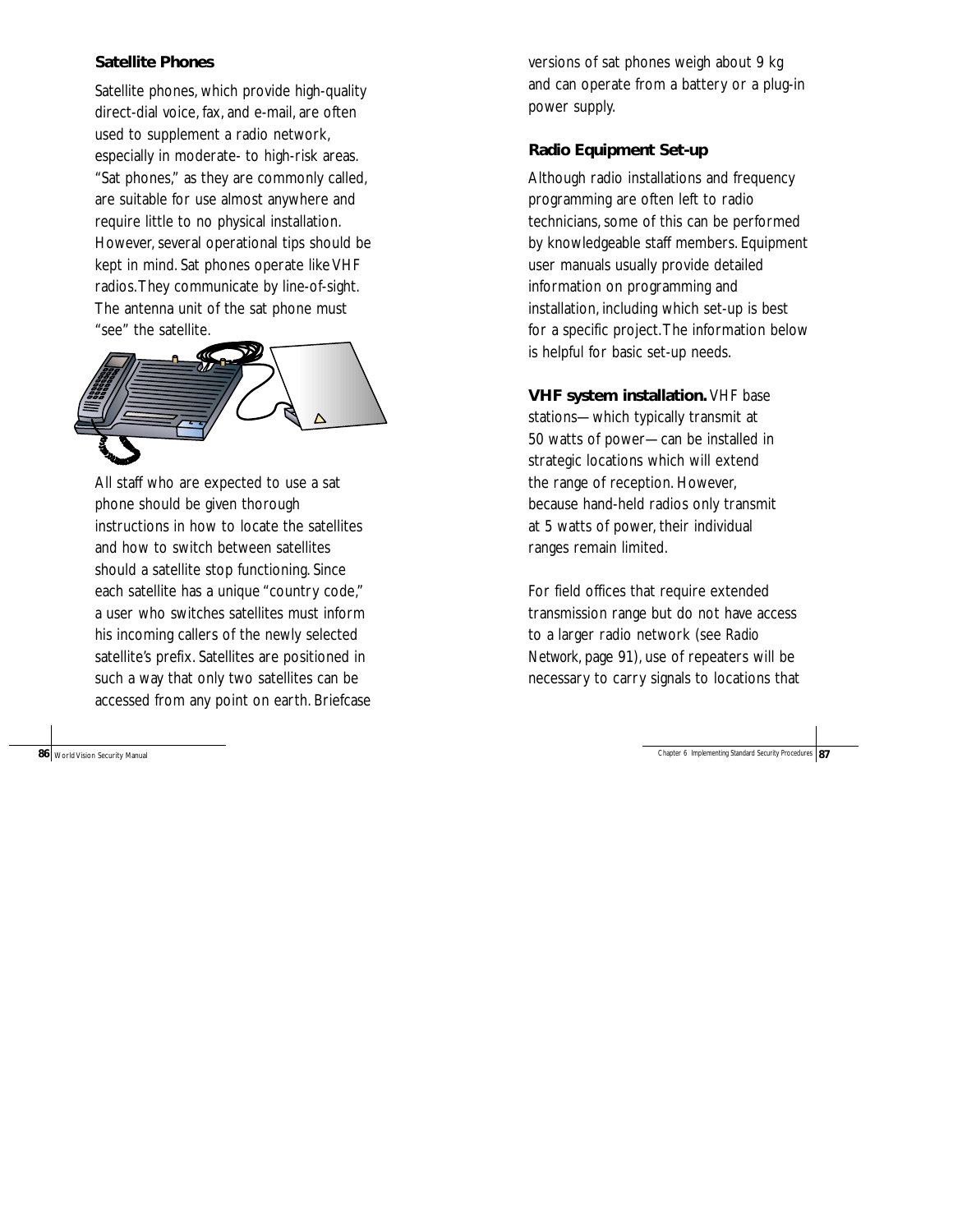are not line-of-sight. A repeater is simply an unmanned two-radio unit connected by a duplexer. One radio receives the transmission and then, after boosting the signal to 50-100 watts of power, re-transmits over the second radio at a different frequency. Select the highest point possible for repeater installation, such as a hill or rented space on an existing communications tower.

**VHF system programming.** Most

VHF radios and repeaters require special programming. At the time of purchase, most suppliers will programme a radio or repeater to your pre-authorised frequency from the host government. As an alternative, you can purchase a simple programming kit which, with a computer, will allow you to program a radio such as the Motorola GP300 yourself. Not all dealers will sell this kit to end-users. If you cannot obtain a kit, contact the purchasing department at WV headquarters.

In the programming of both VHF and HF radios, frequencies are assigned to specific channels or "electronic slots" within the memory of the radio.The Motorola GP300 (VHF) radio comes in both an 8 and 16 channel model. A radio with more channels

is always more desirable. During some emergency situations,WV field operations have used 10-12 different VHF channels to communicate with other NGOs and UN agencies. Often, during a crisis, local embassies will connect to channels being used by NGOs and the UN to facilitate evacuation operations.

Some radios are "front-programmable," meaning a specific frequency can be freely selected by using the keys/buttons on the radio. Many governments prohibit the use of front-programmable VHF radios to prevent individuals from programming military or otherwise restricted frequencies into their radios.

**HF system base installation.** HF radios require special antenna set-ups, of which there are many possibilities.Which one a field office uses depends on the available space for installation.The most common installation is a folded broad-band dipole (two wires) stretched between two poles (at a minimum height of 4 metres). Align the dipole antenna perpendicular to the main communication point, if possible. A broadband antenna is recommended as it allows utilisation of the full spectrum of the HF frequency range. Most suppliers of radio

**88** World Vision Security Manual Chapter 6 Implementing Standard Security Procedures **89** World Vision Security Procedures **89**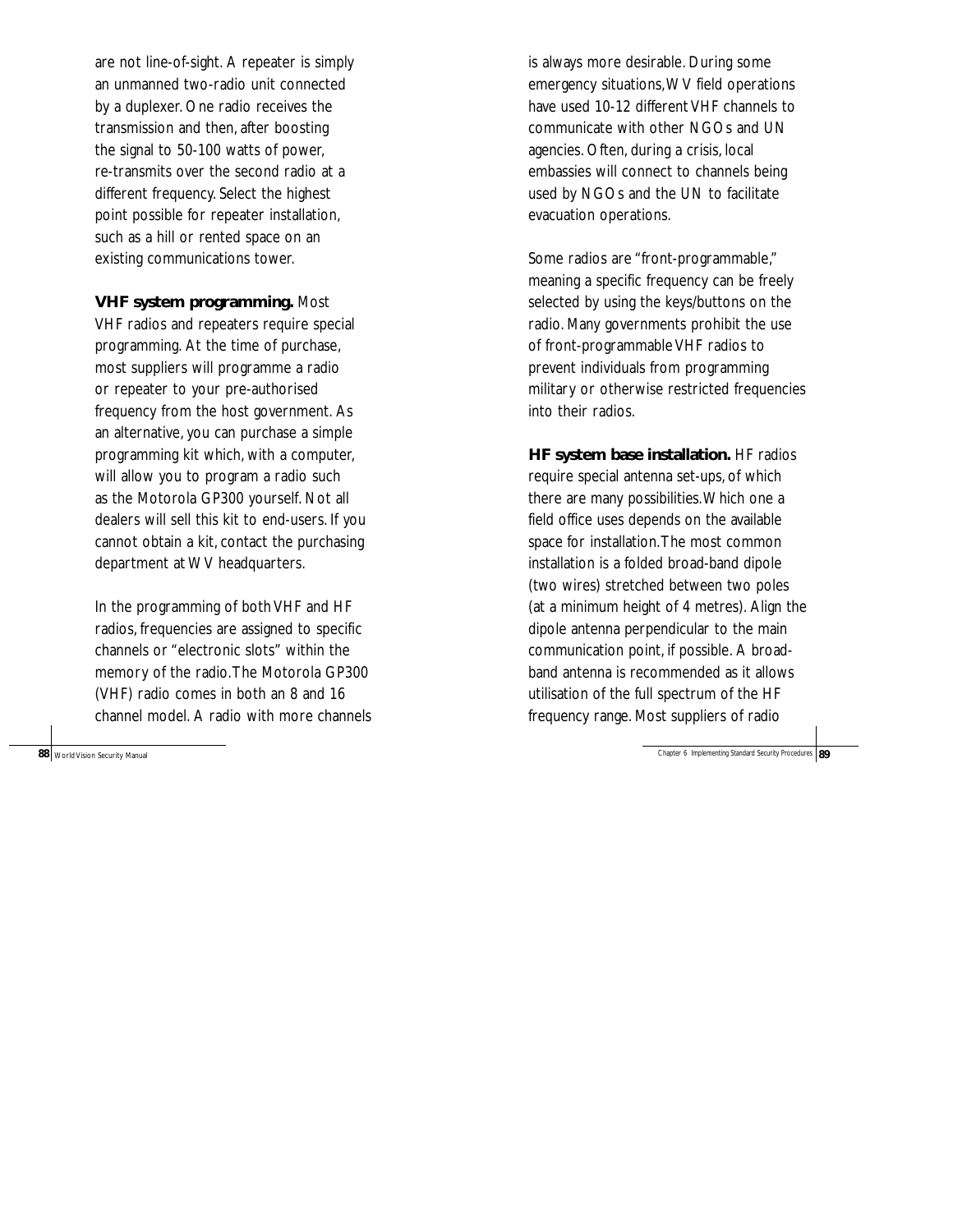equipment will cut the length of the antenna to optimise reception according to a field office's stated frequency. However, with a broad-band antenna, field staff can programme many different frequencies (e.g. of other NGOs, or the UN) and then use the radio's tune function to electronically adjust the antenna. In any antenna installation, maintain distance from power lines and buildings.

**HF Mobile installation.** Mount mobile antennas using solid mounting brackets welded or bolted to a vehicle's front bumper. Follow the installation instructions to ensure proper grounding of the antenna. The power supply cables should be connected directly to the vehicle battery and not through the cigarette lighter, as this increases the resistance in the power cables between the transceiver and the battery. For maximum efficiency, do not run the power cables and control cables together along the floor of the vehicle.The control head and speaker should be mounted away from direct exposure to sunlight. The main transceiver unit should be mounted out of sight, such as under one of the passenger seats.

#### **Radio Network**

The HF and VHF radio equipment provided to each WV office is of limited use unless it is linked to a larger radio network. In most relief and development contexts, extensive radio networks already exist between UN agencies and various NGOs.

Any organisation that is an implementing partner with the UN is usually entitled to connect with the UN's communication network. Linking to this network provides critical access to repeaters and multiple frequencies, not to mention informationsharing with partner agencies. In addition to boosting the security level of each WV office, a radio network promotes smooth programme coordination.

Follow these steps to connect to an existing UN/NGO radio network:

1. Obtain authorisation from the host government for VHF and HF frequencies. Obtain more than one HF frequency if you need to cover a wide range of distances.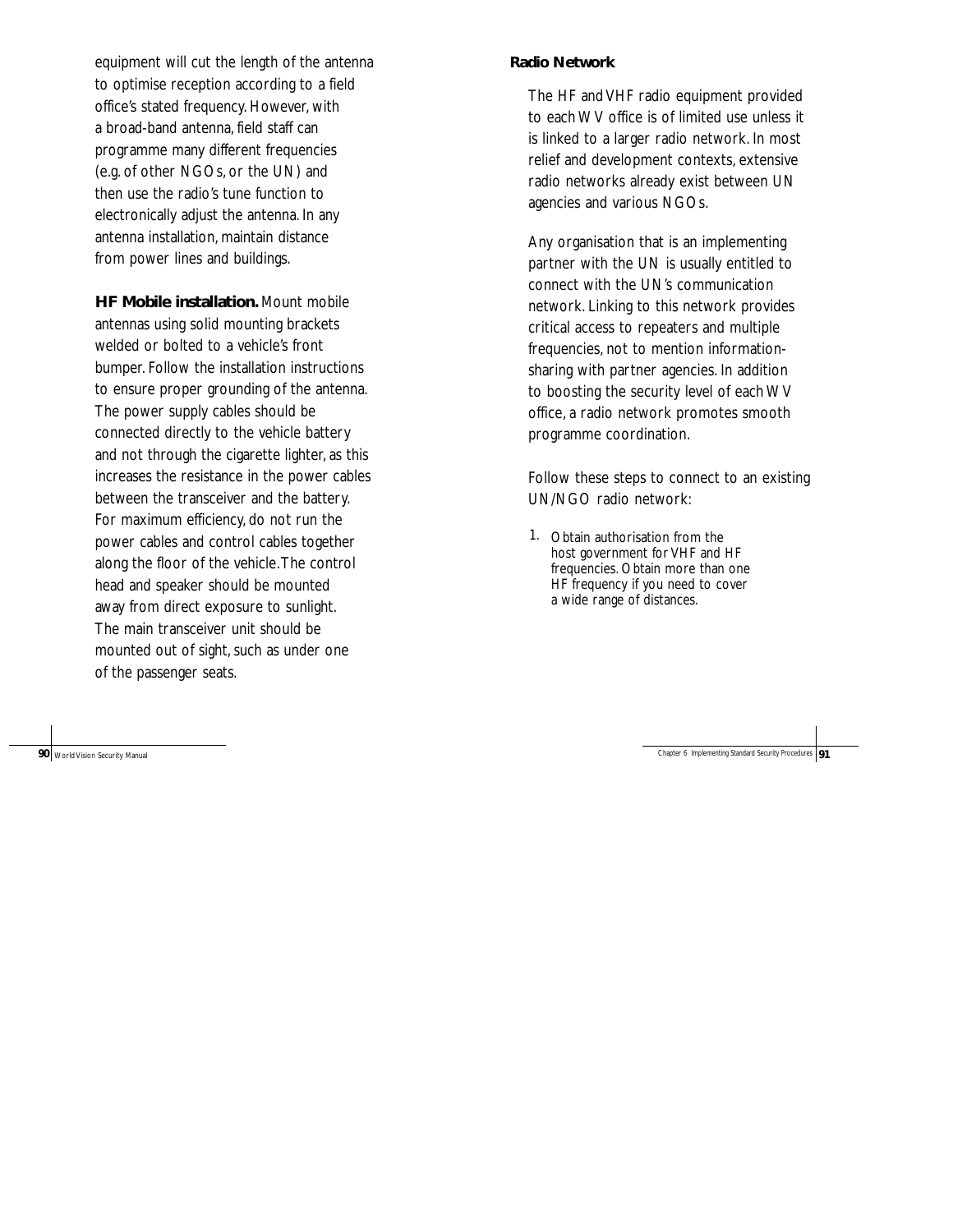- 2. Determine if your WV office has "UN implementing partner" status. If you do not have this status, request permission from other local NGOs to link to their network. During some crises, the UN will allow non-implementing partner NGOs to use their network.Ask the UN offices about their policy in advance.
- 3. Request access to the UN radio network from the local UN office.

Authorisation from the host government is necessary before using a specific frequency. However, a field office that is part of the UN network is automatically allowed to connect using other NGO frequencies. Field offices must understand that, aside from being part of the UN network, a frequency cannot be used unless the host government gives authorisation. Staff should use good judgement when letting other organisations use WV radio frequencies.

#### **Using the Radio**

The purpose of radio equipment is to elevate the levels of safety and programme coordination of each office and the entire organisation.

The benefits of using radio equipment can be maximised by ensuring:

- ◗ Equipment is standardised and maintained in optimum operating condition.
- ◗ Staff and visitors are trained in the use of radios (for more information on radio procedures for visitors, see the section, *Visitor Security*, page 109).
- ◗ All authorised frequencies are posted at base stations and in mobile units, along with sel call (selective calling) lists.
- ◗ A communications network is established (see *Radio Network*, page 91).
- ◗ Radios are installed in vehicles which travel to potentially high-risk areas.
- ▲ ▶ Radios are kept on 24 hours a day in code YELLOW and RED countries.

**92** World Vision Security Manual Chapter 6 Implementing Standard Security Procedures **93** World Vision Security Procedures **93**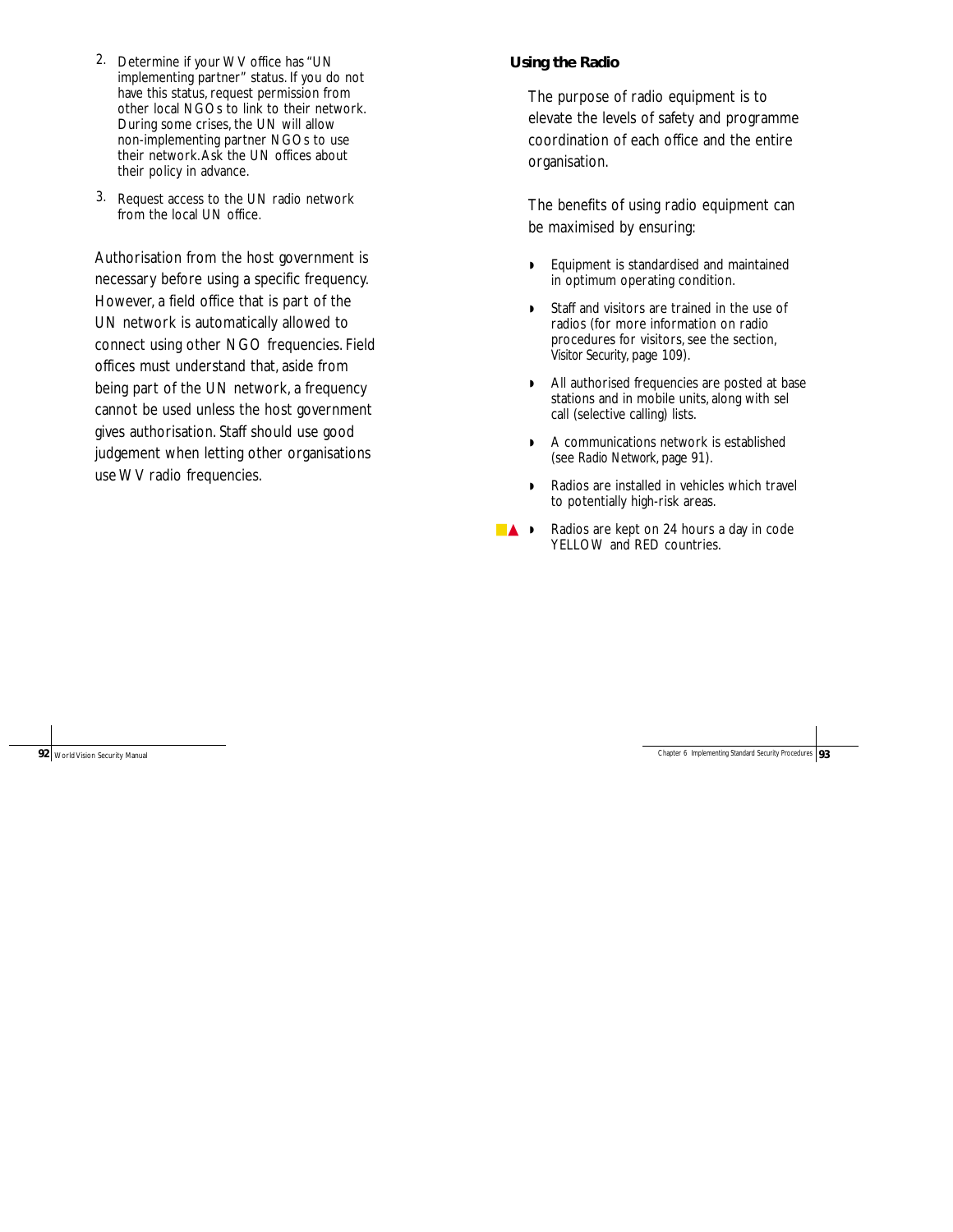#### **Universal Radio Procedures**

The fundamental rule of radio communications is three-part:

• Clarity • Brevity • Security

When communicating by radio, remember these tips to ensure your message is understood:

- ◗ Make sure no one else is transmitting at the same time.
- ◗ Make your message brief but precise.
- ◗ Use procedure words ("prowords"), for example:

**Correct**: You are correct, or what you have transmitted is correct.

**Correction**: I have made an error in the transmission. I will continue from the last correct word.

- **I say again:** I am repeating my transmission.
- **Read back**: Read back to me this entire transmission exactly as you heard it.
- **Over:** End of my transmission, your response is expected. Go ahead.
- **Out**: My transmission to you is finished and no answer is required.
- **Roger**: I have received and understood your message.
- **Wilco**: I received and understood your message and will comply.

- ◗ Break the message into sensible passages with clear pauses between.
- ◗ Maintain a clear articulation, normal rhythm, and moderate volume.
- ◗ Hold the microphone approximately 5 cm from your mouth.
- ◗ Avoid excessive calling and unofficial voice procedure.
- ◗ Never transmit military or specific securityrelated information.
- ◗ Consider using simple code words for locations, types of emergency situations, and the names of key personnel.
- ◗ If you cannot establish a connection using a mobile radio, change your vehicle location and try again (transmission can be adversely affected by terrain features such as valleys, forests, and the proximity of power lines or other antennas).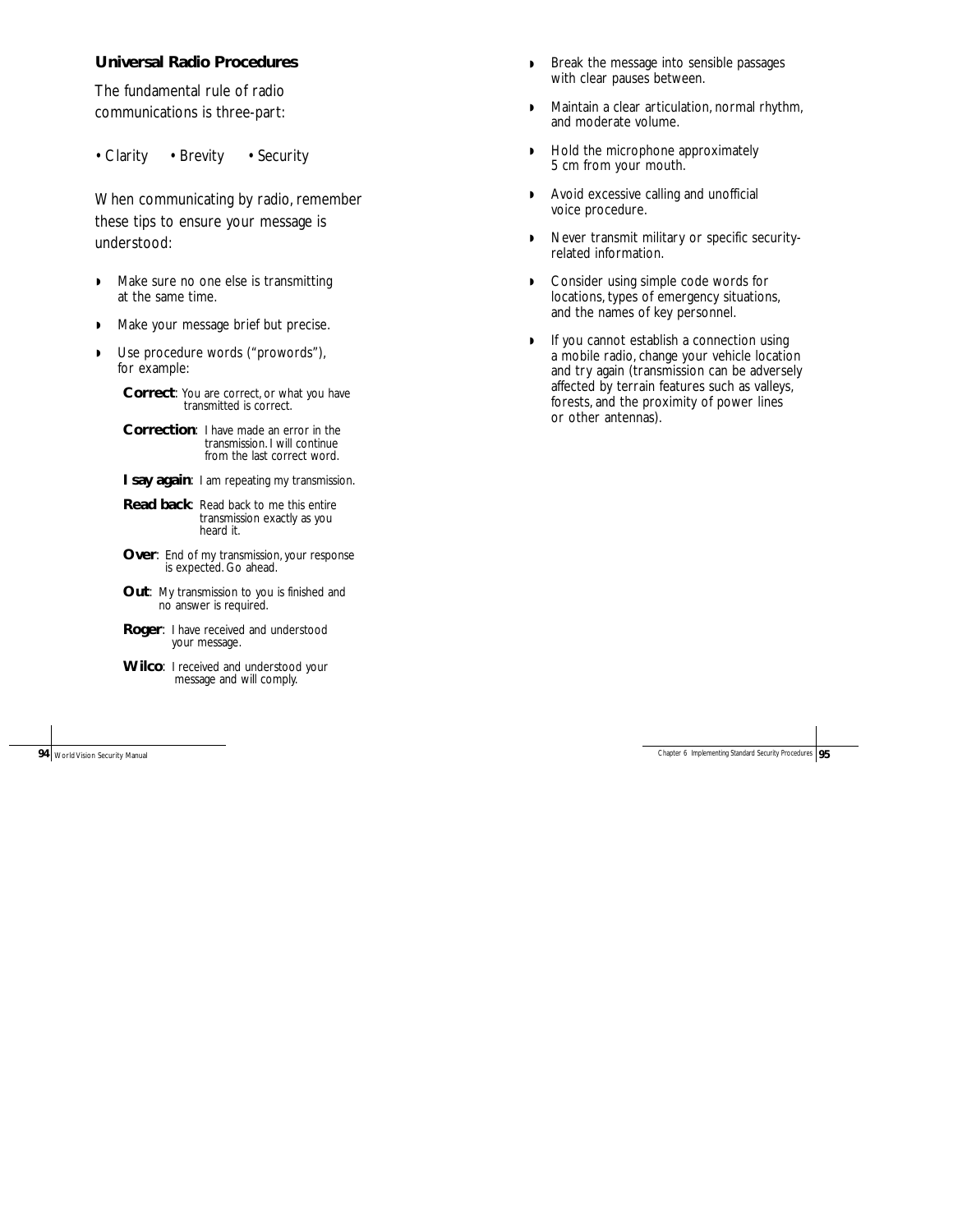#### **Universal Radio Procedures**

Use of the international phonetic alphabet ensures effective communications. Use these only.

| AI FA          |     | $= A$        | <b>NOVEMBER</b> |     | = N      |
|----------------|-----|--------------|-----------------|-----|----------|
| <b>BRAVO</b>   | $=$ | B            | <b>OSCAR</b>    |     | = ∩      |
| <b>CHARLIE</b> | $=$ | C            | <b>PAPA</b>     |     | P        |
| <b>DELTA</b>   | $=$ | D            | <b>QUEBEC</b>   | $=$ | O        |
| <b>FCHO</b>    | $=$ | - F          | <b>ROMFO</b>    | $=$ | -R       |
| <b>FOXTROT</b> |     | = F          | <b>SIFRRA</b>   |     | $=$ S    |
| GOLF           | $=$ | G            | <b>TANGO</b>    |     | = T      |
| <b>HOTEL</b>   | $=$ | - H          | <b>UNIFORM</b>  | $=$ | U        |
| <b>INDIA</b>   | $=$ | ı            | <b>VICTOR</b>   |     | <b>V</b> |
| <b>JULIET</b>  | $=$ | $\mathsf{l}$ | <b>WHISKY</b>   |     | $= W$    |
| KII O          |     | $=$ K        | X-RAY           |     | $=  X $  |
| <b>LIMA</b>    | $=$ | L            | <b>YANKFF</b>   |     | Y        |
| MIKE           | $=$ | М            | 70 U            |     | 7        |

# **6.3 Security Briefings**

#### **WV Policy for Security Briefings**

■ **▲ A** security briefing/orientation will be provided for all staff prior to departure and upon arrival in operational areas in a code YELLOW or RED country. This will include details of WV's security procedures, risk assessment, measures to be taken, and a staff agreement/ understanding document.

#### **Field Management Responsibilities**

Field management is responsible for the following:

- **▲ ▶** Arrangements for a thorough security briefing prior to a staff person's assignment in a code YELLOW or RED country.
- **▲**  Arrangements for debriefing of staff departing from a code YELLOW or RED country.
	- ◗ Communicating the different levels of protection afforded to national and international staff prior to a crisis. According to the Human Resources manual, staff who have made a commitment to the organisation to serve outside their own country (thereby increasing their vulnerabilities and limiting their access to resources in the time of a crisis) receive special assistance during a crisis. The different levels of protection must be clearly communicated in writing to all staff.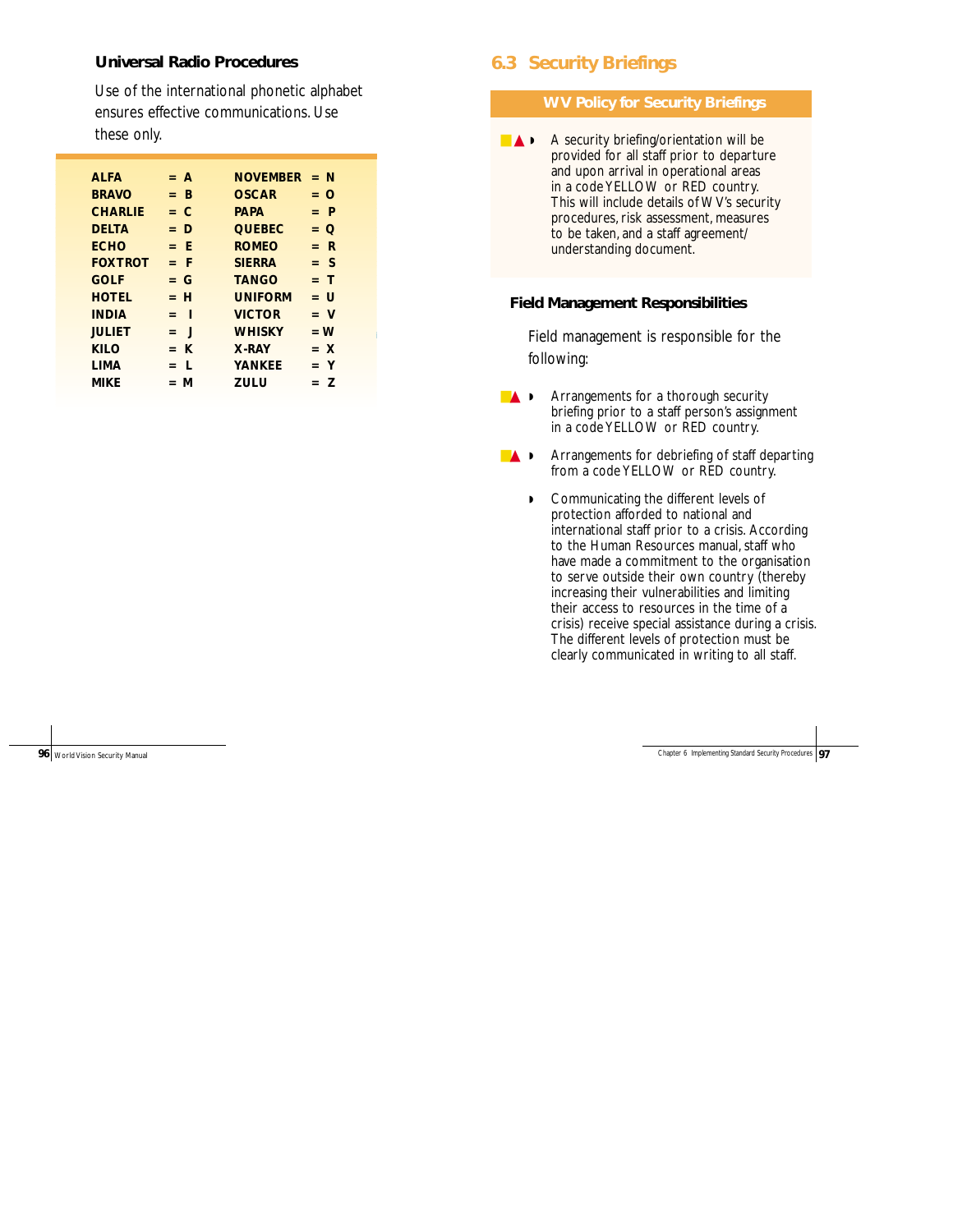# **6.4 Safety Training**

The Office of Corporate Security (OCS) has developed a five-day safety training course built around simulations of security incidents encountered in the field. Pre-training reading is required of all participants.

#### **WV Policy for Safety Training**

- All staff will receive security training appropriate to their position and operational risk rating, with a specific focus on skill development as related to job roles and responsibilities.
- ▲ The Office of Corporate Security acts as a resource and facilitator for staff safety and crisis management training. As with Security Briefings, it is the responsibility of the field director to ensure that all staff (and their dependents, if necessary) in code RED countries receive adequate security training prior to their assignment. All field directors, regardless of experience, must also receive security training.

# **6.5 Site Selection and Management**

The goal of site selection and management is to establish, occupy, and maintain physical space(s) (residences, offices, and warehouses) required to achieve operational objectives such that the risk of loss, damage, and/or injury to personnel and material is reduced to acceptable levels. The most effective site selection follows on the heels of a thorough security assessment (see **Chapter 5:** *Conducting Security Assessments*).

# **WV Policies for Site Selection and Management**

- ◗ Field management will, in conjunction with security policies and standards, determine appropriate residence and office locations.
- ◗ All operational areas will be provided with appropriate security equipment to ensure staff safety (required prior to programme implementation).

**98** World Vision Security Manual Chapter 6 Implementing Standard Security Procedures **99** World Vision Security Procedures **99**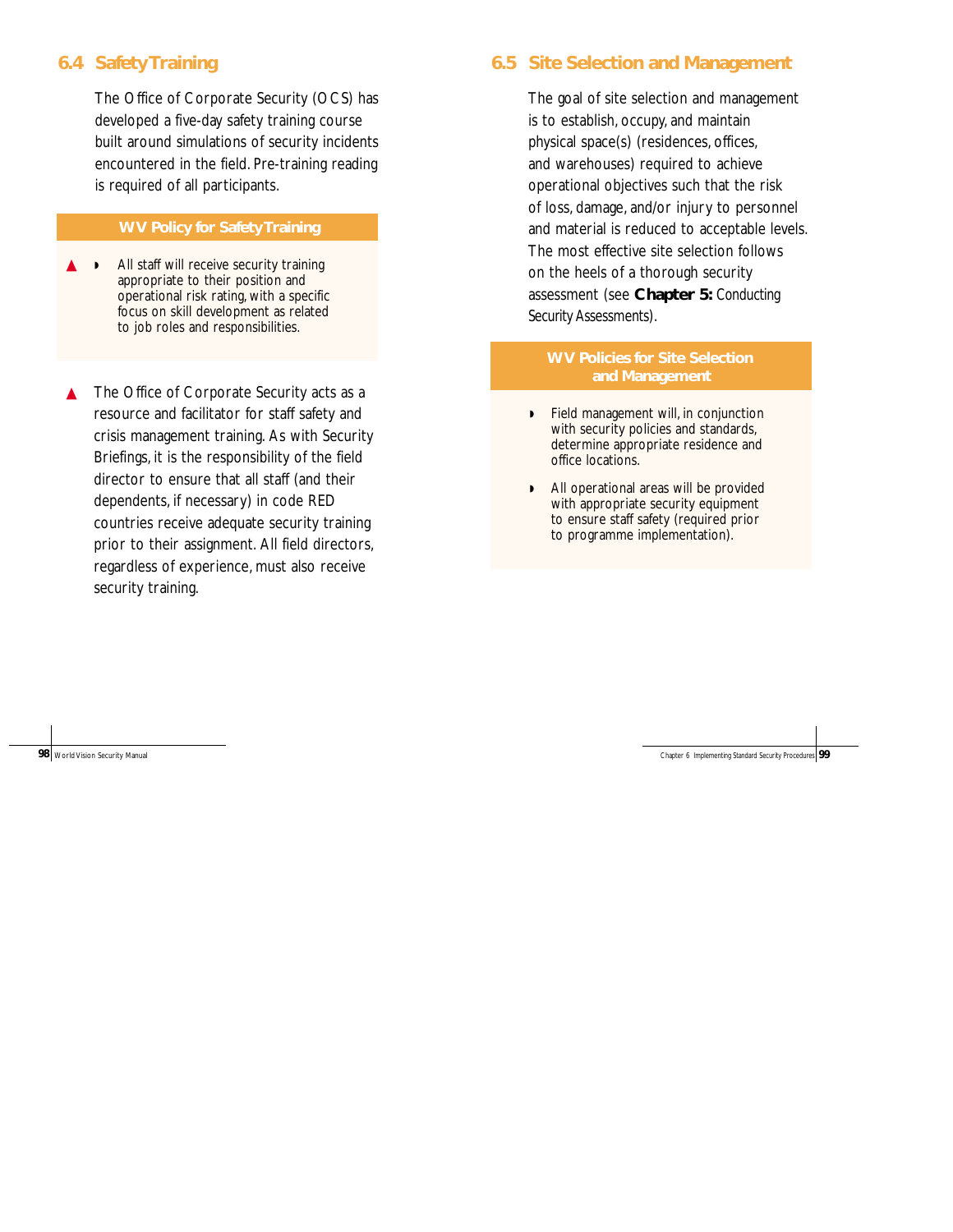# **Selecting a Site**

Consider the following tips when selecting an office location:

- ◗ Choose a site close to, but not visible from, a main road.
- ◗ Ensure there is quick access to at least two departure routes, including an airstrip, in the event an evacuation is necessary.
- ◗ Avoid being too close to market areas and military compounds.
- ◗ Avoid being too far from embassies.
- ◗ Cluster with other NGOs if possible.
- ◗ Do not be lured by an inexpensive lease to a site that could compromise staff safety.

## **Managing a Site**

Site management guidelines for all offices, regardless of risk level:

- ◗ Familiarise all staff with evacuation procedures and rendezvous points.
- ◗ Train all staff in use of fire extinguishers and basic fire drills.
- ◗ Install fire-fighting equipment in an accessible location and check/service it annually.
- ◗ Install a medical cabinet in an accessible location and keep it well-stocked.

- ◗ Check all windows, doors, exits, and entrances daily. All must be secure.
- ◗ Establish a daily routine for locking up.
- ◗ Secure and lock up all documents of a sensitive nature. In particular, political- or security-related materials should be kept separate from other files and restricted (computer-password protected or locked in a safe) to personnel who need to know.
- ◗ Affix safes to the floor.
- Do not overload electrical outlets.
- ◗ Establish a good communications link with at least two other locations.
- ◗ Prominently display all emergency phone numbers and provide all staff with a telephone directory listing key local and international numbers (see **Appendix A.2**).
- ◗ Install a power back-up generator.

Site management guidelines for code YELLOW and RED countries:

■ ▲ Field management in code YELLOW or RED countries should take additional precautions to ensure the safety of staff. In most code YELLOW or RED countries, good protection from the outside is necessary. See **Chapter 1.1:** *Creating a Positive Security Profile* to determine the best profile for your operations.

**100** World Vision Security Manual Chapter 6 Implementing Standard Security Procedures **101** Chapter 6 Implementing Standard Security Procedures **101**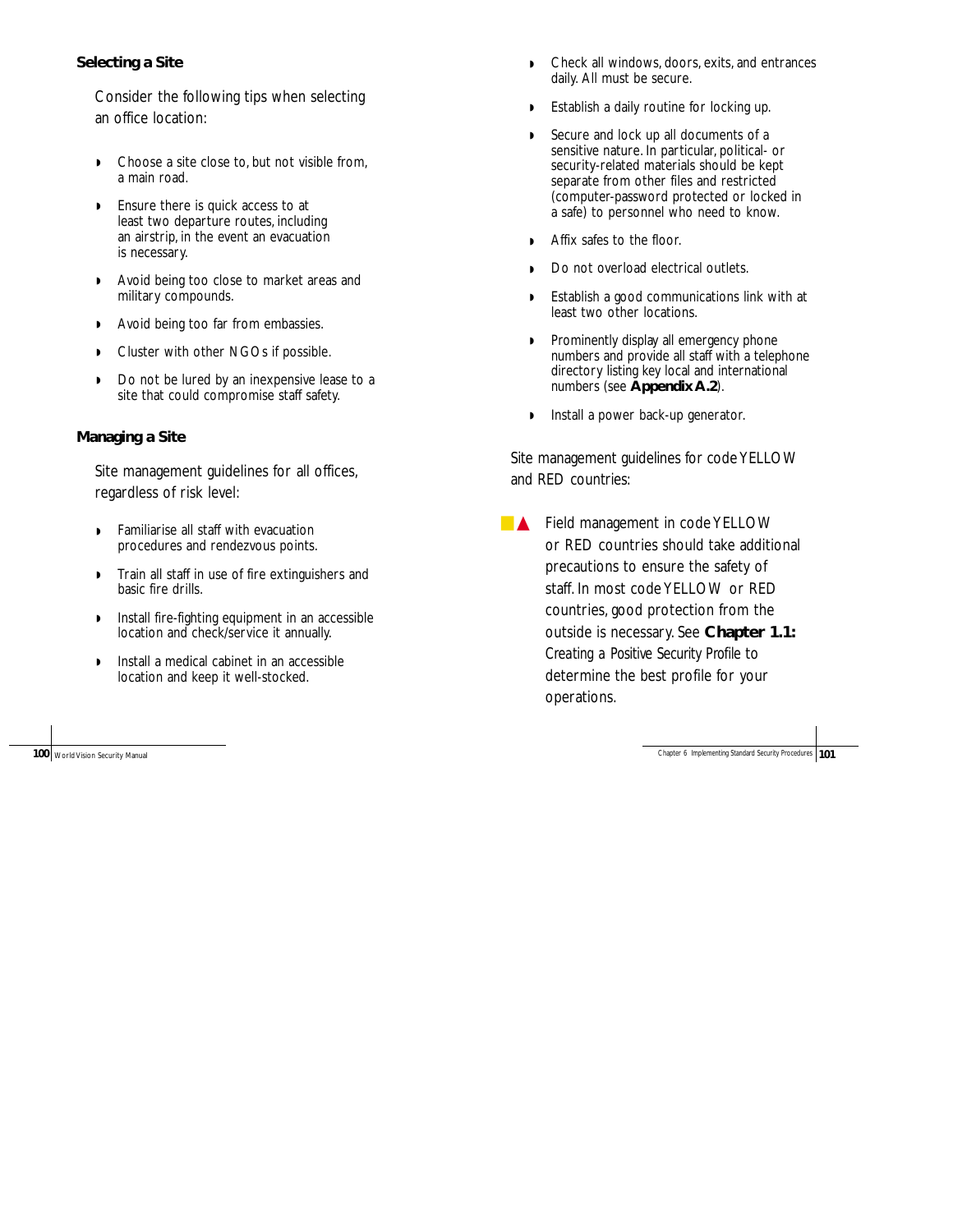Based on the profile you choose to portray and the dangers presented by your particular situation, implement applicable guidelines from the following list:

- ◗ Ensure the compound is self-contained (with supplies of fuel, food, and electricity).
- ◗ If there is a danger of weapons fire, surround tents with sand bags or earth banks, or pitch tents in a ditch.



- Separate the back-up generator from the main unit; both should be protected by sand bags.
- ◗ Protect fuel drums with sand bags. If fuel, oil, or other flammable substances are kept inside the compound, store them in remote areas and below ground level.
- ◗ House the radio equipment in the main shelter to protect it from weapons fire and theft.
- ◗ Erect double fencing, when possible, around all facilities with alternative exits/entrances.
- ◗ Protect water tanks by locating them inside the compound and locking the lid if possible.
- ◗ Consider using animals, such as a dog, for early warning.
- ◗ Avoid using guards affiliated with armed factions. Give clear instructions to guards and define limits of authority. Appoint a senior guard to be in charge of the guard force. Provide identity garments. Allow guards access to shelter and toilet facilities.
- ◗ Never rely on a single means of exit or communications.

#### **Managing a Team**

Good team management and preparation provide greater site security than any lock or reinforced fencing.The Office of Corporate Security recommends the following team management principles:

- Develop your security procedures and communicate them to your staff.
- ◗ Designate a staff person to be the site Security Officer. This person will remain alert for any changes or potential conflict situations and will know proper procedures in the event of an emergency.
- ◗ Conduct regular security update meetings with your entire team.
- ◗ Keep a daily logbook of all security activity.
- ◗ Create a spirit of unity among your team.
- ◗ Exercise caution when recruiting local staff to avoid infiltration by groups with hostile intentions. Conduct thorough background checks on all candidates.
- ◗ Remember the importance of confidentiality in information sharing.
- ◗ Listen to your team members.
- ◗ Except in an emergency, do not make decisions without feedback from the team.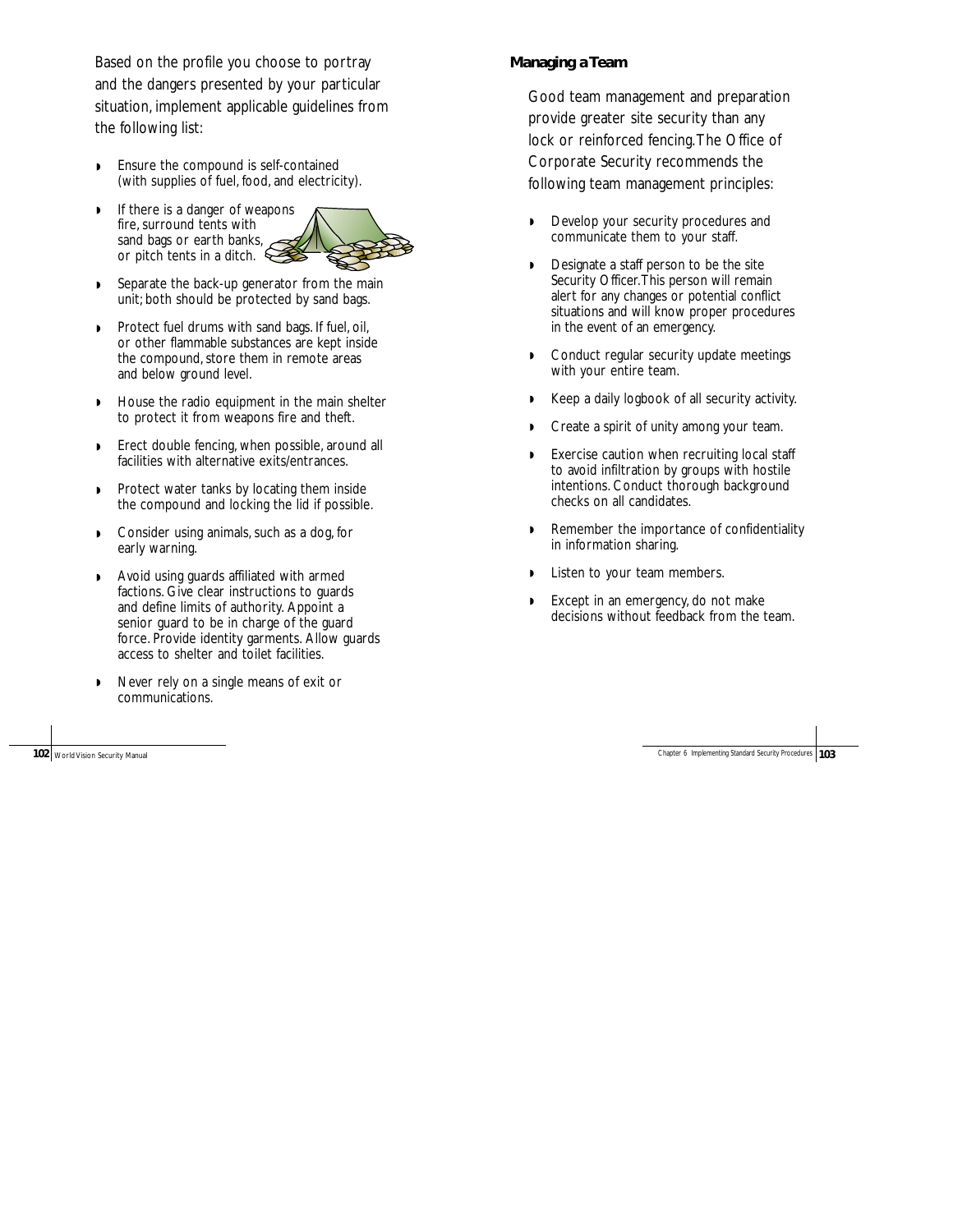# **6.6 Cash Management and Transfer**

Field offices have two points of vulnerability with cash: its storage/management and its transfer/distribution.

**WV Policy for Cash Management and Transfer** 

◗ Cash management and transfer is a security issue with related standards. policies, and guidelines that must be implemented and adhered to at all times.

#### **Cash Management**

Field management must decide on a safe location for cash reserves (including a reserve for emergencies) and a reliable way to receive funds. Consult with the financial and legal officers/advisors of local NGOs regarding what banks, if any, they use and for what purposes.Also, assess the cash management possibilities in your area:

- ◗ Local banks—are they solvent and reliable? What are cash withdrawal limitations?
- ◗ Local businesses—can they receive wire transfers and are they trustworthy?
- ◗ Procurement agencies—are the fees too high?
- Western Union-is there a local office?

#### **Cash Transfer**

Cash transfers are necessary for project funding, local purchases, and payment of wages. In cases where a professional courier service cannot be used to transfer cash, follow these guidelines:

- ◗ Designate two or three staff members to withdraw and transfer cash. Ensure they are covered by the staff insurance policy.
- ◗ Each individual should carry a container with the cash split between them.
- ◗ Travel routes and times should be varied and disclosed only on an "as-needed" basis.
- ◗ In-city transport should be done by car, not public transportation. Use a designated, reliable driver who is unaware of the presence of cash in the car.
- ◗ Transfer to regional project sites should be done by air travel when possible.
- ◗ When transporting large amounts of cash to regional sites, have a contingency plan for delayed flights, and if possible, a predetermined location for safe custody of the cash, particularly at night.
- ◗ If a train must be used for transport, cash-carrying staff should arrange for sole occupancy of a separate, locked compartment.
- ◗ A safe must be immediately available upon arrival at the final destination.
- ◗ In the event an attack, staff should never risk their lives to protect cash.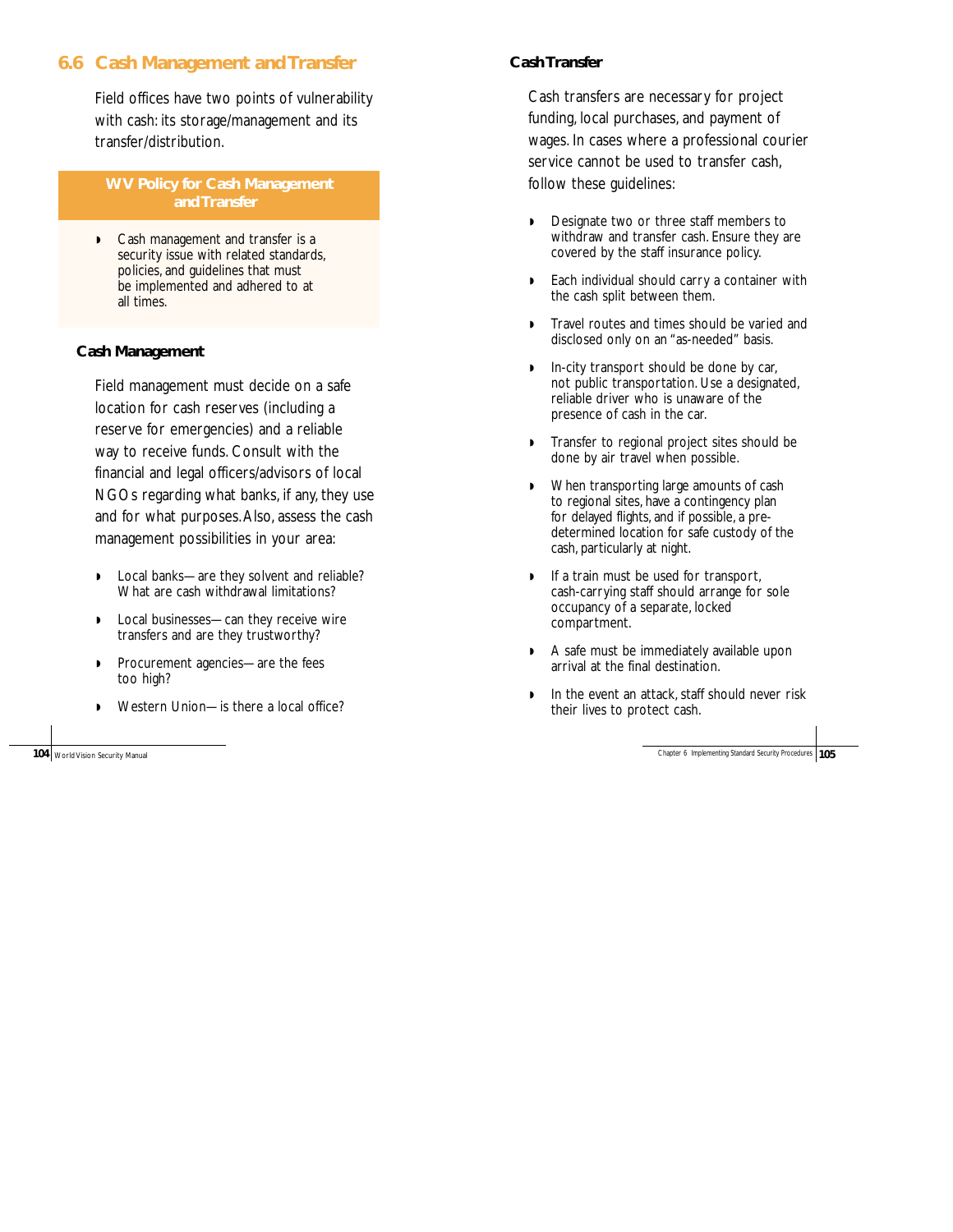- ◗ Avoid references to cash when communicating by radio.
- ◗ Individuals should never talk or boast of their cash transfer experiences.

# **6.7 Prohibitions**

## **Arms and Ammunitions**

World Vision strictly prohibits any staff member or visitor from carrying arms and ammunitions on their person or in their luggage, vehicles, or housing.

# **Illegal Substances**

World Vision strictly prohibits any staff member or visitor from possessing or using illegal substances. In many countries, the possession or use of illegal substances (even in minute amounts) can result in immediate incarceration.The judicial system in many countries does not give the accused the right to post bail or communicate with anyone, and pretrial detention may last for months.

All prescription pharmaceuticals should be kept in their original containers with the patient's and doctor's names clearly identified.

# **Alcohol**

World Vision strictly prohibits any staff member from excessive use of alcoholic beverages.

# **6.8 Personnel Documentation**

It is the responsibility of field management to maintain records on all staff workers and ensure each is registered with his or her respective embassy.The following information should be documented and will be used in the event of an evacuation (this information is requested as part of the **Personal Security Questionnaire**).

- ◗ Nationality.
- ◗ Passport number and expiration date.
- ◗ Visa information and expiration date.
- ◗ Personal health information (existing conditions, medications, allergies, blood type, and health certificate).
- ◗ In-country residence location.
- ◗ Home country address.
- ◗ Emergency contacts (names, relationships, addresses, and phone numbers).
- ◗ Dependent information (same as above).
- ◗ Vehicle information (type, plate number, radio call sign, and channel).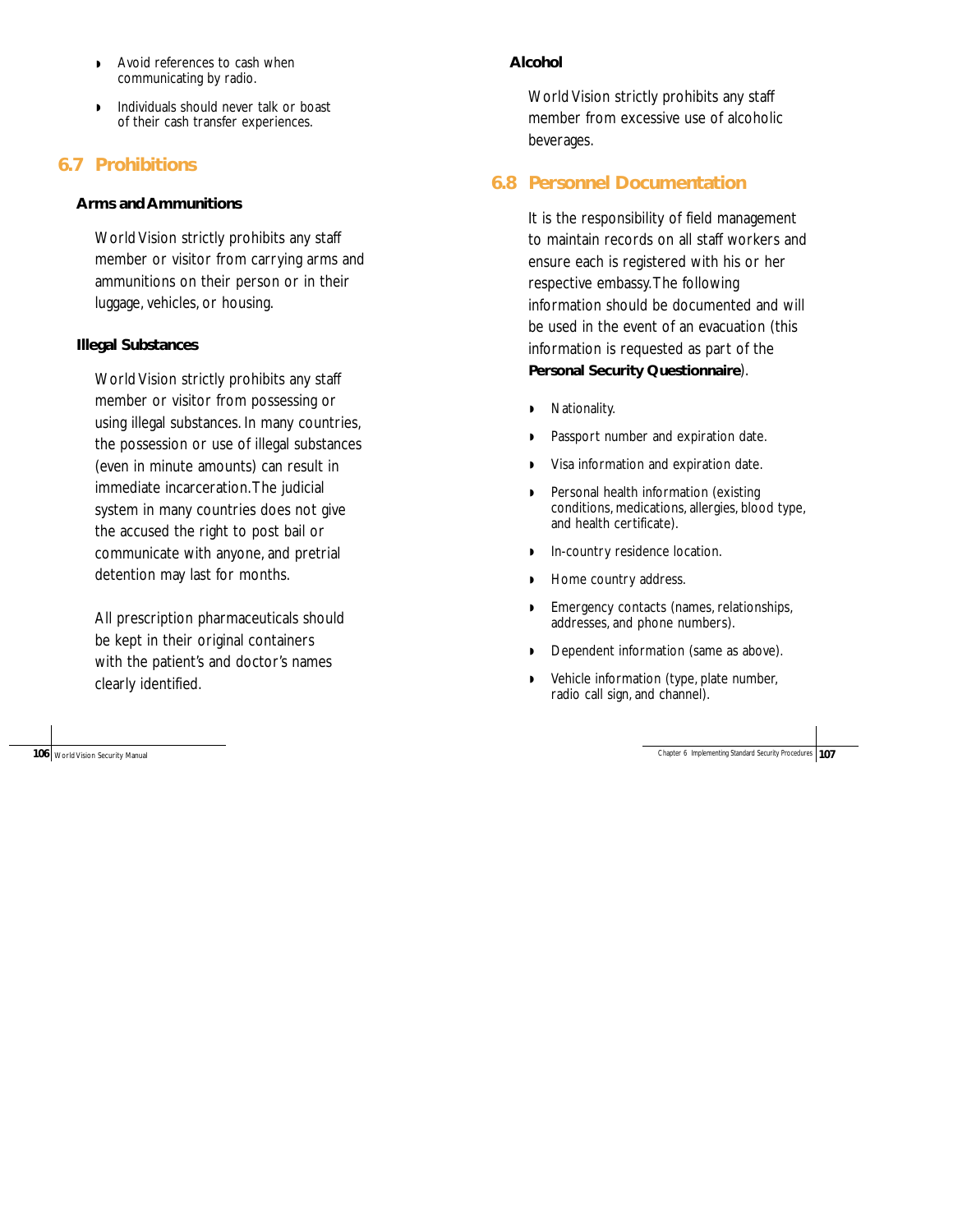# **6.9 Dependents**

Each family member living in-country must be formally registered with the appropriate embassy and should be familiar with basic security procedures and techniques.

- ◗ All family members should know their home address and telephone number.
- ◗ Family members should know how to use the local telephones, both public and private, and radios.
- ◗ Family members should not reveal information concerning travel or other family plans, especially over the phone.
- ◗ Family members should avoid local disturbances, demonstrations, crowds, or other high-risk areas.
- ◗ Children, in particular, should be on guard against being approached or questioned by strangers.
- ◗ The location of family members should be known at all times. Family members should be encouraged to develop the habit of checking in before departure, after arrival, or when changing plans.

# **6.10 Visitor Security**

#### **WV Policy for Visitor Security**

◗ Field management will, in conjunction with security policy and standards, determine whether in-country visits are appropriate and if so, the travel criteria and appropriate locations for visitor accommodation.

#### **General Guidelines**

Field management is encouraged to adopt these basic guidelines to ensure the safety of their visitors:

- ◗ Limit and closely monitor the number of in-country visitors at any given time.
- ◗ Provide a security briefing for all visitors (see *Security Briefings,* page 97).
- ◗ Ensure that visitors are familiar with the issues of personal security awareness discussed in **Chapter 2:** *Practising Security Awareness.*
- ◗ House visitors at hotels recommended by the local WV office and use the principles covered in **Chapter 2.3:** *Safety in Hotels* to help ensure their safety while in your care.
- ◗ If possible, pre-register visitors at their hotel and provide them with their room keys prior to arrival at the hotel to avoid unnecessary waiting or congregating in hotel lobby.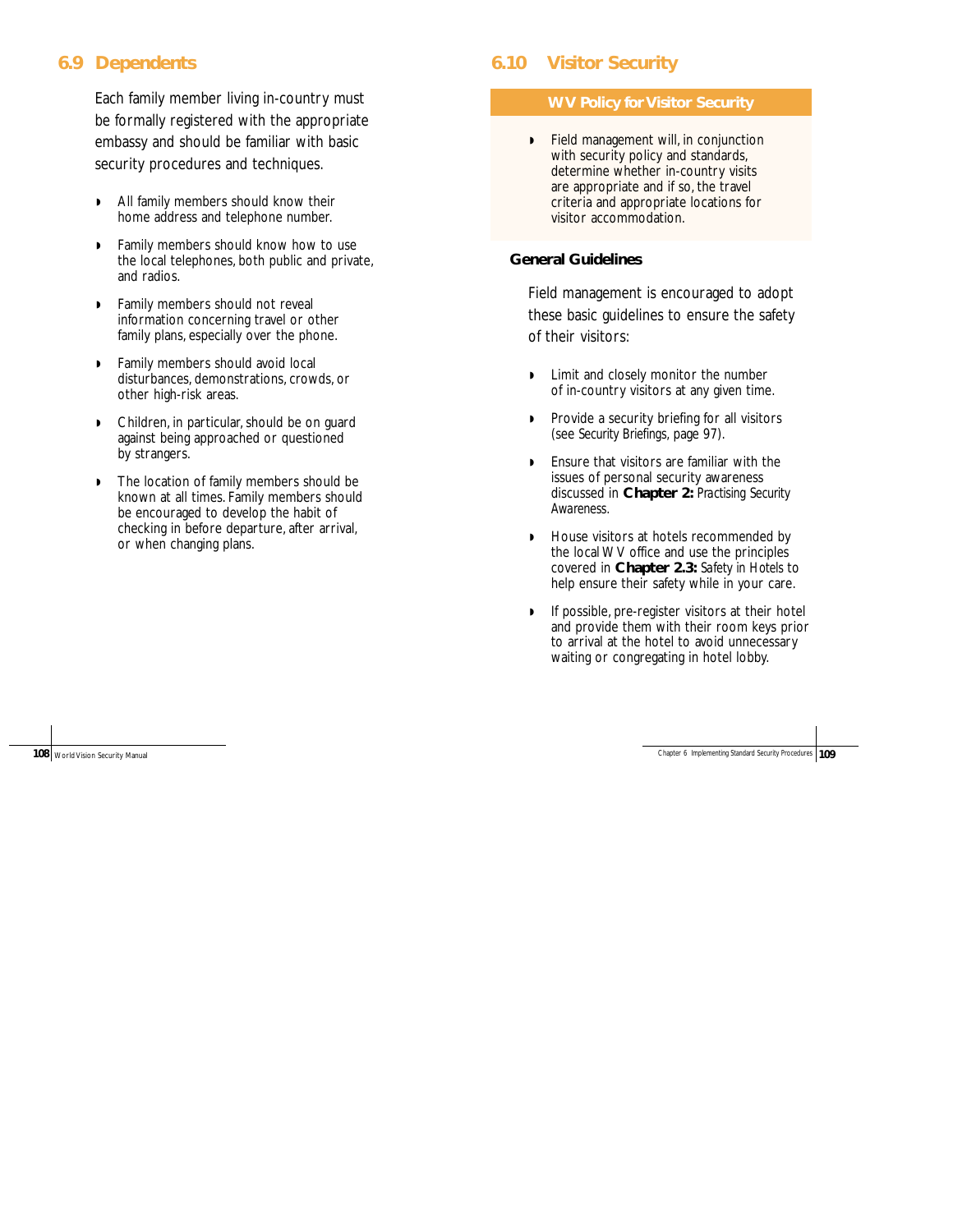- ◗ Provide visitors with phone number contacts (including emergency contacts of key local and international WV staff).
- ◗ Minimise publicity and press coverage prior to and during group visits.
- ◗ Use WV vehicles for visitor transportation.
- ◗ Maintain daily radio contact with the field office when visiting remote project sites.

## **Visitor Travel Guidelines for Moderate- and High-Risk Regions**

Add these precautions to the general visitor security guidelines mentioned above.

■ Travel guidelines for visitors in code YELLOW countries

- ◗ Establish a time schedule for radio checks when away from the field office.
- ◗ Carry a radio when travelling during daylight hours. Night travel is not recommended.
- ◗ If travel at night is absolutely necessary, travel in pairs, carry a radio, and check in frequently.
- ◗ Take extra fuel, spare tyres, tools, and first aid and emergency supplies.
- ◗ Establish a travel plan, and avoid tourist areas.
- ▲ Travel guidelines for visitors in code RED countries
	- ◗ Visitors (including visiting staff) must receive instruction in safety measures, alarm systems, guards, and emergency and evacuation plans.
	- ◗ Visitors should be housed in the same hotel or in several hotels in the same vicinity.
	- ◗ In some circumstances, visitors should be equipped with and instructed in the use of hand-held radios.
	- ◗ Night travel is prohibited.
	- ◗ Day travel is restricted to essential work and must include frequent radio check-ins.
	- ◗ Visitors should vary their schedule and route to the WV office daily.
	- ◗ If travel is necessary, establish a travel plan and take extra fuel, spare tyres, tools, and first aid and emergency supplies.
- ◆ Travel is not permitted to code BLACK countries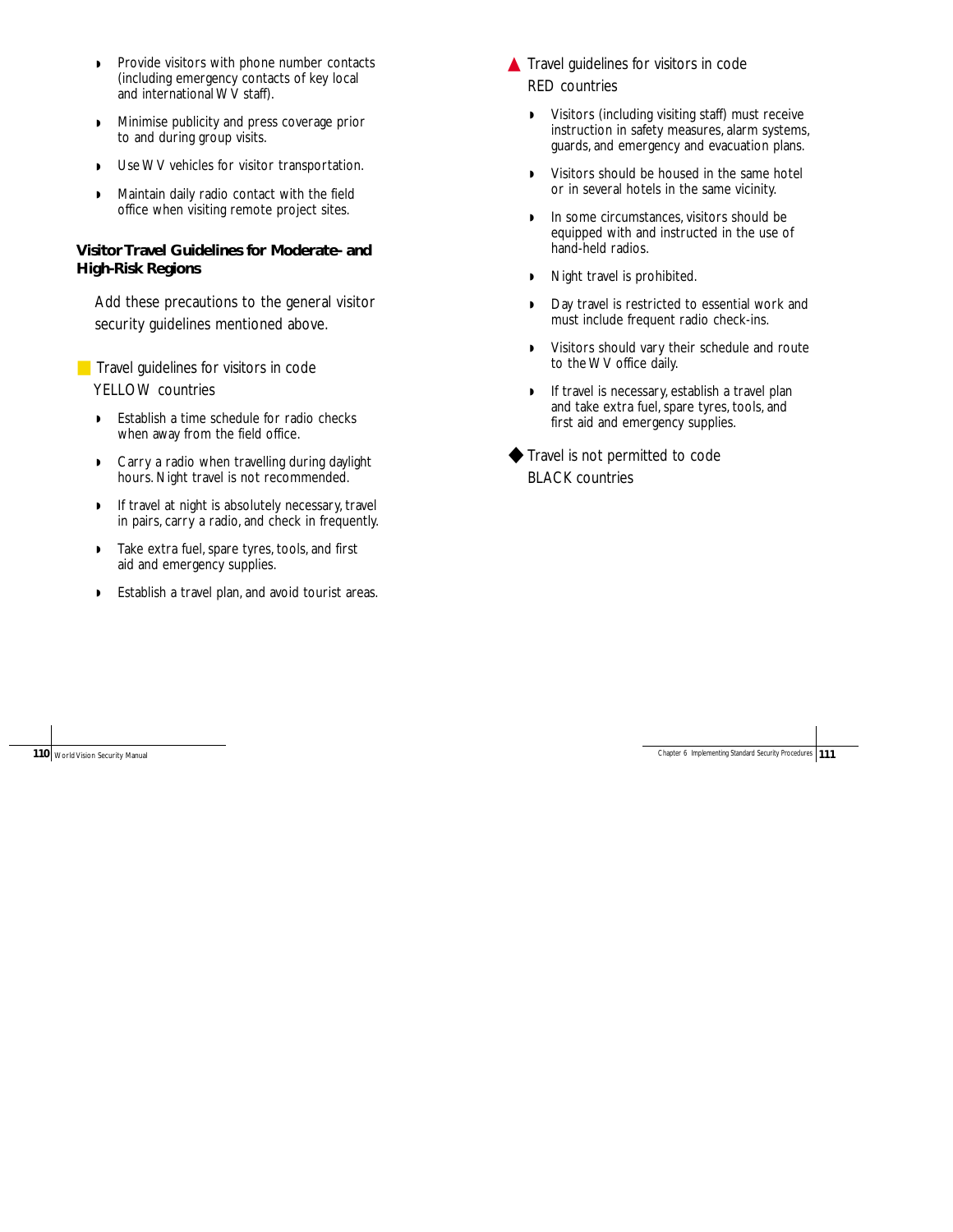# **responding to emergencies**

Life-threatening emergencies on the field can take many shapes.The three types of emergencies that usually require additional assistance from World Vision's International headquarters are covered in this chapter: medical crises, evacuations, and hostage negotiations.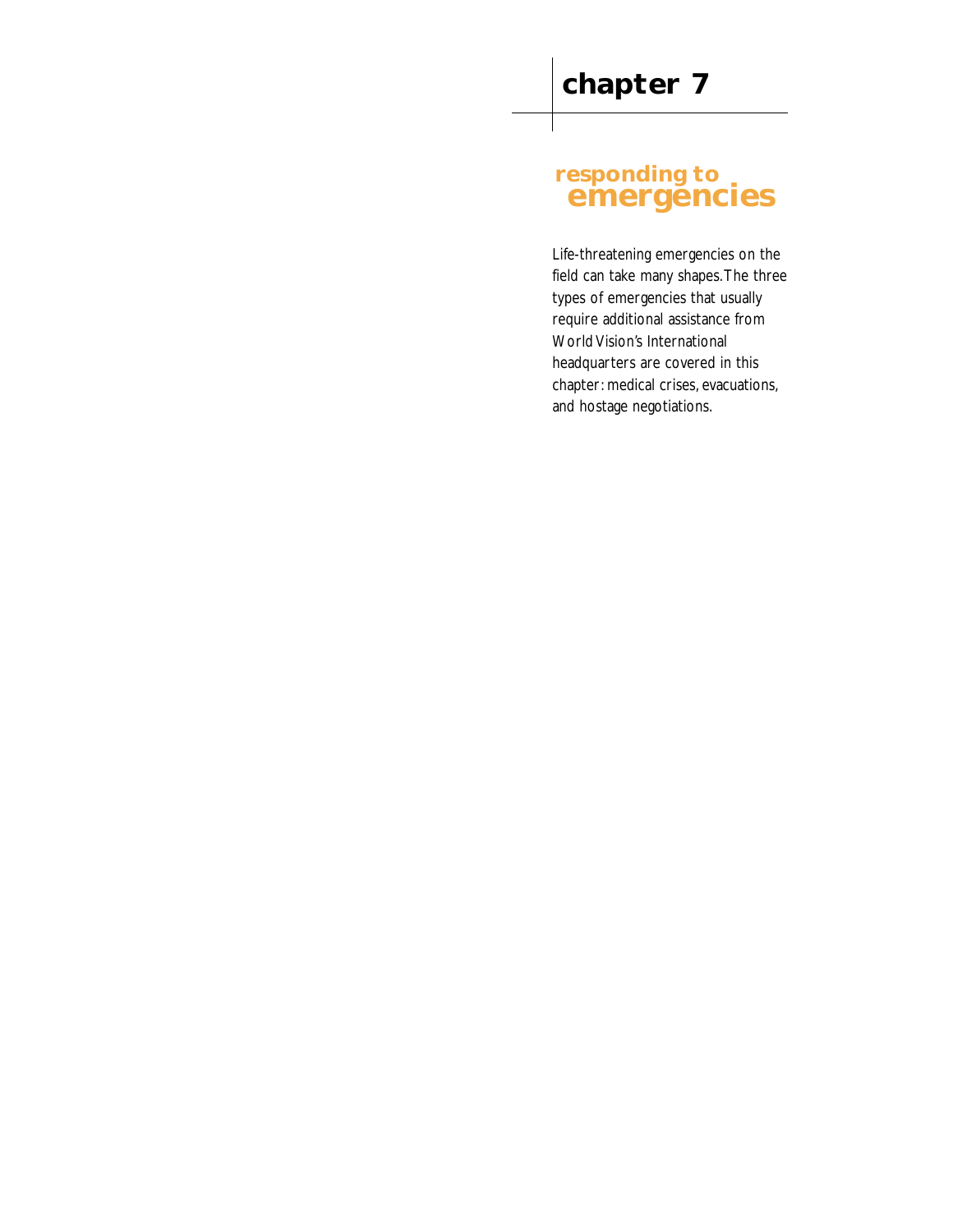# **7.1 Medical Crises**

In medical emergencies where your assistance is needed, think and act carefully:

- ◗ Provide first aid (see below).
- ◗ Secure the area and the injured.
- ◗ Arrange for medical personnel to evaluate injuries.
- ◗ Inform the field office of injuries.
- ◗ In situations requiring a medical evacuation ("medevac"), consult with Human Resources staff at the international office.They will arrange for a commercial airline flight or an SOS emergency evacuation when necessary.

Provide immediate care in the following situations:

- ◗ **Suffocation** (interference with or cessation of breathing for any reason)
	- 1. Clear airway; check position of tongue.
	- 2. Give mouth-to-mouth resuscitation.
- ◗ **Arterial bleeding** (light-red blood and spurting)
	- 1. Apply pressure immediately.
	- 2. Pad and bandage; if unsuccessful, resume pressure.
- ◗ **Cardiac arrest** (cessation of breathing and heart beat)
	- 1. Apply cardiopulmonary resuscitation (CPR) immediately.

**Warning:** Chest compression should only be carried out by a person who is trained in first aid and who can establish conclusively whether or not the casualty's heart has stopped. NEVER give compression if the heart IS beating—no matter how faint the pulse.You could stop the heart.

# **7.2 Evacuations**

#### **WV Policy for Evacuation**

■ ▲ ▶ All operational areas in code YELLOW and RED countries must have written emergency and evacuation plans, to be reviewed, revised, and rehearsed annually and as needed.

The circumstances that require an evacuation of staff and/or their dependents can include mounting terrorist activities and threats, insurrections and other civil disorders, or sudden crises such as a collapsed political situation or a natural disaster that poses a serious hazard. In consultation with regional management and as circumstances allow, the WV Office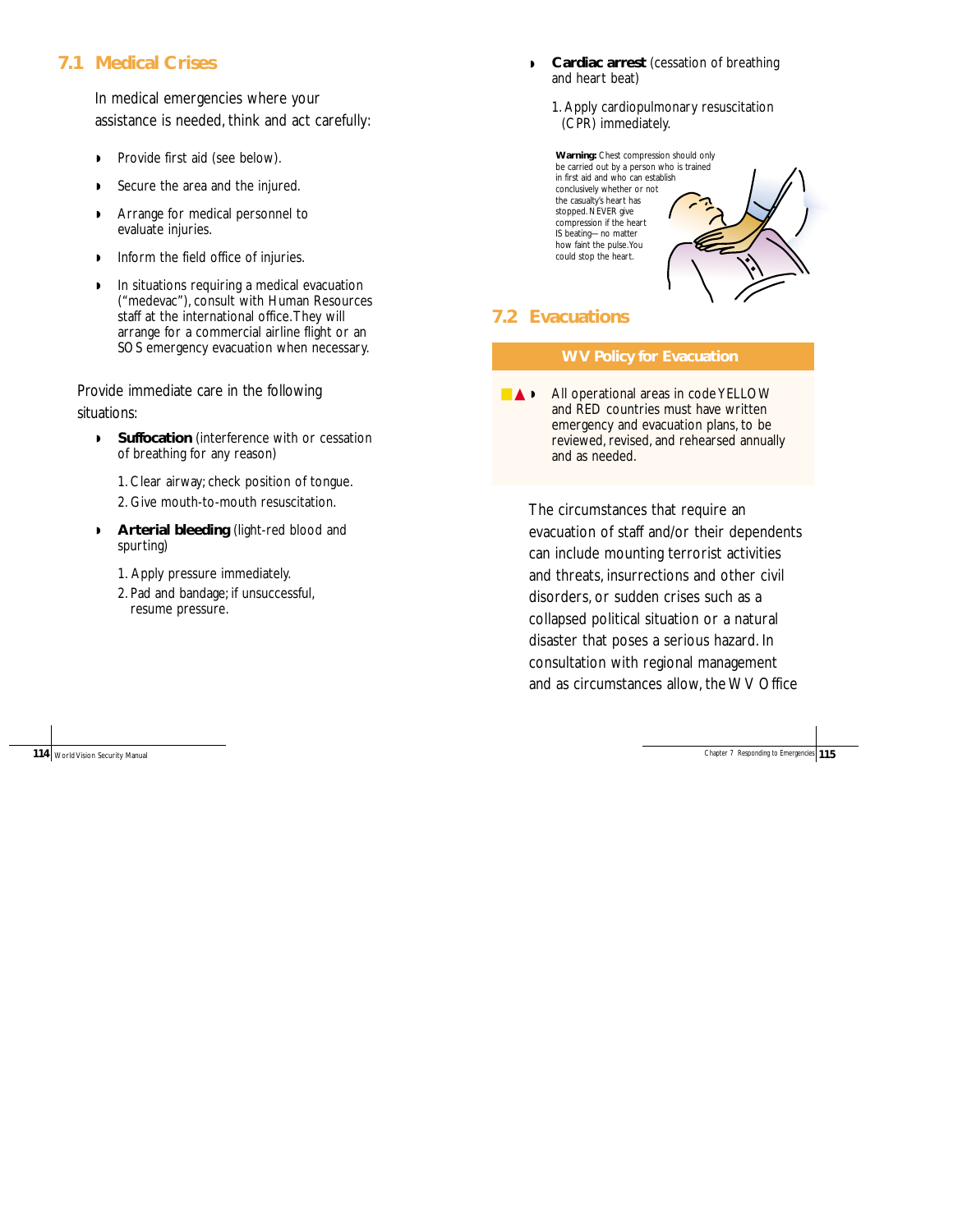of Corporate Security will recommend a formal decision to evacuate based on answers to questions such as the following:

- ◗ Are staff exposed to unreasonable risk?
- ◗ Has it become difficult, if not impossible, to meet project objectives due to security issues?
- ◗ Have the controlling forces recommended departure?
- ◗ Have the embassies advised foreign nationals to leave?
- ◗ What actions are other NGOs and international organisations taking?

Once the decision to evacuate has been made, the instructions of field management must be followed by all staff.

# **The Implications of an Evacuation**

An evacuation is neither easy for evacuees nor those staying behind. It can be emotional, giving rise to mixed feelings of guilt, hurt, frustration, and powerlessness. An evacuation also affects the public image of World Vision.When a field office evacuates, it should provide a statement for the media, if appropriate, explaining the rationale for the "relocation of staff."

**116** World Vision Security Manual Chapter 7 Responding to Emergencies **117** 

An evacuation indicates to the local population that the situation is extremely dangerous. Because WV's departure can represent the removal of a symbolic safety barrier to the local population, an evacuation is not a neutral act. It can sometimes aggravate a crisis.

It follows then, that re-establishing operations after an evacuation is difficult. Restoring relationships with local authorities, beneficiaries, and the local population can be troublesome, although made easier if honesty, tact, and transparency are used with constituents prior to evacuation.

# **Advance Planning for Evacuation**

It is imperative that all offices have a written evacuation plan with several possible scenarios in order to facilitate a safe and efficient evacuation should circumstances so require. Field management should draw up an evacuation plan as early as possible, taking care that it does not cause alarm among staff and locals.The plan must be updated regularly and rehearsed annually and as needed.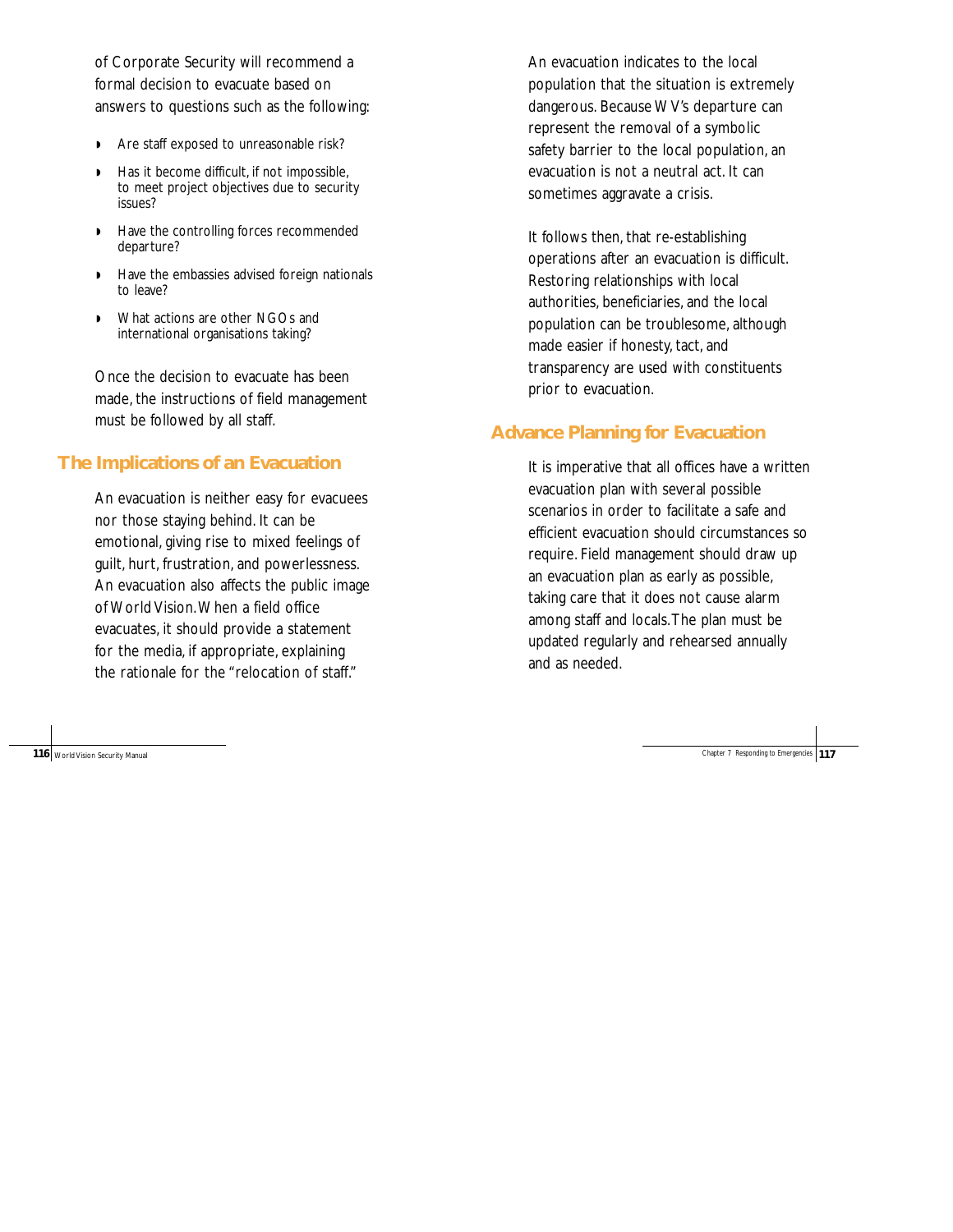Field management must communicate in writing to all staff that WV provides two levels of evacuation assistance for its staff. Because international staff face greater vulnerabilities and do not have access to the same resources as national staff, they are provided with additional evacuation assistance. Field management must be absolutely clear in stating what WV is prepared to do for both categories of staff in the event of a crisis.When the lives of national staff are threatened,WV will act appropriately to remove them from harm's way.

Offices that choose to sign on to the UN evacuation plan must also have an independent plan.Those that sign on to the UN plan will want to ensure that when a crisis occurs they retain the right to make an independent decision to stay or go. WV's OCS should be informed if such arrangements are made.

# **The Evacuation Plan**

The following is a general evacuation plan including phases and appropriate steps. Each field office must develop its own written evacuation plan. Use this plan as a model and adapt as necessary. Copies of evacuation plans of other WV offices are available from OCS.

The opportunity to implement an evacuation plan is often a brief window that can close quickly. Field management must use good judgement in recognising that critical moment when the plan must be decisively engaged.

Most evacuations involve three and sometimes four phases, although some jump directly to phase three. Guidelines for each phase are included in the next section.

**Phase I**—**Alert Stage:** The OCS or the field manager issues a warning of host country instability.

**118** World Vision Security Manual Chapter 7 Responding to Emergencies **Chapter 7 Responding to Emergencies**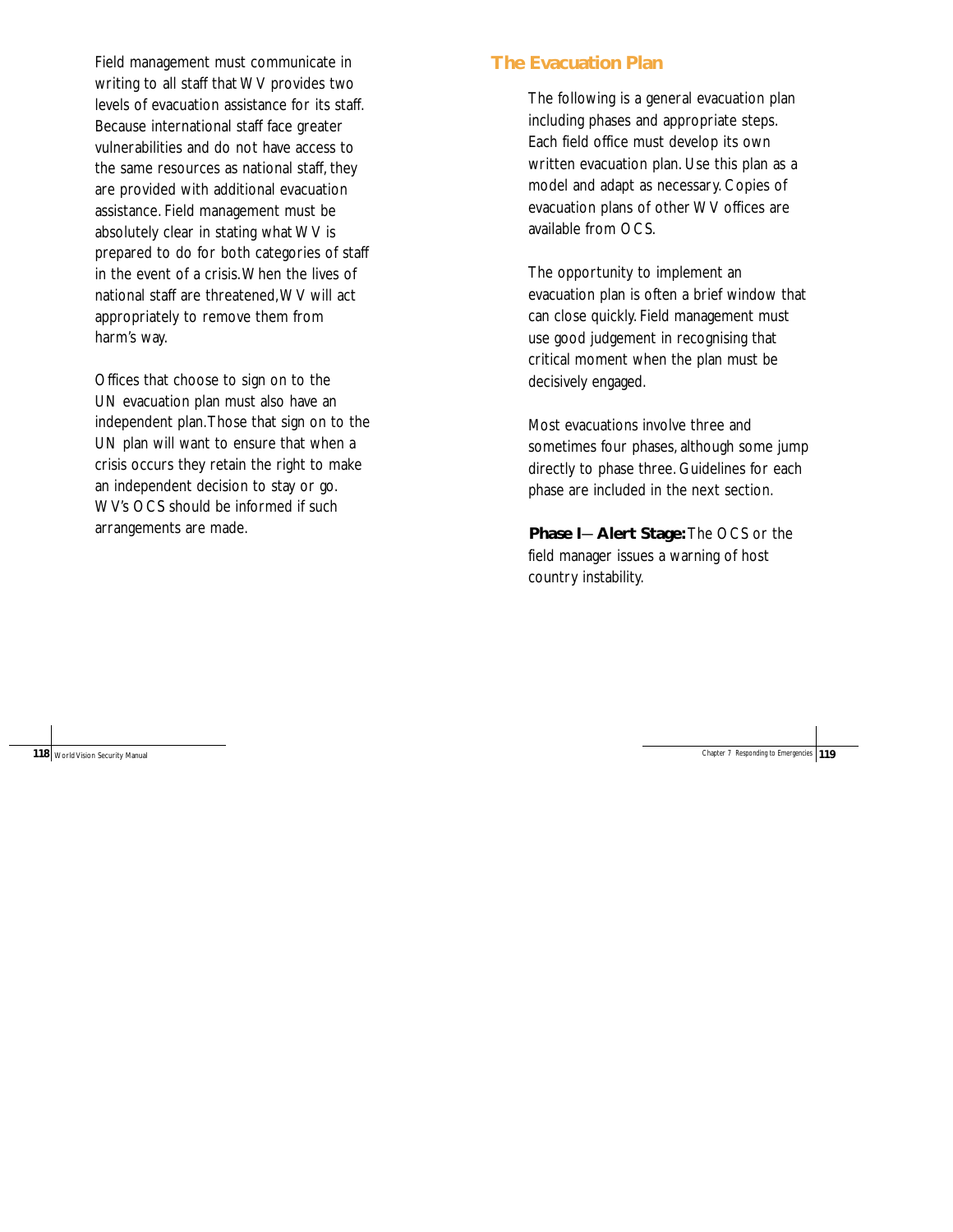**Phase II**—**Limit Action and Increase Evacuation Preparations:** Mounting tensions and/or instability will lead to a joint recommendation to step up evacuation preparations.

**Phase III**—**Evacuation:** The decision to evacuate is imminent or has already been made.

# **Phase IV**—**Evacuation**

**Alternative/Hibernation:** When the exposure created by an evacuation poses too great a threat to staff safety (such as during a coup d'etat), the OCS and field management may advise staff to remain in a designated, secure location. In the event that circumstances cause plans to change, stay in close contact with your national director or security officer.

Certain steps must be taken during each of the four phases. Some of these steps may not be applicable to all locations.

# **Phase I**—**Alert Stage**

- 1. Identify which documents will be taken in an evacuation and which will be destroyed if an evacuation becomes necessary. Important documents include those needed to re-establish your operations once back in the country (contracts, payroll, vehicle registration, etc.).
- 2. Identify potential staging areas to assemble staff and their dependents.
- 3. Identify which staff members will be evacuated and arrange them in categories according to evacuation priority.The following categories should be considered:

**Priority 1**—dependents

**Priority 2**—individuals other than essential international staff

**Priority 3**—essential international staff

4. Provide an updated list of all staff and dependents to the OCS.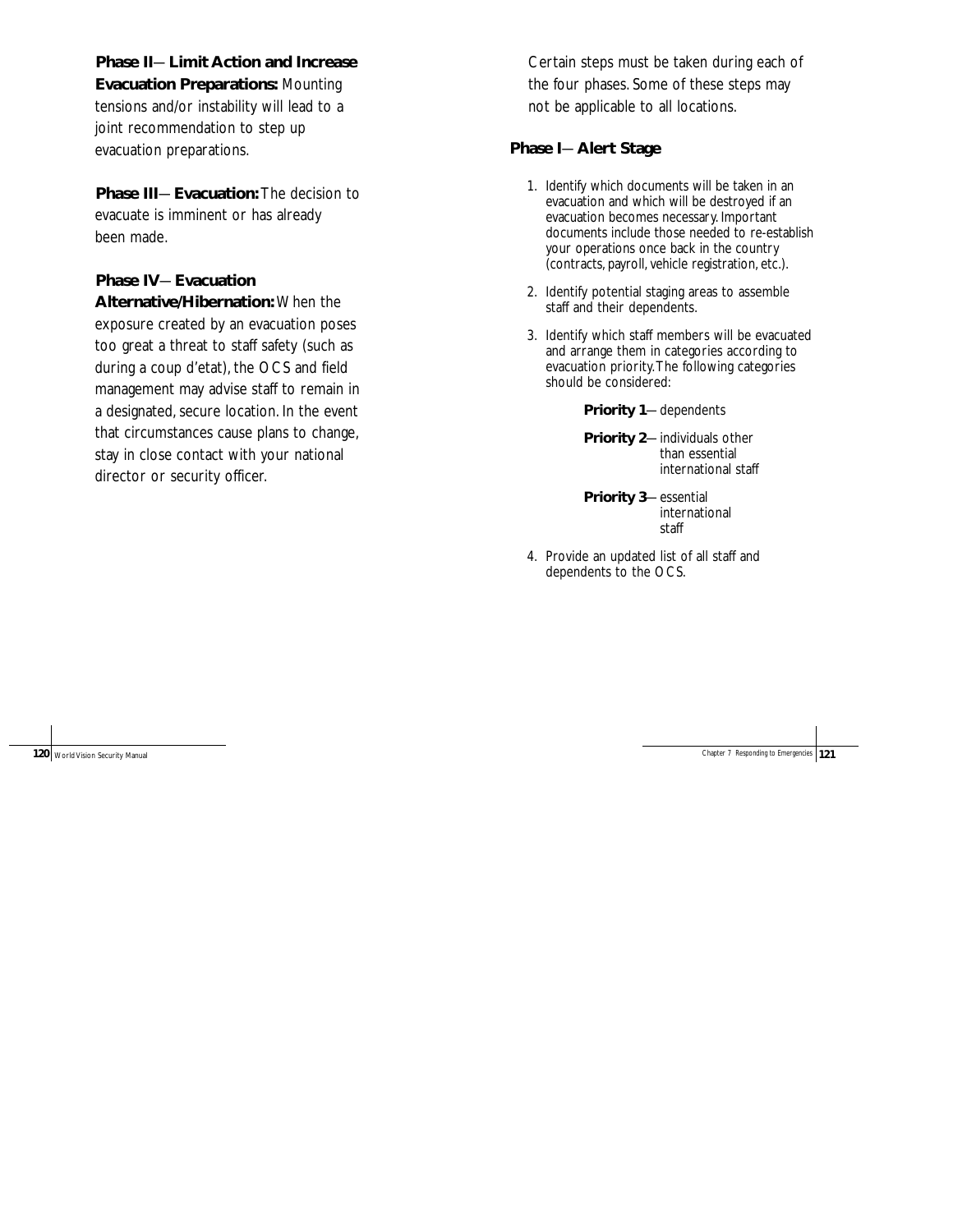- 5. Identify potential evacuation routes to international airports, seaports, or land borders. Check these for traversability under emergency conditions.
- 6. Decide on the easiest and safest mode of transportation. Develop a contingency plan for hiring public transport should WV vehicles be commandeered. Remain open to various evacuation options. Purchase open-ended commercial airline tickets if possible.
- 7. Stock the following:
	- Food and water for 15 days for each person.
	- Fuel for generator, vehicles, and lamps.
	- Medical emergency kit.
	- Torches/flashlights with batteries.
	- Extra cash.
- 8. Ensure that staff know how to operate communications equipment. Check the equipment and back-up power supply/batteries.
- 9. Ensure that all staff clearly understand their eligibility for evacuation assistance. In most cases, only international staff will be evacuated (see *Advance Planning for Evacuation*, page 117). However, if a national staff member and the field management agree that a national staff member faces a direct threat because of his/her work for WV, every attempt will be made to evacuate him/her.

# **Phase II—Limit Action and Increase Evacuation Preparation**

- 1. Normal work routines should continue. However, conduct more frequent radio checkups. Prepare salaries and place in a safe. Back up important files onto passwordprotected disks. Delete sensitive computer files and shred sensitive documents.
- 2. Each individual and/or family must assemble personal documentation and carry it on their person at all times (see *Personal Belongings*, page 126). Each individual and/or family must prepack their baggage, being aware of weight limits (U.S. government-sponsored evacuation aircraft do not permit baggage exceeding 15 kg).
- 3. Each individual and/or family must prepare an inventory of household items and determine which items will stay. A duplicate inventory list should be left behind with remaining staff.
- 4. International staff dependents should consider an early departure.
- 5. Identify the equipment to be evacuated and assign staff persons responsible for the evacuation of each item (see sample list, page 125).
- 6. Take inventory of WV office equipment and assets.
- 7. Assign each evacuee to a specific vehicle, so that anyone missing may be readily identified.
- 8. Ensure vehicles are ready (refer to *Vehicle Checklist* on page 24).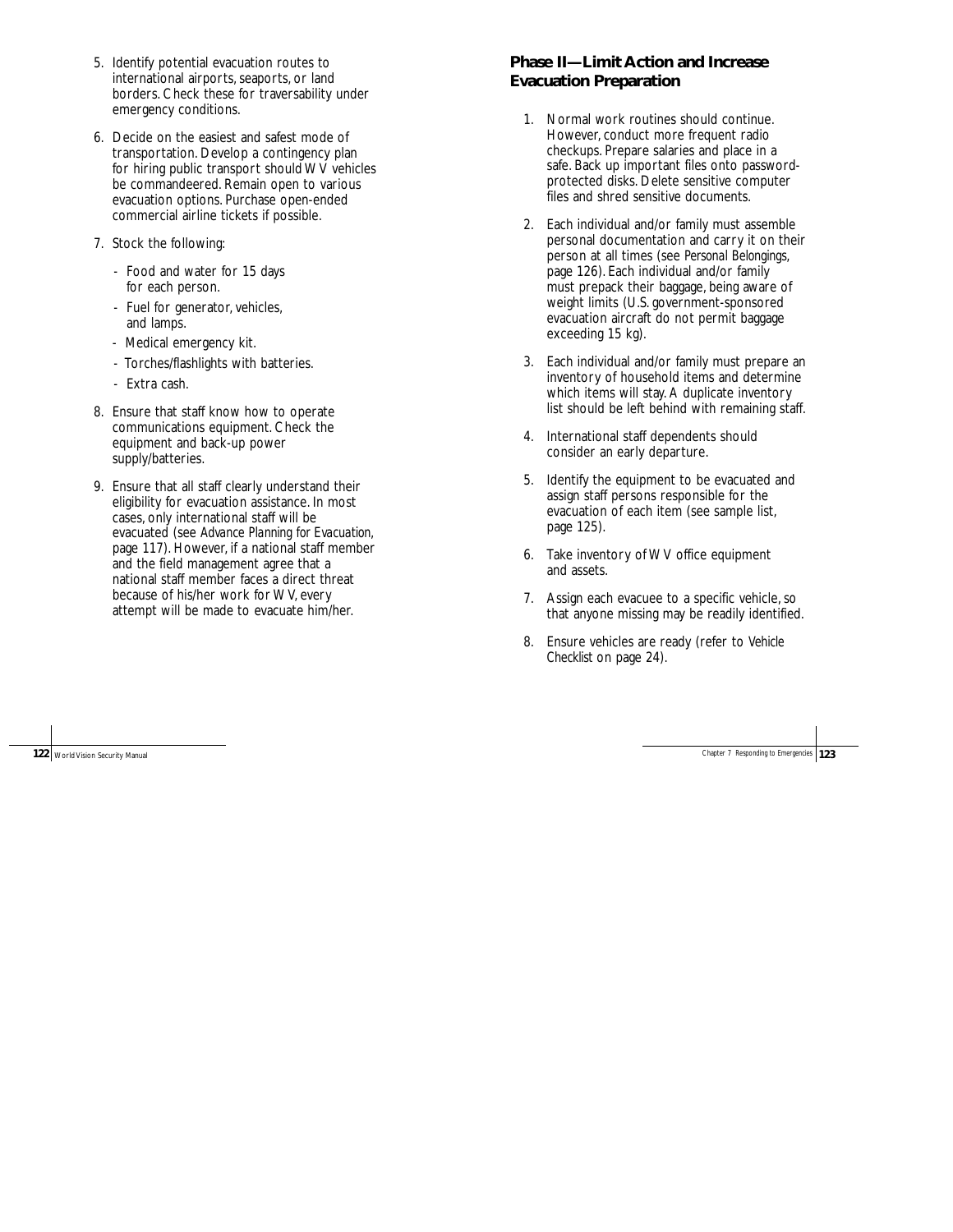### **Phase III—Evacuation**

- 1. Notify other NGOs, the UN, and the media (if appropriate) of your decision to evacuate.
- 2. Coordinate efforts with other organisations if necessary.
- 3. Pay salaries to local staff (with two weeks' advance, if possible). Give clear instructions regarding responsibilities and leadership roles to those staff who freely choose to stay behind. Establish a means of continued communication between remaining staff and those evacuating.
- 4. If the office will be at risk of looting, disable radios (remove key operational component such as the control box), demobilise vehicles (slash valve stems on tyres or pull ignition wires), and empty and leave open safes.
- 5. When possible, all staff members must establish contact with field management before changing locations.
- 6. Anyone ordered to evacuate who refuses must understand that he/she is staying at his/her own risk and the organisation cannot accept responsibility for his/her safety.
- 7. Relocate evacuees from their quarters to a pre-selected staging area unless it would be safer to proceed directly to the international airport or a pre-selected embarkation site.
- 8. Proceed with the safest mode of travel. Encourage people to move in large groups. If feasible, vehicles should have radio communications in the lead and the control (rear) vehicles.

#### **Phase IV—Hibernation**

- 1. Select the safest location: homes, office, or, if necessary, with another NGO.
- 2. Ensure access to 15 days of food and water per person.
- 3. Ensure access to communications equipment. Ensure instructions and training in use of radios are current.

Sample list of office equipment to be packed and taken in the event of an evacuation:

| tem                                   | Responsible personnel                 |
|---------------------------------------|---------------------------------------|
| HF radios (Codans)                    | Administrator                         |
| VHF radios (hand-held)                | Each his own                          |
| Satphones                             | Field management                      |
| Confidential documents<br>and files   | Field management                      |
| First aid supplies                    | Medical coordinator                   |
| Cash and cash books                   | Administrator                         |
| Computers                             | Fach his own/<br>Administrator        |
| Food and water<br>(essential rations) | Medical coordinator/<br>Administrator |
| Tool kit                              | Administrator                         |

Assign back-up personnel for each item in the event the responsible person is unavailable.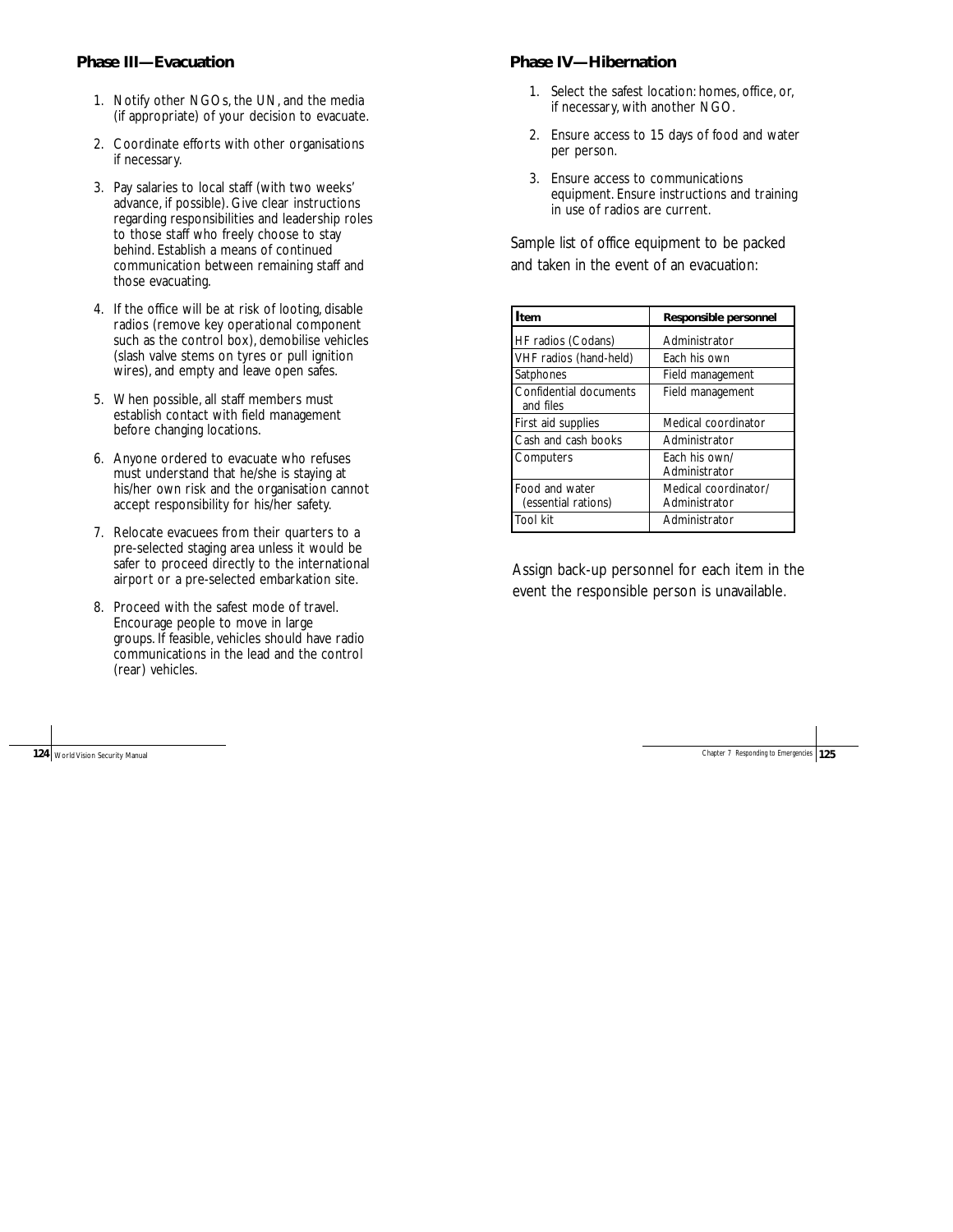### **Personal Belongings to be Taken:**

- ◗ Passport and visa.
- ◗ Driver's licence and other identification.
- ◗ Extra cash (convertible currency, concealed).
- ◗ Torch/flashlight with spare batteries.
- ◗ Hand-held radio with spare batteries.
- ◗ One bag of personal belongings not exceeding 15 kg.

# **7.3 Hostage Negotiations**

#### **WV Policies for Hostage Situations**

- ◗ In the event of a hostage taking/ kidnapping situation, the national director will have the full assistance of the Corporate Security Officer and the Partnership Crisis Management Team to resolve the situation.
- ◗ WV will not pay ransom but will use all appropriate means to secure the release of the hostage.

If a staff person is taken hostage, immediately notify local authorities, the WV Office of Corporate Security (OCS), and the appropriate regional senior management.The OCS will mobilise an on-call professional hostage negotiator to come to the site, formulate a hostage negotiation strategy, and engage in talks with the captors.

Additional immediate actions:

- ◗ Identify the hostages taken and their condition.
- ◗ Identify the hostage-taking party and their demands.
- ◗ Establish 24-hour communications contact with OCS and the regional vice president.
- ◗ Increase security measures and communications with remaining staff.
- ◗ Do not divulge details of the hostage situation to the media. Only field management should communicate with the media.

(For information on surviving a hostagetaking ordeal as an abductee, see **Chapter 4:** *Surviving Attacks, Clashes, and Abductions.*)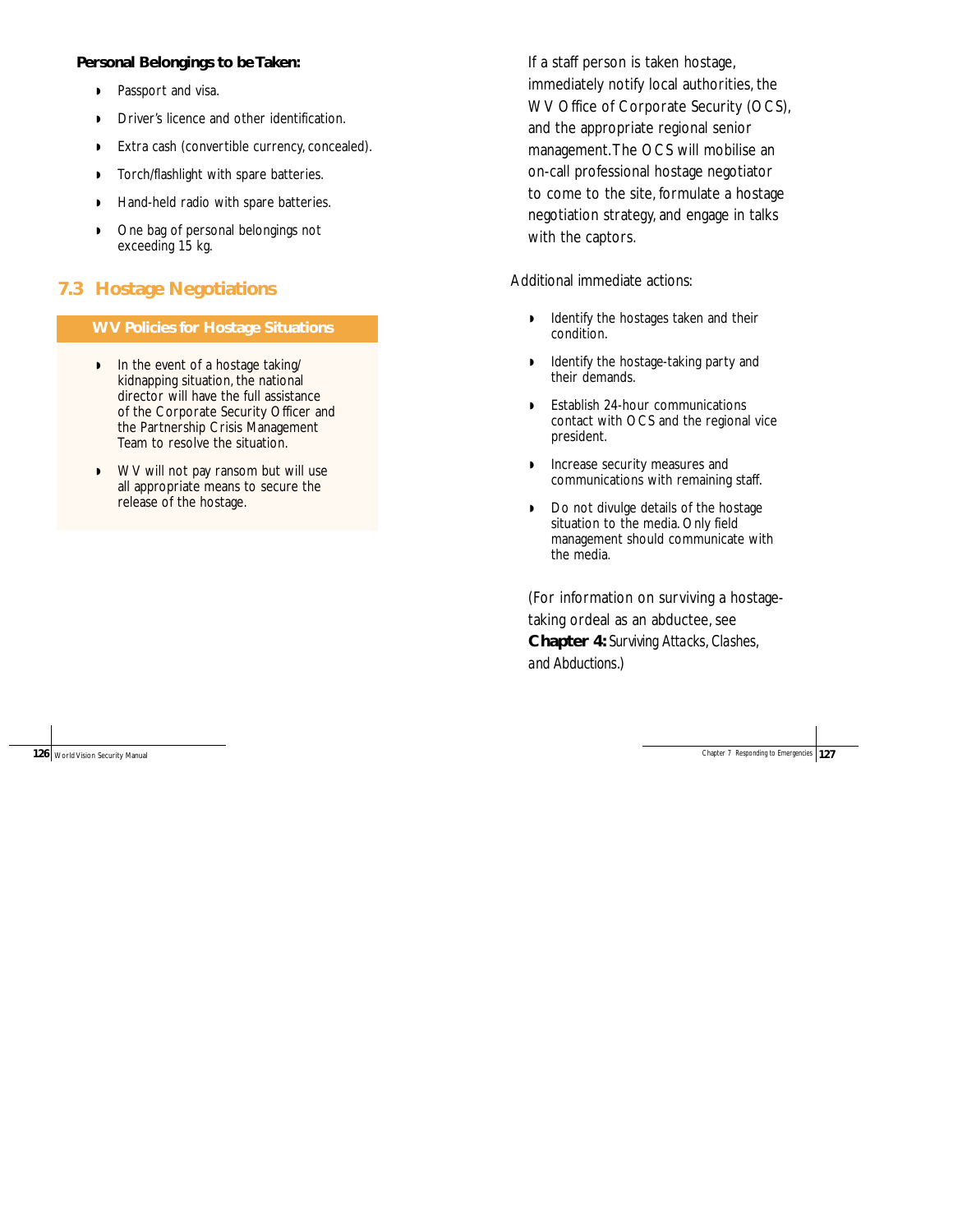# **working effectively with the media**

The news media can be a powerful agent to increase public awareness and support for the plight of the poor around the world and World Vision's ministry on their behalf. But if not approached with care and sensitivity, the media has the power to destroy a healthy public awareness of the world's poor, the security of staff, and WV's reputation.

Each national or programme office should consider appointing a spokesperson to communicate with the media. If no spokesperson is appointed, all media inquiries should be directed to the respective communications manager, who can then refer the media to the most appropriate and knowledgeable staff person.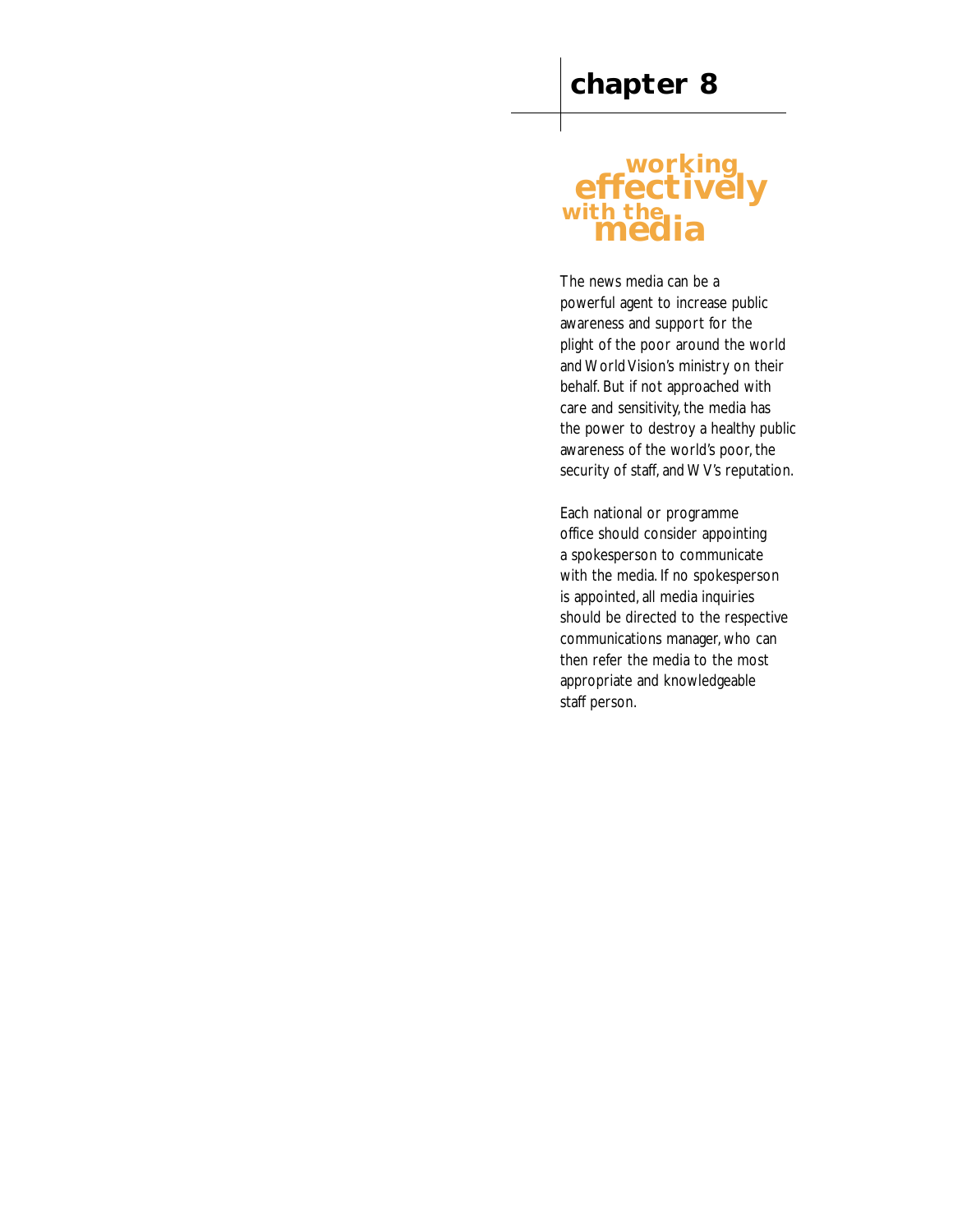In project areas, the field manager is the primary spokesperson. However, it is often to WV's advantage to allow media personnel to interview expatriate specialists, particularly those from the reporter's own country.

Such expatriate staff should be briefed on working effectively with the media before arriving at project assignments.

Field staff should always avoid statements concerning:

- ◗ The host government.
- ◗ Local authorities.
- ◗ The political or military situation.
- ◗ Another NGO's programme.
- ◗ Areas outside of a staff person's own expertise.

# **8.1 Preparing for a Media Interview**

If you are asked to do an interview or have an interview scheduled, ask yourself the following questions:

- ◗ Am I the best person to respond?
- ◗ Should I contact the Communications Manager?

**130** World Vision Security Manual

- ◗ What questions will I likely be asked? Can I answer those questions in simple and straightforward English? What questions might be raised by these answers?
- ◗ What are the conflicts and/or controversies surrounding this story?
- ◗ What is the key message I want to get across during the interview? How can that message be expressed in short, simple sentences?

# **8.2 Your Rights in a Media Interview**

- ◗ You have the right to learn the topic of an interview.
- ◗ You have the right to ask for time to prepare and to schedule the interview.
- ◗ You have the right to ask what kind of information the reporter wants from you.
- ◗ You have the right to an explanation of the story and how you and WV fit into the story.
- ◗ You do not have to answer questions if you are not fully prepared or if you suspect the reporter is intent on producing a negative story.

| Chapter 8 Working Effectively with the Media 131 |  |
|--------------------------------------------------|--|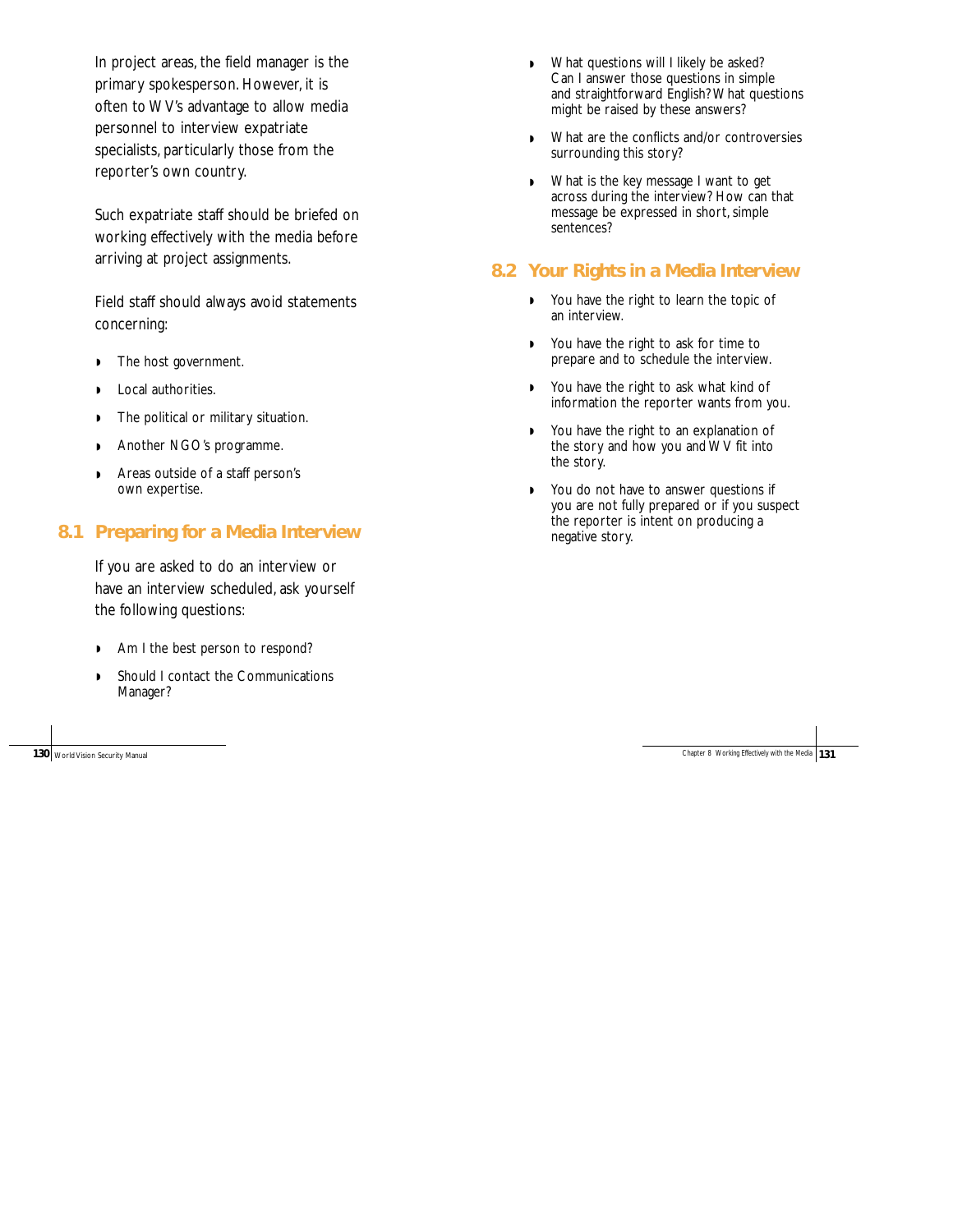# **8.3 DOs and DON'Ts for Media Interviews**

#### **DO**

- ◗ Talk informally with the reporter before the interview begins.
- ◗ Take the initiative at every opportunity to express your key message.
- ◗ Keep answers concise, simple, and easily understandable to someone unfamiliar with the subject.
- ◗ Use colourful words and anecdotes to simplify and illustrate your points.
- ◗ Say "I don't know" when you don't know an answer, but offer to get the information and provide it to the reporter later.
- ◗ Smile. Be positive.
- ◗ Stop talking when you have answered the question. Don't feel you have to fill a void of silence.
- ◗ Be engaging, upbeat.
- ◗ Maintain composure, regardless of the circumstances.
- ◗ Always behave as if the camera and/or tape recorder are on.

## **DON'T**

- ◗ Don't speak "off the record." Your comments may end up in a headline.
- ◗ Don't give answers to "in your opinion" type of questions.
- ◗ Don't use jargon, such as acronyms or technical terms.
- ◗ Don't give information that would compromise staff security (such as schedules or locations).
- ◗ Don't become angry or provoked.
- ◗ Don't speculate, guess, or conjecture.
- ◗ Don't mislead a reporter.
- ◗ Don't agree to an interview until you feel prepared and your message is developed.

**132** World Vision Security Manual Chapter 8 Working Effectively with the Media 133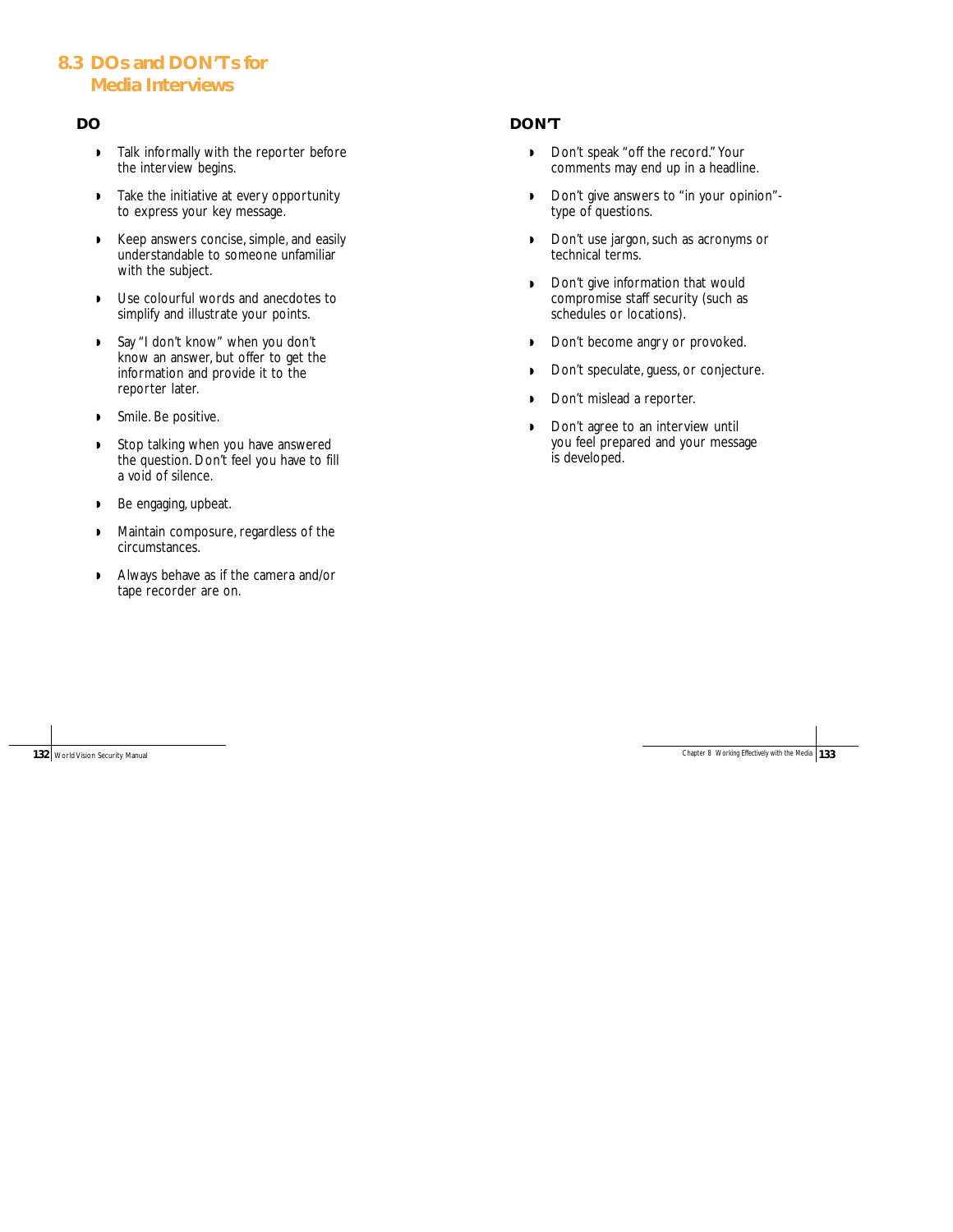## **8.4 Be Aware of Tricks and Traps Used by Some Media Personnel**

**False Assumption:** A question based on a false or misleading premise. Do not repeat the statement or premise. Simply point out that the premise is untrue and then come back to your key message.

**Dumb Question:** A question about the "five biggest problems" you have had with a project or person. Decline to comment unless you want the media to do a story (or, worse yet, a five-part series) on those problems.

**Forced Choice:** Here the reporter attempts to force you into a negative answer by asking a carefully worded question, such as "Are you still having problems with your personnel?" Set the reporter's premise aside, and move on to the point(s) you want to make, such as "We have excellent staff . . . ."

**"What If?":** Here the reporter poses a hypothetical situation. Do not feel compelled to respond but simply say, "I cannot speculate on that.We'll cross that bridge when we get to it."

**Badgering:** Reporter seeks a certain answer from you by repeatedly asking similar questions. Do not give in. Do not concede the point just to move on to other questions or issues. Stick to your message.

**"A" or "B":** A reporter attempts to elicit comments on one or two possible scenarios, thereby limiting your choice of answers. Point out that neither is likely, but that another scenario is likely to occur.

**Multiple/Rapid Questions:** A series of antagonistic or belligerent questions are strung together in rapid-fire succession. Answer the question with which you are most comfortable. If the other questions are critical to the story, the reporter will ask them again.

#### **134** World Vision Security Manual Chapter 8 Working Effectively with the Media 135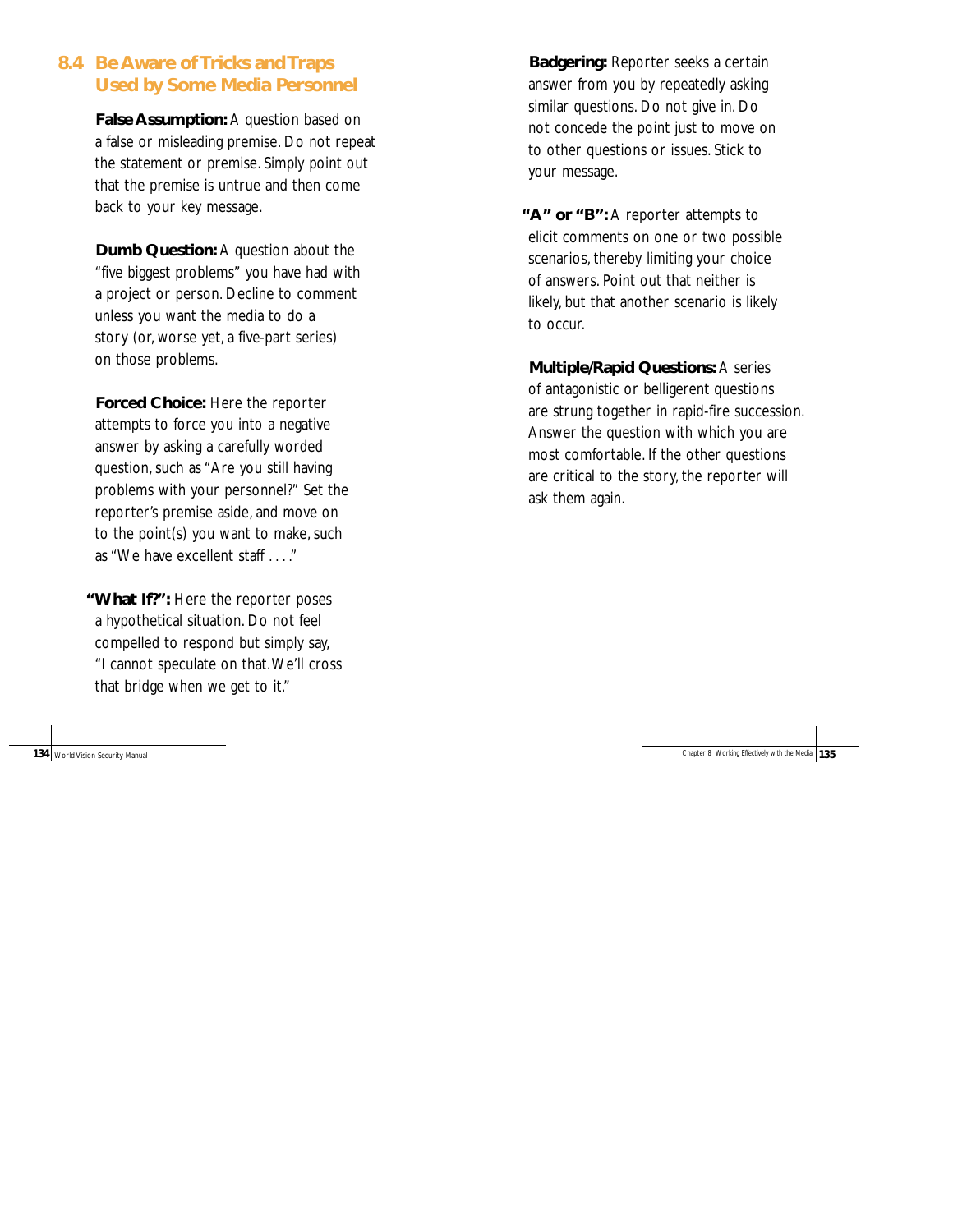# **managing**  stress **maintaining mental health**

All overseas World Vision work involves some degree of stress. This is particularly true of relief work. Staff must cope with a different culture and language, as well as a job that seems to have no end in an environment where choices are limited and change seems elusive.The added stress from working in code RED countries where staff members are in danger can affect even the most experienced staff. Unless stress is managed, prolonged exposure to tension and pressures can directly affect staff health which in turn can hinder performance, project activities, and the safety of others.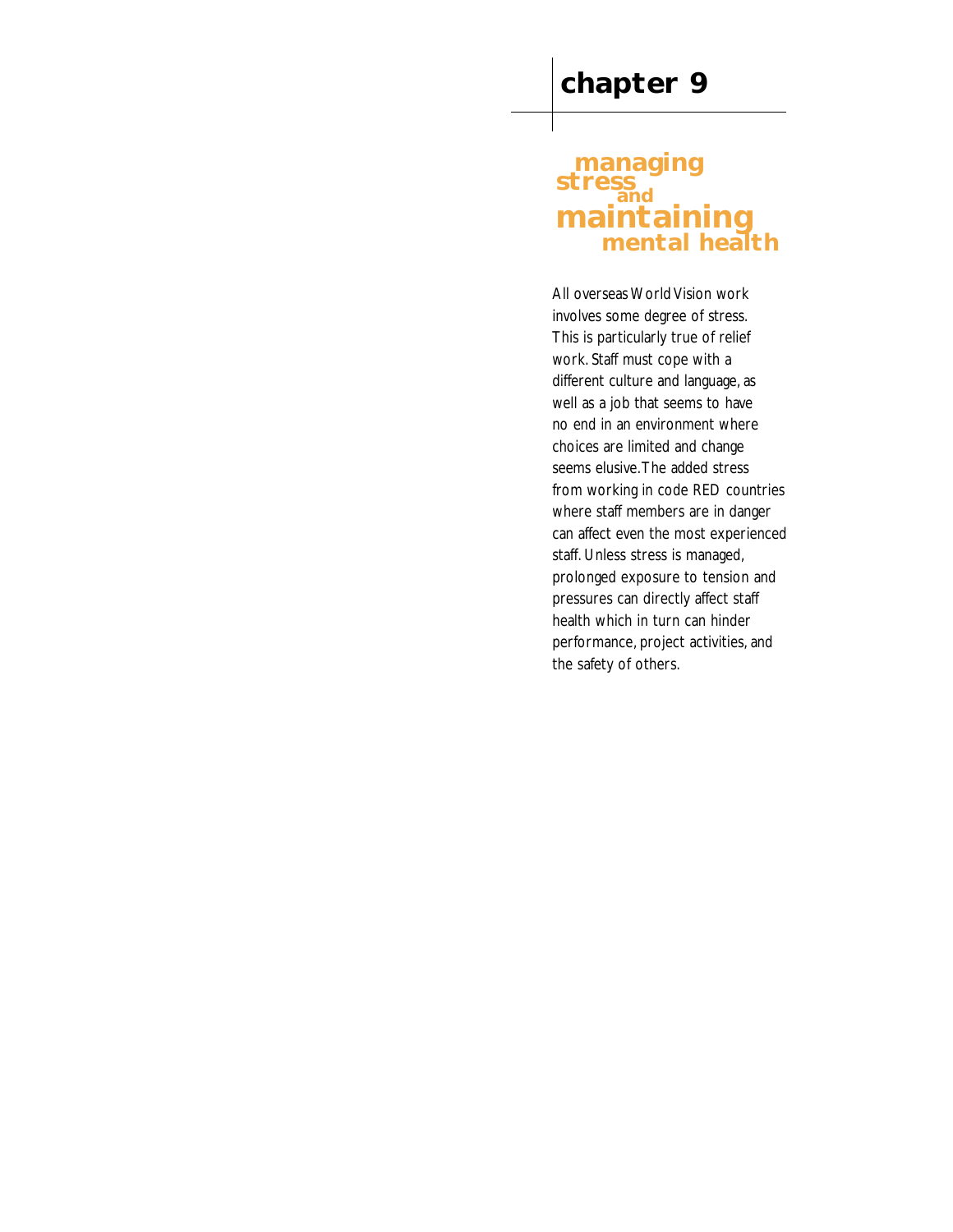A comprehensive treatment of stress management is beyond the scope of this manual.The following pages, therefore, are intended only as practical guidelines for recognising and managing stress.

#### **9.1 Sources of Stress**

Extreme levels of stress can result from both crisis events and the day-to-day operations of a field office.

Crisis stress may be caused by emotional reactions to:

- ◗ personal loss
- ◗ trauma
- ◗ mission failure
- ◗ human error
- ◗ media coverage

Day-to-day operational stress may be caused by emotional reactions to:

- ◗ pressure
- ◗ demands on staff
- ◗ role responsibilities
- ◗ miscommunications
- ◗ need for recognition
- ◗ systemic antagonism from government and local authorities

**9.2 Preventing Stress**

Through preventive techniques, a staff person can navigate through years of arduous circumstances while experiencing relatively low levels of stress.The following techniques can improve your ability to withstand stress-inducing pressures:

- ◗ Be properly briefed prior to your assignment.You will cope better if you know what you will be facing.
- ◗ Maintain your spiritual health. Spend consistent time in prayer, devotional reading, and in fellowship with other believers.
- ◗ Maintain good physical health. Establish a regular exercise programme and stick to it. Hand weights, jump ropes, and other activities can keep you fit even in confined circumstances.
- ◗ Express your emotions. Fear is a natural response to danger and should not be suppressed from your colleagues.
- ◗ Stay informed. Personal knowledge of your environment provides an effective way of checking rumours and immediately addressing concerns.

**138** World Vision Security Manual **139** World Vision Security Manual **Chapter 9 Managing Stress and Maintaining Mental Health <b>139**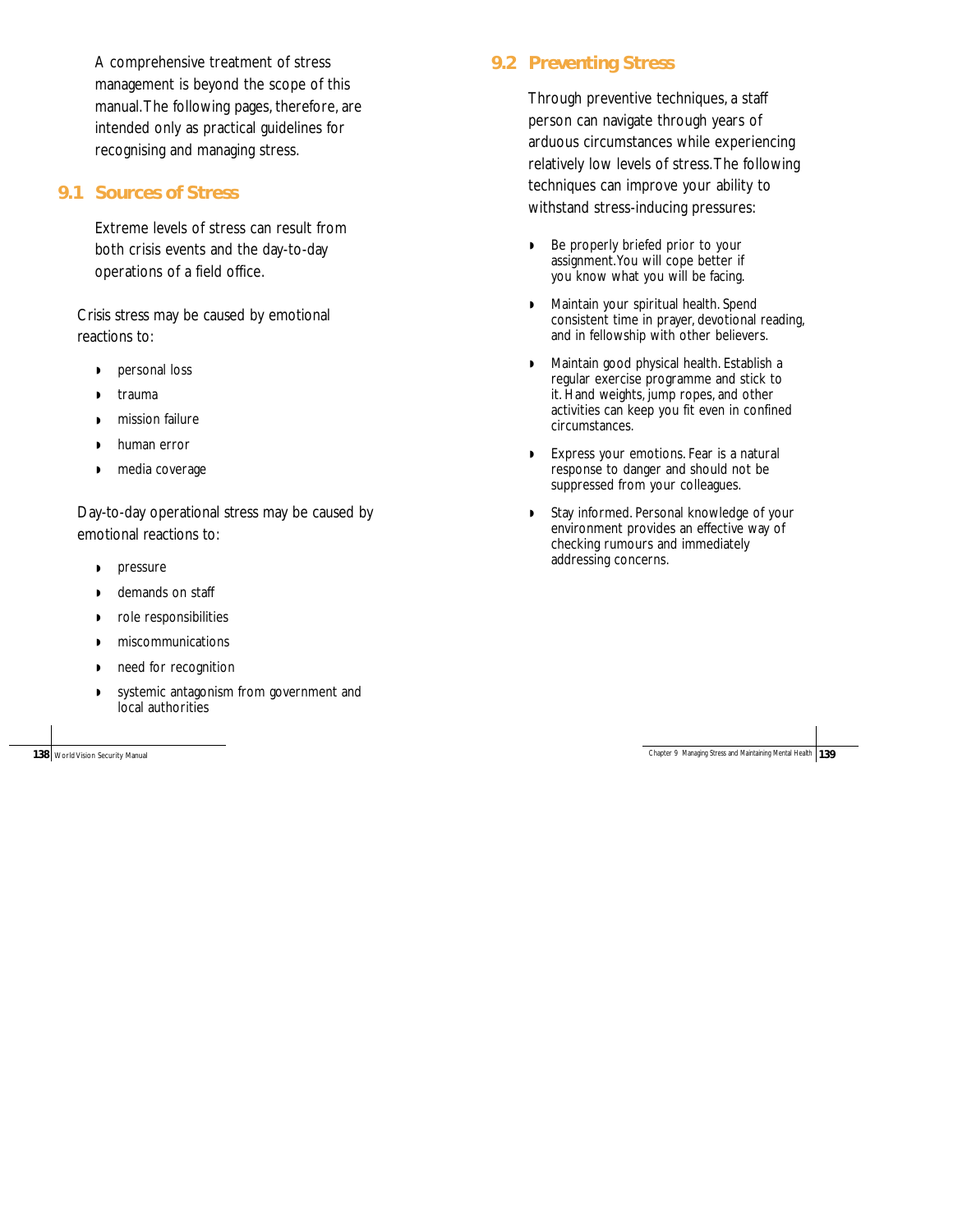Rest often. Take time to relax even if it sometimes means important tasks will be postponed. A compulsory Rest and Recuperation (R & R) schedule should be in place at all field offices. A typical formula for code RED countries is six days of compulsory R & R after every six weeks of work. R & R is in addition to standard periods of home leave or furlough.

Field management can help prevent stress build-up in their staff through:

- ◗ Providing briefings for all new staff.
- ◗ Requiring regular Rest and Recuperation of all staff.
- ◗ Being visible; calm and confident leadership during times of stress is reassuring and promotes staff confidence.
- ◗ Expressing appreciation on a regular basis for the individual efforts of staff members.

#### **9.3 Recognising Stress**

If you have sustained prolonged exposure to unmanaged stress you may be experiencing one or more of the following indicators:

- ◗ apathy
- ◗ depression
- ◗ sleeplessness
- ◗ compulsive eating
- ◗ recurrent minor illnesses
- ◗ disharmony with colleagues
- ◗ decline in efficiency and productivity
- ◗ excessive use of alcohol or other substances

Delayed reactions to stress are also common.The symptoms of post-traumatic stress disorder can include:

- ◗ Re-experiencing the trauma through nightmares and intrusive memories.
- ◗ Feelings of avoidance or numbing which can include memory loss, guilt, and/or lack of energy.
- ◗ Heightened arousal, indicated by nervousness, difficulty concentrating, excessive fear, and/or sleep disorders.
- ◗ Manic euphoria or intense mood swings.

**140** World Vision Security Manual **141** World Vision Security Manual **141**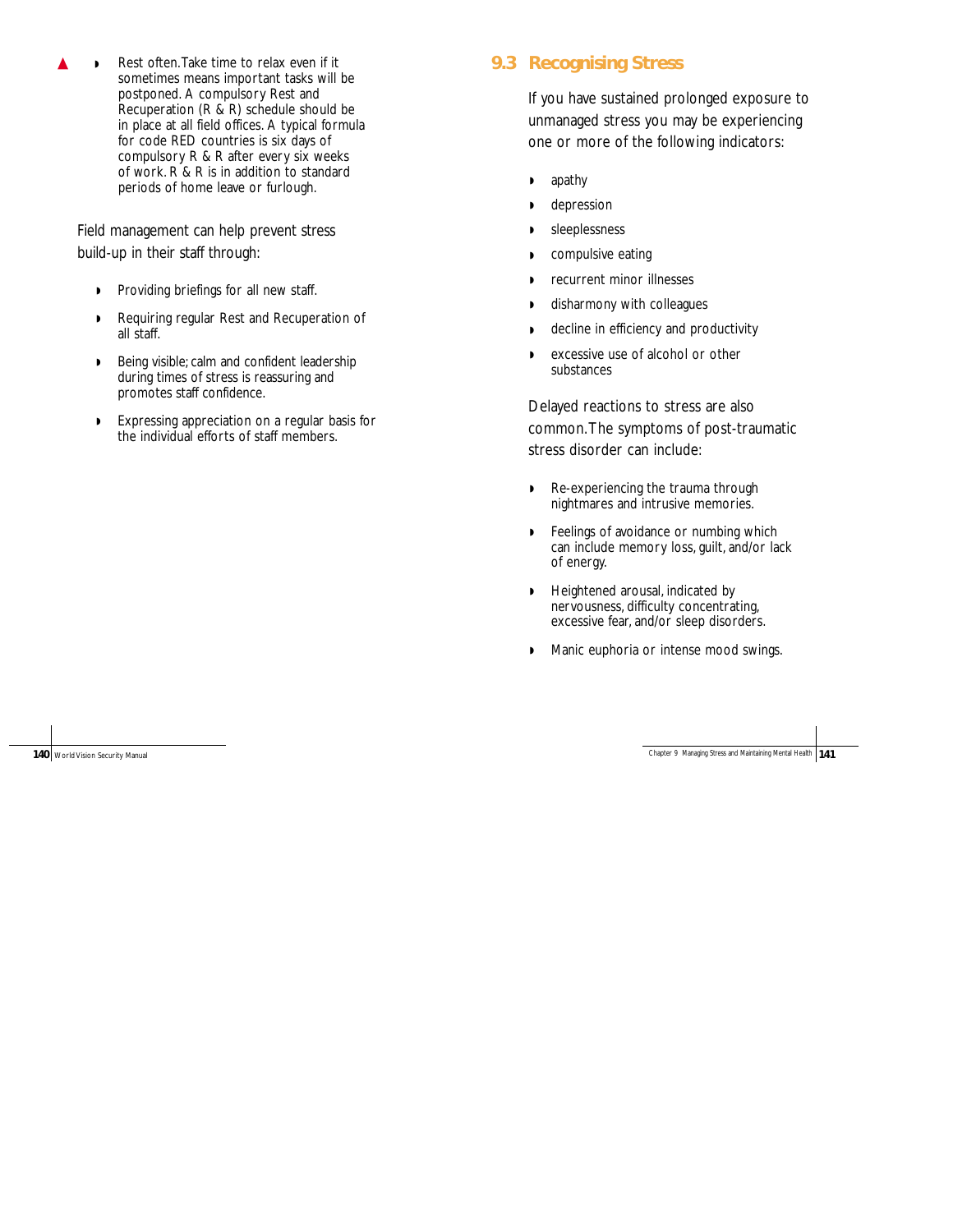#### **9.4 Managing Stress**

In some cases, stress levels may be so great that immediate withdrawal from a project may be necessary. In others, simple stressmanagement techniques can reduce stress to a healthy level. Simple stress-management techniques include:

- ◗ Acknowledge your stress.This is always the first step in managing your stress.
- ◗ Maintain your spiritual life. Spend time in prayer, devotional reading, and fellowship with other believers.
- ◗ Express your emotions. Fear is a natural response to danger and should not be suppressed from your colleagues. Expressing your emotions can lead to constructive dialogue and lessening of tension.
- ◗ Guard against panic. Panic is unhealthy fear and may lead to unwise actions.
- ◗ Maintain good physical health. Establish a regular exercise programme and stick to it. Hand weights, jump ropes, and other activities can keep you fit even in confined circumstances.
- ◗ Maintain good nutrition. Stress places great demands on the body and elevates the body's needs for vitamins such as A, C, and pantothenic acid (a B vitamin). These vitamins can be replenished by taking vitamin supplements or multi-vitamin tablets marketed as "anti-stress" vitamins. Eating the right foods also prevents vitamin deficiencies. Vitamin C is found in fruits and peppers.Yellow and green vegetables and most fruits contain vitamin A. Both vitamin C and A (which is a good anti-oxidant) have been shown to modify the course and outcome of infection in the case of illness. Good sources of vitamin B are animal proteins (fish, eggs, liver, and milk) and legumes. Lastly, eat carrots if they are available in your area. Carrots have about 300 medicinal properties such as antiviral, antibacterials, and antidiarrheal.
- ◗ Rest often.Take time to relax even if it sometimes means important tasks will be postponed.
- ◗ Consider professional counselling. Individual and/or team counselling sessions can be helpful.

**142** World Vision Security Manual **143** World Vision Security Manual **143**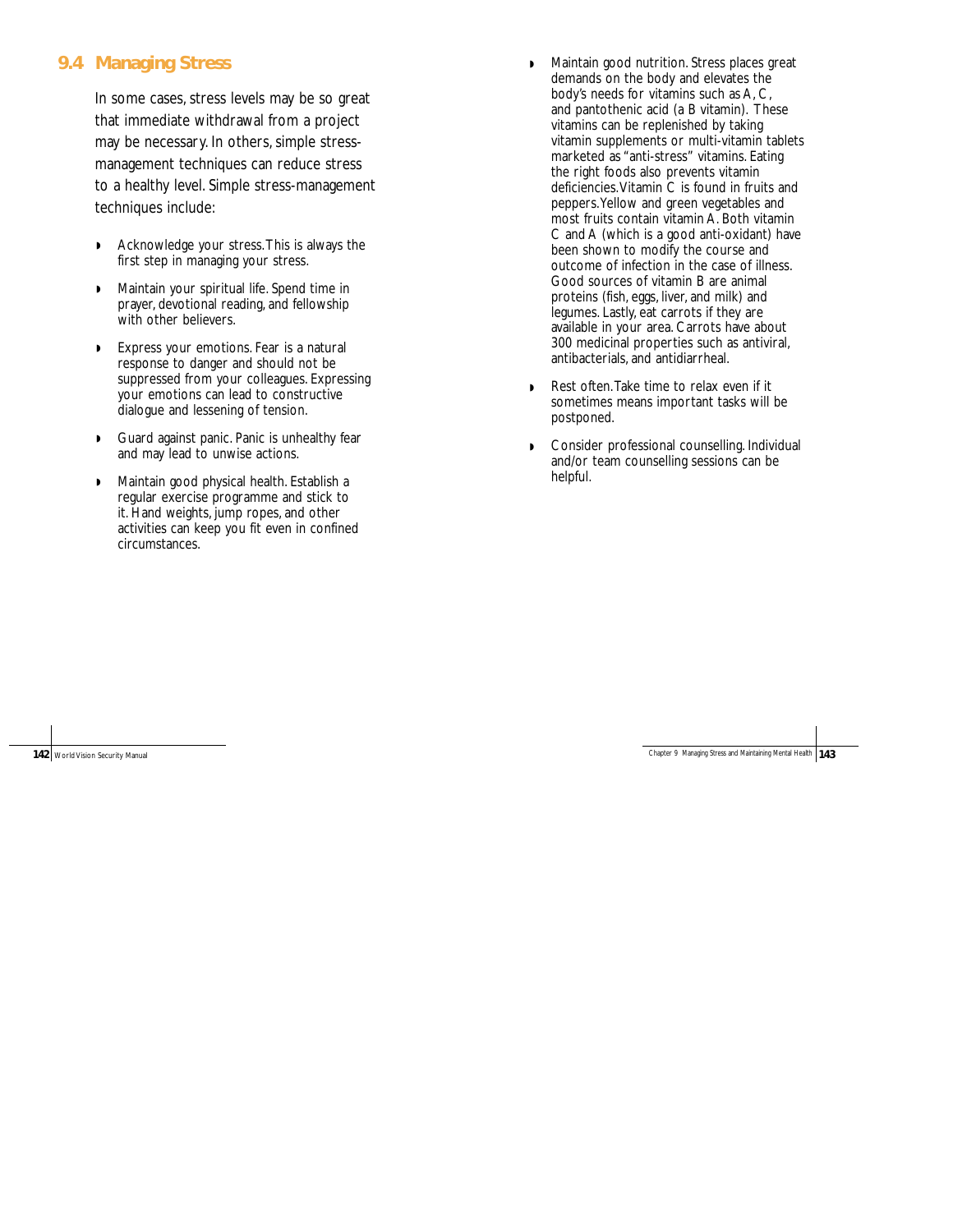# **Appendix**

## **A.1 Standard Operating Security Plan: Minimum Requirements**

The SOSP for each country shall address, at a minimum, each of the following:

- 1. The current risk level and date of next scheduled review of the risk level.
- ▲ a. In code YELLOW and RED locales, list all travel and security precautions enacted for these increased risks.
	- b. Refer to **Chapters 1.3, 5,** and **6.5**.
- ▲ 2. A record of the security briefings/orientations provided to all staff in code YELLOW and RED locales (refer to **Chapter 6.3**).The records should include date(s) of briefing, name of person(s) conducting the briefing, and topics/areas covered in the briefing.
	- 3. A record of safety training provided to all staff, appropriate to their position and operational risk ratings (refer to **Chapter 6.4**).The records should include date(s) of training, name of person(s) conducting the training, and topics/areas covered in the training.
	- 4. A record of security equipment provided to the various operational areas (refer to **Chapter 6.5**).
	- 5. A description of the procedures, precautions, and standards for cash management and transfer (refer to **Chapter 6.6**).
	- 6. The current policies, standards, procedures,

and restrictions for in-country visits (refer to **Chapter 6.10**).

- ▲ 7. In code YELLOW and RED locales, a copy of the current evacuation plan(s) and records of the last rehearsal of these plan(s) (refer to **Chapter 7.2**).
	- 8. A record of the location of the required personnel documentation for both national and international staff (refer to **Chapter 6.8**).
	- 9. A description of the country's procedures for mandatory incident reporting, including the designated staff member responsible for incident reporting and the location of all incident report records (refer to **Chapter 6.1**).
	- 10. A record of the "normal" security precautions and procedures established for the locale (regardless of the risk level).These may include (but are not limited to) travel procedures/ restrictions, communications procedures, relationships with security agencies and private guards, specific assignment of security oversight responsibilities, and rules/procedures for securing warehouses, offices, residences, and vehicles.
	- 11. The final component of the SOSP is a description of any contingency plans that are also established for the country or locale. Contingency plans may include evacuation plans, response plans for a coup d'etat, medical emergencies, natural disasters, or any other contingency identified during the risk assessment process. It is strongly recommended that copies of all contingency plans be stored with the SOSP (normally, in a single notebook or binder).

**144** World Vision Security Manual **145** World Vision Security Plan **145**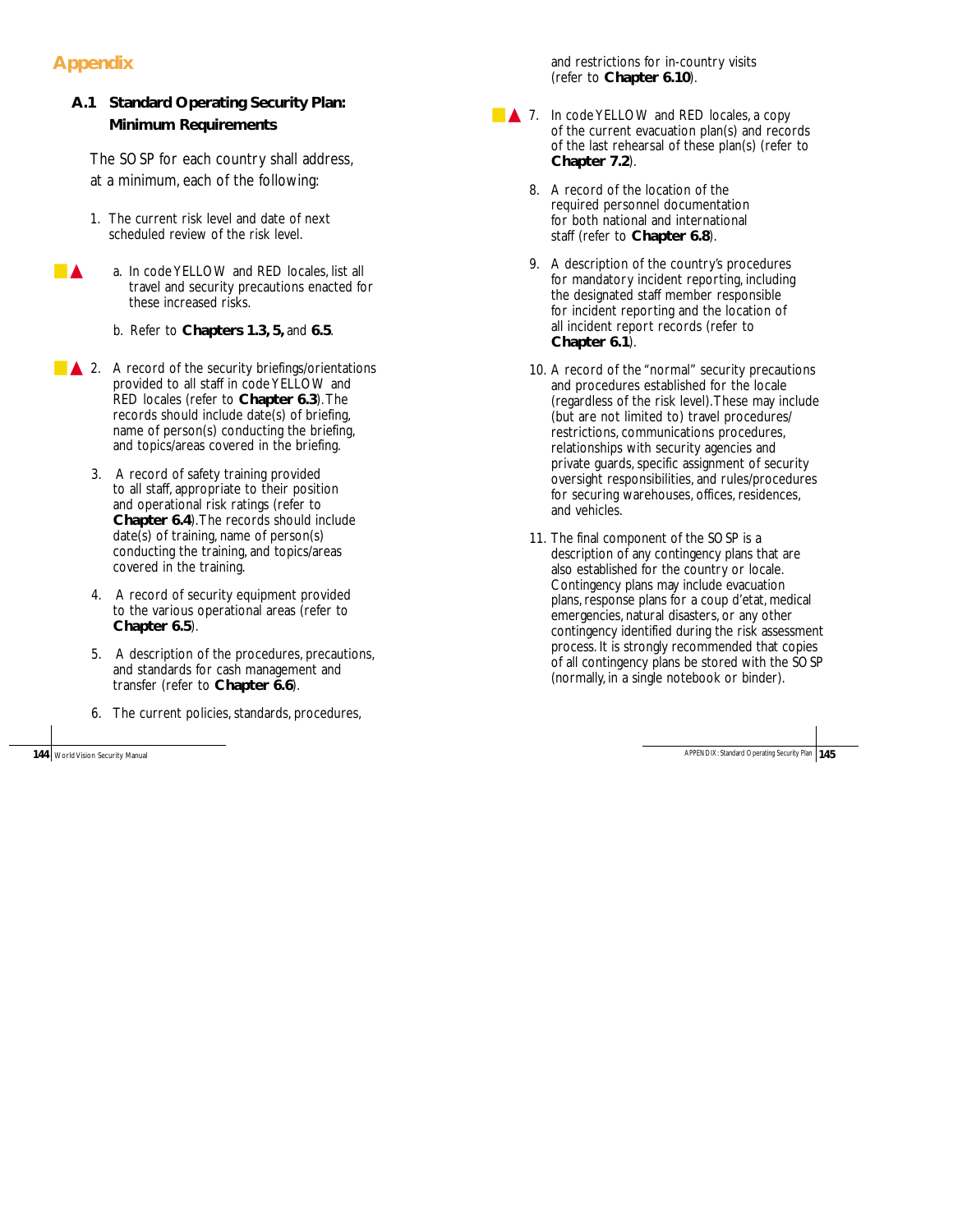#### **A.2 Quick Reference**

# **Important Telephone Numbers**

| WV Office of Corporate Security:              |
|-----------------------------------------------|
|                                               |
| WV Human Resources, International Office:     |
|                                               |
| Your embassy:                                 |
|                                               |
| United States Embassy:                        |
|                                               |
| Local United Nations Security Officer:        |
|                                               |
| SOS service (and policy number):              |
|                                               |
| Local emergency transportation/               |
| charter companies:                            |
|                                               |
| Local police/law enforcement:                 |
|                                               |
| Local fire department:                        |
|                                               |
| Local hospital/emergency medical service:     |
|                                               |
| Local media contacts (newspapers/ broadcast): |
|                                               |
|                                               |
|                                               |
|                                               |

**146** World Vision Security Manual **147** World Vision Security Manual **APPENDIX:** Quick Reference **147** 

# **Local WV staff to be contacted in case of emergency:**

| Name:  |  |
|--------|--|
| Phone: |  |
|        |  |
| Name:  |  |
| Phone: |  |
|        |  |
|        |  |
| Name:  |  |
|        |  |
| Phone: |  |

## **Other key local NGO staff:**

| Name:  |  |
|--------|--|
| Phone: |  |
|        |  |
| Name:  |  |
| Phone: |  |
|        |  |
| Name:  |  |
| Phone: |  |
|        |  |

# **Regional WV managers:**

| Africa:        |  |  |
|----------------|--|--|
| MEERO:         |  |  |
| Asia:          |  |  |
| Latin America: |  |  |